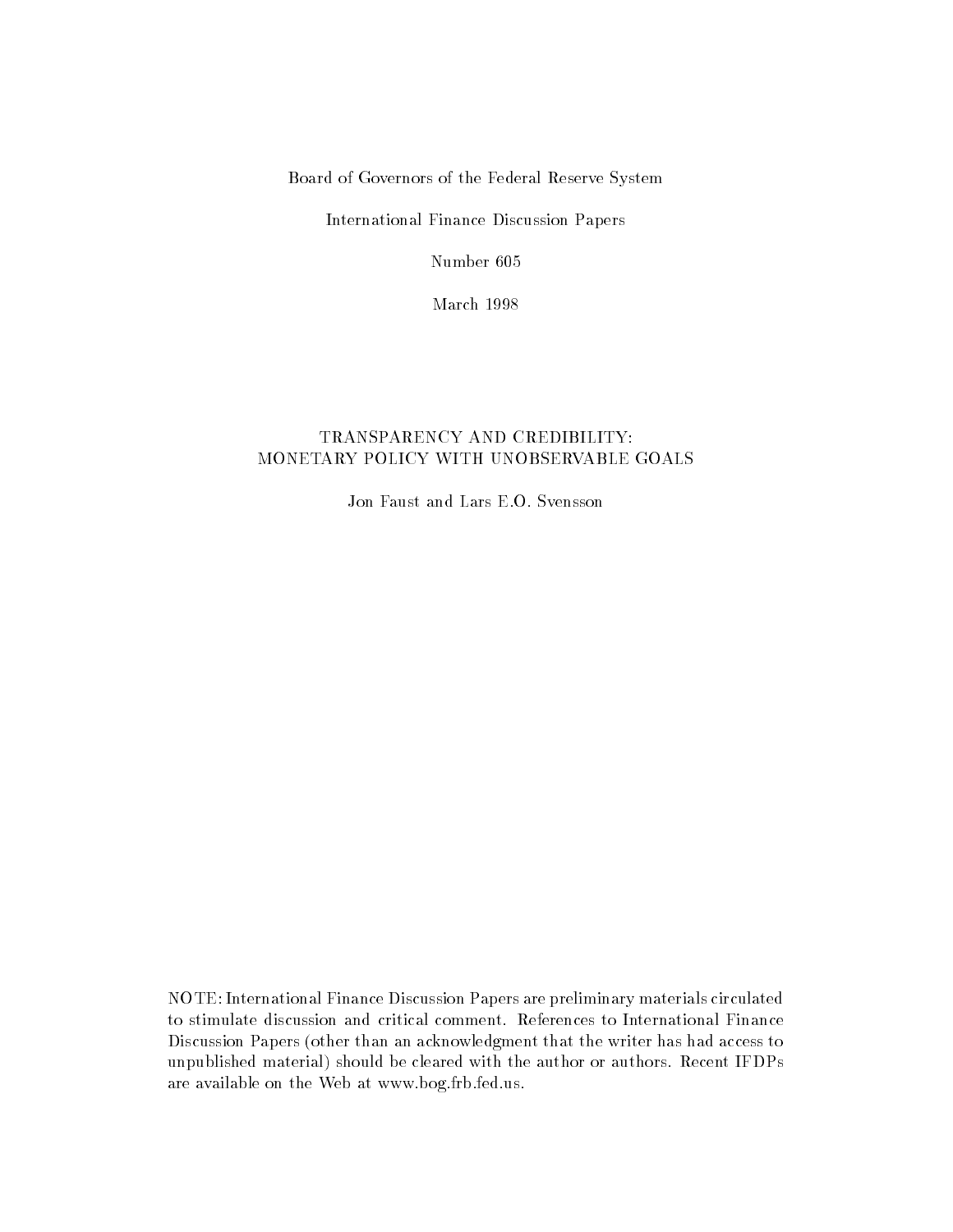## TRANSPARENCY AND CREDIBILITY: MONETARY POLICY WITH UNOBSERVABLE GOALS

Jon Faust and Lars E.O. Svensson

Abstract: We define and study transparency, credibility, and reputation in a model in which the central bank's characteristics are unobservable to the private sector and are inferred from the policy outcome. A low-credibility bank optimally conducts a more inflationary policy than a high-credibility bank, in the sense that it induces higher inflation, but a less expansionary policy in the sense that it induces lower inflation and employment than expected. Increased transparency makes the bank's reputation and credibility more sensitive to its actions, which has a moderating in fluence on the bank's policy. Full transparency of the central bank's intentions is generally socially beneficial, but frequently not in the interest of the bank. Somewhat paradoxically, direct observability of idiosyncratic central bank goals removes the moderating incentive on the bank and leads to the worst equilibrium.

Keywords: credibility, transparency, monetary policy, dynamic game.

 Faust: Division of International Finance, Board of Governors of the Federal Reserve System (faustj@frb.gov); Svensson: Institute for International Economic Studies, Stockholm University, CEPR and NBER (lars.svensson@iies.su.se). The authors thank participants in seminars at the Board of Governors, the Institute for International Economic Studies, Reserve Bank of Australia, University of Canterbury and Victoria University of Wellington, and especially David Bowman, Martin Floden, Dale Henderson, Andy Levin, Jaime Marquez, Bennett McCallum, Stefan Palmqvist, Torsten Persson and Michael Woodford, for helpful comments. They also thank Christina Lönnblad for secretarial and editorial assistance. Part of the paper was written when Lars Svensson visited the Reserve Bank of New Zealand and Victoria University of Wellington; he thanks these institutions for their hospitality. Remaining errors are the authors' own; the views in this paper are solely the responsibility of the authors and should not be interpreted as reflecting the views of the Board of Governors of the Federal Reserve System, the Reserve Bank of New Zealand, or of others associated with those institutions.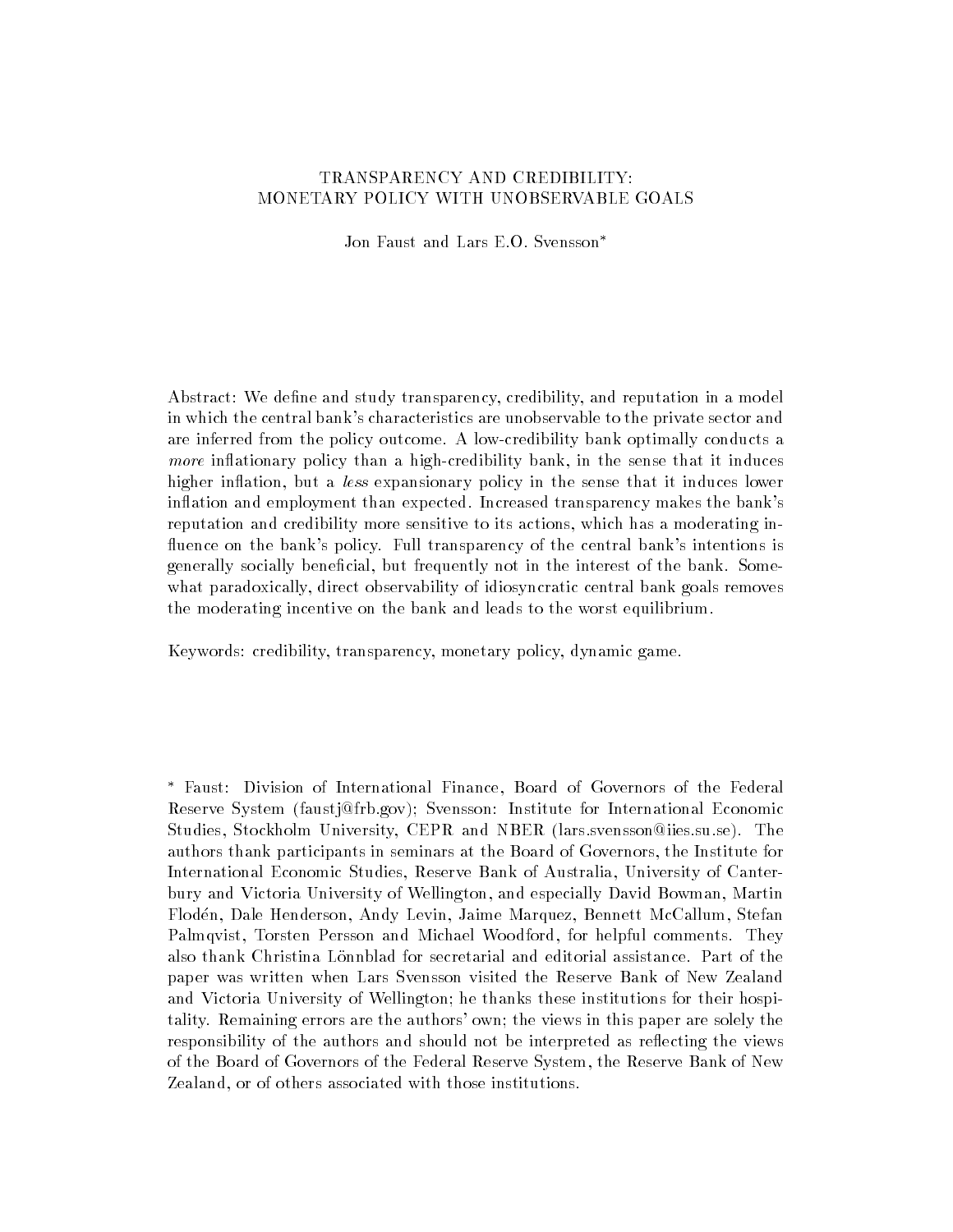## 1 Introduction

In December 1989, as U.S. inflation was cresting 5 percent for the first time in 6 years, the Federal Open Market Committee (FOMC) held discussions regarding whether the Fed should more firmly pursue "price stability."<sup>1</sup> FOMC members generally agreed that price stability was their inflation goal, with FOMC Vice Chairman Corrigan referring to their  $[11]$ , p. 45 "collective" zeal" on this point. When President Forrestal (Atlanta Fed) questioned public support for raising unemployment to lower inflation from just under 5 percent, Dr. Prell (director of the Fed's Division of Research and Statistics) immediately responded that  $[p, 14-15]$  "... if the public thinks that the FOMC is thinking this way, then that means there is no credibility to the disinflationary commitment.... So we're in that credibility bind...." Several members offered views like that of FOMC vice chairman Corrigan  $[p, 30-31]$ : "... I don't think it's prudent for this institution... to bet the ranch on that [credibility] because if we're wrong we've got a heck of a problem on our hands..." President Stern (Minneapolis Fed) stated [p. 21]: "... I personally would start with the weak credibility case.... [I] f you start with something as pessimistic as that I think you have a difficult challenge in a rigorous way to justify the pursuit of price stability." The FOMC chose not to pursue its zealously-held goal at that time.

This discussion provides a dramatic example of how thoroughly the concepts from literature on commitment and discretion—beginning with Kydland and Prescott [18] and Barro and Gordon [3]—have been integrated into positive and normative discussions of monetary policy. Both policymakers and academics now discuss policy in the language of game-theoretic political economy. This paradigm rose to favor in industrialized countries because it offered an account of why governments in the 1960s and onwards chose widely unpopular and historically high rates of inflation. The large literature that has followed Kydland and Prescott and Barro and Gordon has spawned a sort of *folk wisdom* regarding credibility and transparency. This wisdom involves  $clains$  like<sup>2</sup>

- 1. A central bank with low credibility should, everything else equal, conduct a more restrictive policy than a high-credibility bank,
- 2. A central bank with low credibility has less flexibility to respond optimally to shocks, and
- 3. Greater transparency improves credibility and thereby policy outcomes.

We put price stability in quotation marks, since when central bankers refer to price stability they may mean low or zero inflation, which implicitly or explicitly allows base drift of the price level. The price level in this case has a unit root and, outside central banking circles, would probably not be thought of as "stable."

 $2$  See for instance Federal Reserve Bank of Kansas City [10] for similar statements. Bernanke and Mishkin [4] is a standard reference to statement (2). King [17] argues for  $(3)$ .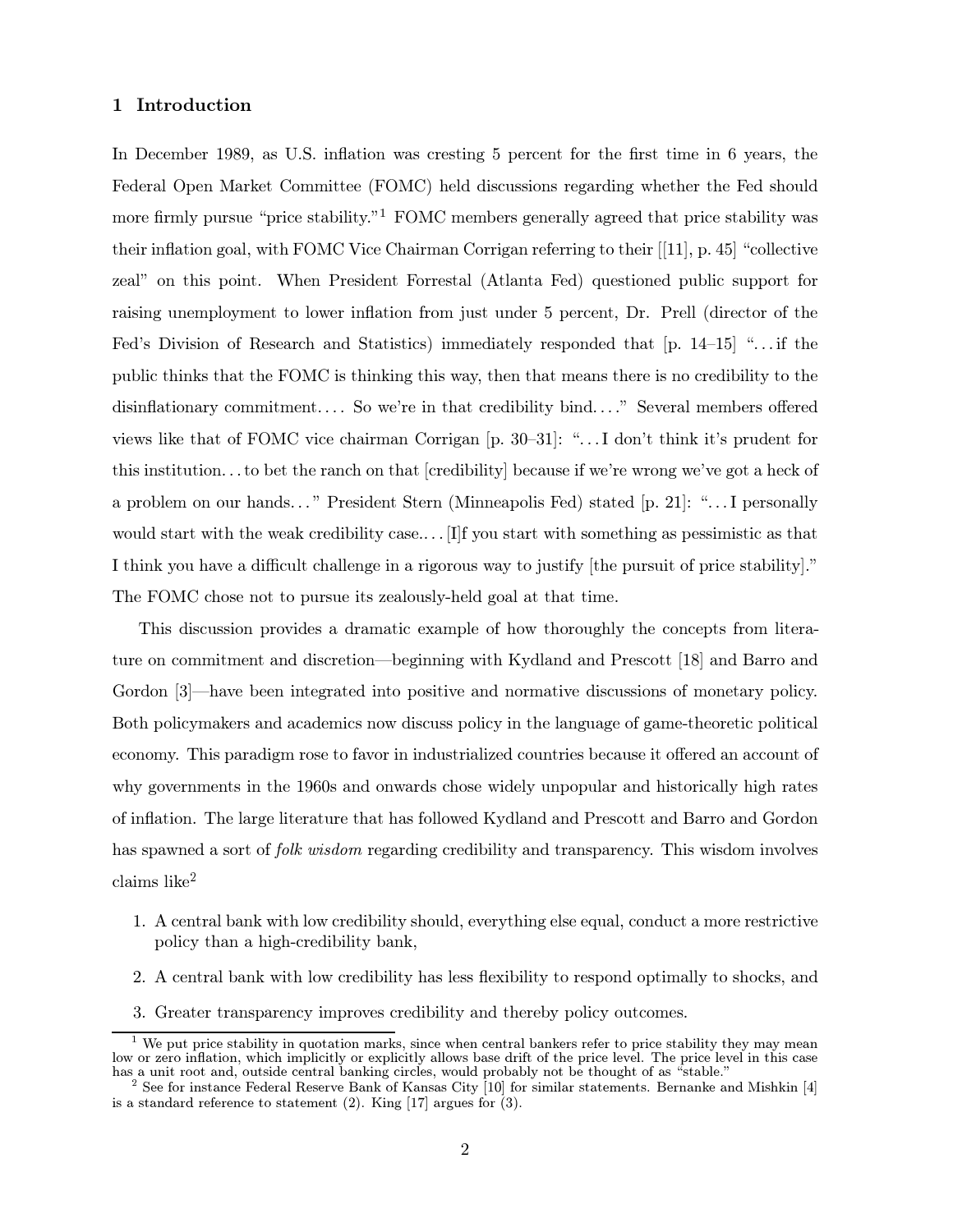For instance, following the third claim, several countries have attempted to raise the credibility and transparency of low-inflation policy by announcing explicit inflation targets and by issuing regular Inflation Reports.<sup>3</sup>

Since the early-1980s, many countries have begun to attain extended records of low-tomoderate inflation. While the concepts of credibility, reputation, and transparency continue to play a prominent role in policy analysis, it is not clear that the literature provides clear guidance as to the relevance of the concepts under moderate inflation. After six years of low inflation, should a central bank still expect to have low credibility? Should the reaction to low credibility be a looser policy than under high credibility (as the FOMC chose) or tighter policy as suggested by the folk wisdom? How does increased transparency improve performance, and is increased transparency both in the interest of society and of the central bank?

The goal of this paper is formally to assess the importance of dynamic credibility and transparency under persistently low inflation (say, below five percent). The most easily attained goal of such work is to provide a laboratory in which to assess the validity of the folk wisdom claims. Our results indicate, for instance, that a low-credibility bank conducts a more inflationary policy than a high credibility bank in the sense that it induces higher inflation, but a less expansionary policy in the sense that it induces lower-than-expected inflation, and, hence, lower employment. As for transparency, the results are more subtle. Increased transparency of the central bank's intentions is generally socially beneficial. Such transparency makes the bank's reputation and credibility more sensitive to its actions. This has a moderating influence on the bank's policy. Full transparency of the bank's intentions is generally socially optimal, but for interesting cases, this transparency is not in the interest of the central bank. Surprisingly, what we call extreme transparency, when the central bank's idiosyncratic goals are directly observable, removes any moderating incentive on the bank and results in the worst possible outcome both for the bank and for the public. We believe these results capture important generalities, but the model still is missing too many elements of reality to be taken directly to the data at this stage.

Section 2 specifies the main building blocks and the basic features of our model. Section 3 specifies our baseline regime, when the central bank's goals and intentions are unobservable to the private sector, as well as to two alternative regimes. Section 4 summarizes how credibility affects optimal policy; section 5 discusses transparency. Section 6 summarizes and concludes. The appendices contain technical details.

 $3$  See Leiderman and Svensson [19], Haldane [15] and Federal Reserve Bank of Kansas City [10].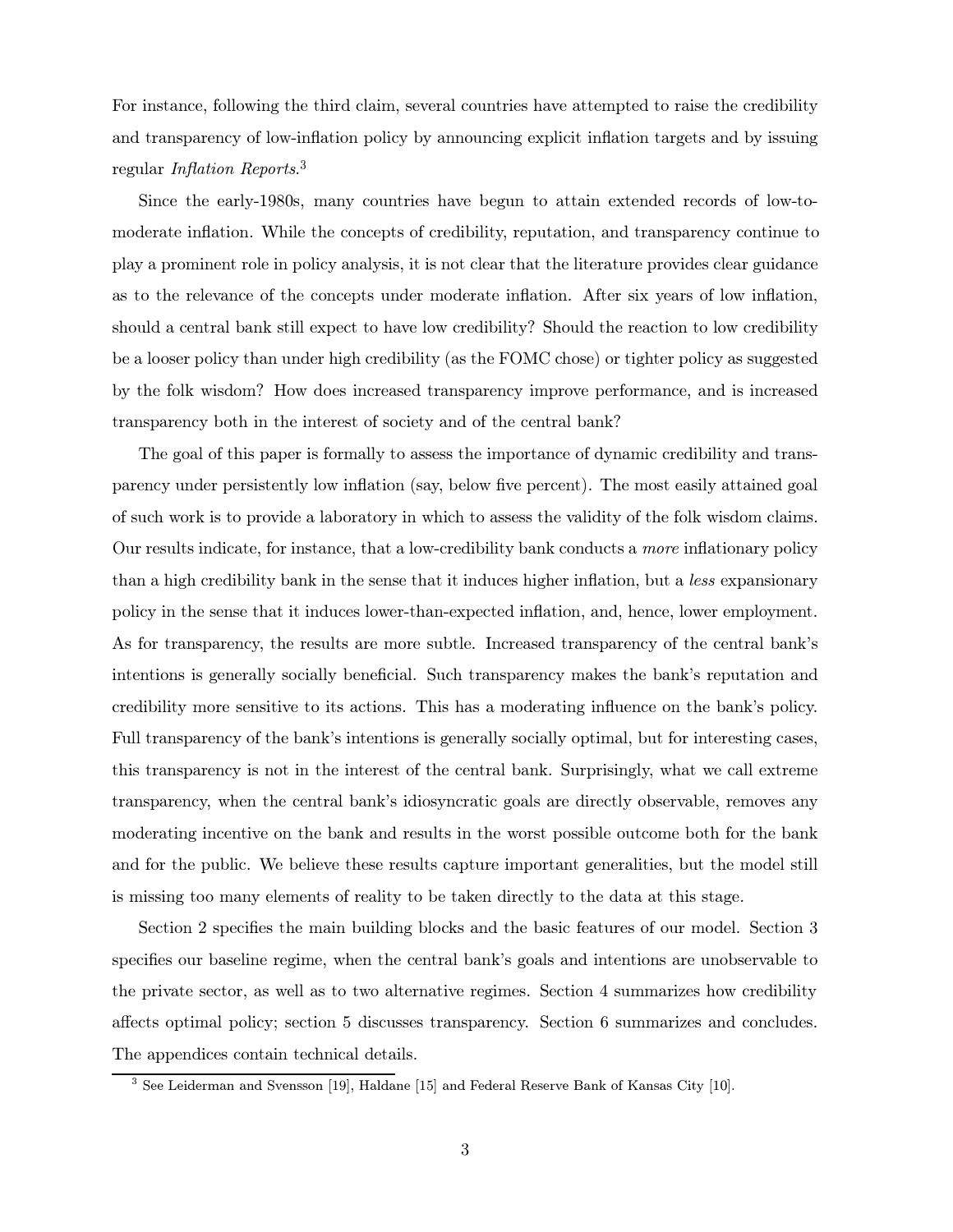## 2 Building blocks

Episodes like that of the FOMC in 1989 suggest two features that must be captured in a model of dynamic credibility in moderate inflation countries. First, the public continuously attempts to deduce the central bank's preferences from policy outcomes. Modelling this requires that the central bank's relative preferences for employment and inflation evolve in ways not fully observed by the public. In reality, central bank preferences represent an aggregation of the heterogeneous preferences in society as manifested through the selection process of central bankers, the policymaker's interactions within the rules for decision-making, and their reaction to external pressures.<sup>4</sup> At moderate rates of inflation, the marginal trade-off between inflation and unemployment for key groups in society is unclear, making the central bank's process of preference aggregation extremely opaque. We assume that this can be approximated as a central bank with goals that are to some extent both random and unobservable from the public's perspective.

Second, the central bank's policy actions do not flawlessly reveal its intentions. This feature works hand-in-hand with the first feature in guaranteeing that the public is not certain about the central bank's taste for inflation and employment. We believe that there is sufficient noise in the economy so that, e.g., when the inflation rate briefly rose above 5 percent in 1990 in the U.S. there was understandable dissent in the public over whether the Fed had a greater taste for inflation than previously thought.

The model of Cukierman and Meltzer  $[7]$  (CM) is an excellent starting point for work exhibiting these two features. In CM, the central bank has unobserved goals that evolve continuously over time. More precisely, a parameter in the central bank's loss function—which can be interpreted as the marginal gain from increased output—is dynamic, stochastic, and private information of the central bank. Further, noise in the economy keeps the public from flawlessly deducing the central bank's intentions from economic observables.

An alternative is to start with a model in which the central banker's type is drawn—perhaps from a discrete set—and remains fixed for a fixed term. When the central banker's type is fixed for all time, there is no scope at all for studying the role of variation of preferences. When the term is finite (as in Backus and Driffill  $[1]$ ), the important dynamics of credibility and reputation arise from the closeness to the end of term, at which point the central banker spends

<sup>&</sup>lt;sup>4</sup> See Faust  $[8]$  for an examination of the importance of rules of selection and bargaining for monetary policy in the U.S.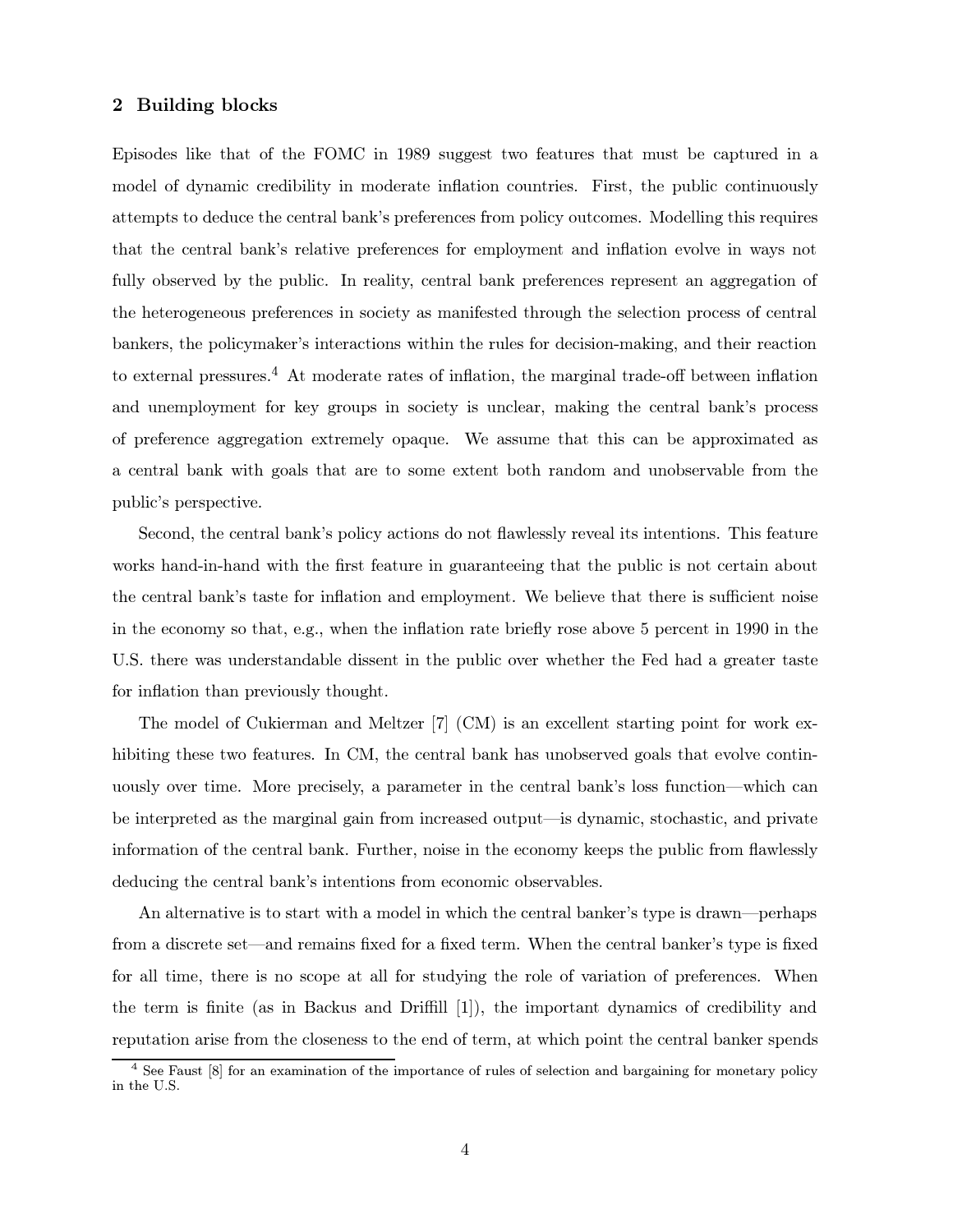any remaining reputation and reveals her true type. We know of little empirical support for the view that end-of-term dynamics are crucial.<sup>5</sup>

While the CM model has great potential, and we believe deserves far more attention than it has received, it has drawbacks that we attempt to address. First, the CM loss function is questionable, since it can be interpreted as being linear in output: the central bank would accept arbitrary increases in employment variance for tiny reductions in inflation. As we show, this choice of loss function implies that central banks behave the same way regardless of whether credibility is low or high. This prediction of the indifference of central banks regarding credibility overturns claims (1) and (2) above and is strongly counterfactual. Second, the effects of transparency in CM are inextricably linked with control-error variance—unavoidable error in implementing policy decisions—so that improving transparency also means improving monetary control. We would like to capture aspects of certain real world efforts to improve transparency, which often involve measures, such as issuing inflation reports, that are intended to increase transparency but do not directly alter the degree of monetary control.

## 2.1 The model

The model differs formally from CM's only in the period loss function and in the specification of the control error. The model has two agents, the private sector (also called the public) and the central bank. The private sector's behavior is summarized by two relations. First, employment is generated by a standard Phillips curve,

$$
l_t = (\pi_t - \pi_{t|t-1}) + \varepsilon_t,\tag{2.1}
$$

where  $l_t$  is (log) employment in period t, and  $\pi_t$  is the inflation rate in period t (the change in the log price level between period  $t-1$  and  $t$ ) and  $\varepsilon_t$  is an employment shock (a supply shock). The average rate of employment, E  $[l_t]$ , is normalized to equal zero. The second relation defines  $\pi_{t|t-1}$ , the private-sector expectation of inflation. Private-sector expectations are rational, in that their expectation of inflation is the mathematical expectation in the model, given the private sector information set. In order to keep track of the asymmetric information, our conventions are that the expectations operator with respect to central bank information is E, and that with respect to private-sector information is  $E^p$ . Subscripts like  $_{tl-1}$  always indicate the privatesector conditional expectation of a variable in period t, seen from  $t-1$ ; thus, given the rational

<sup>&</sup>lt;sup>5</sup> Several factors may limit the importance of such dynamics, for example, overlapping terms and the importance of reputation after leaving the post.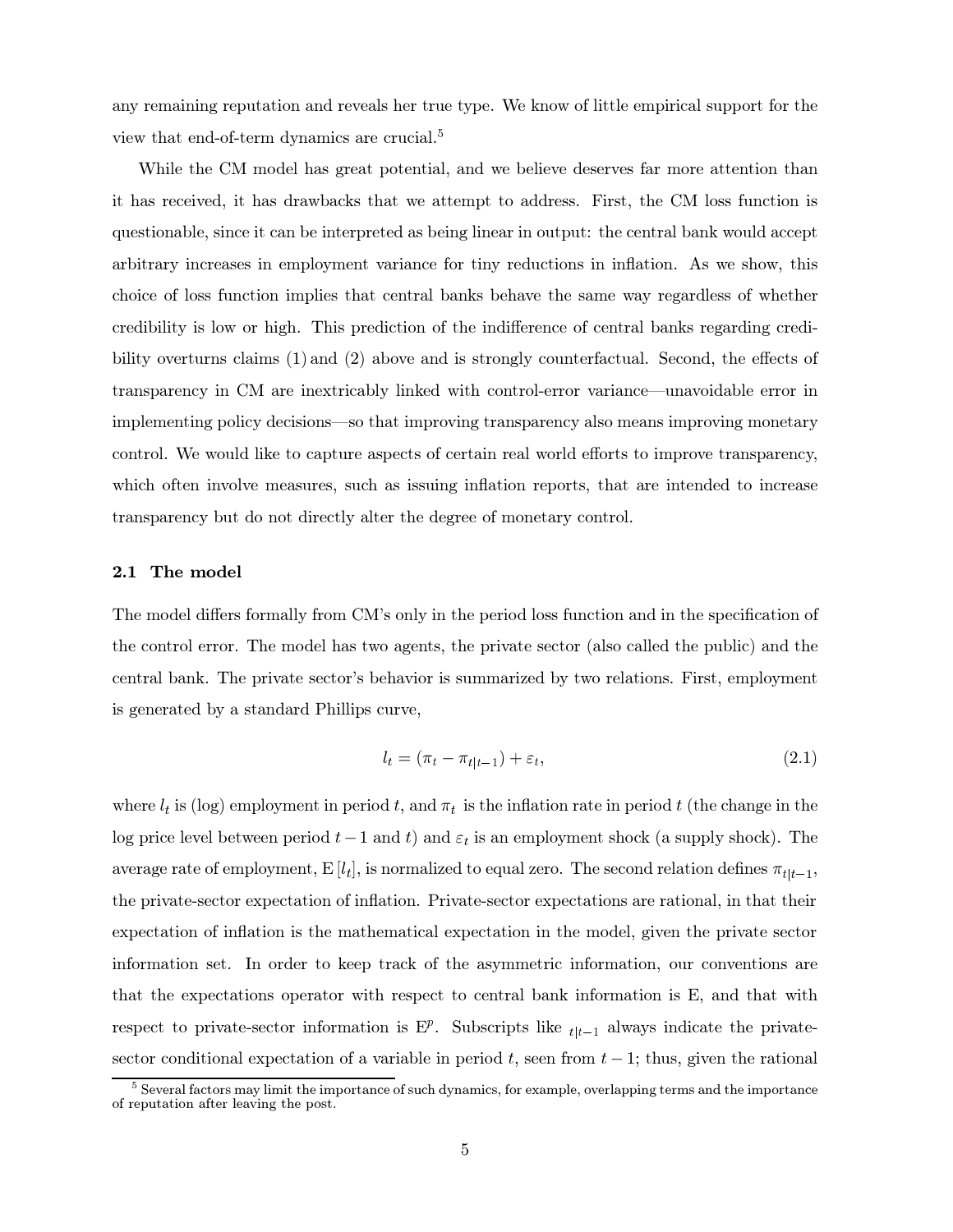expectations assumption,  $\pi_{t|t-1} = \mathbf{E}_{t-1}^p \pi_t$ .

The central bank has imperfect control over inflation,

$$
\pi_t = i_t + \eta_t,\tag{2.2}
$$

where  $i_t$  is the central bank's *intention* for inflation, and  $\eta_t$  is a mean-zero control error. Note that  $i_t$  is not the central bank's instrument, which is usually easily observable. This equation sweeps under the rug all issues of how the central bank's intention is (imperfectly) implemented through the manipulation of its instruments. In our baseline case, the central bank's intention is not observed by the public, and  $(2.2)$  captures the realistic feature that outcomes observed by the public do not fully reveal central bank intentions.<sup>6</sup>

The central bank's loss function at the end of period  $t-1$  is

$$
\mathbf{E}_{t-1} \sum_{j=t}^{\infty} \beta^{j-t} L_j,
$$
\n(2.3)

where  $\beta$  ( $0 < \beta < 1$ ) is a discount factor, and where the period t loss function is

$$
L_t \equiv \frac{1}{2} \left[ \pi_t^2 + (l_t - l_t^*)^2 \right].
$$
 (2.4)

The central bank's total employment target,  $l_t^*$ , fulfills

$$
l_t^* = l^* + z_t, \tag{2.5}
$$

$$
z_t = \rho z_{t-1} + \theta_t, \qquad (2.6)
$$

where  $l^* \geq 0$  is the long-run employment target,  $z_t$  is a time-varying preference parameter that we call the employment target,  $0 \le \rho < 1$ , and  $\theta_t$  is a shock to the target. We will generally take  $z_t$  as being unobservable to the public.

These preferences can be interpreted as representing a central bank with an explicit zero inflation target, and an implicit, unobservable, and time-varying employment target. We interpret the stochastic portion of the loss function as arising from shifts in the way the central banking structure aggregates heterogeneous societal preferences.<sup>7</sup> Given heterogeneous individand preferences in the private sector, it is clear that  $(2.4)$  does not represent an unambiguous measure of social loss; indeed, we are presuming that there is no such measure. Because it is common to assume that central banks have preferences that are in some way *unrepresentative* 

At the expense of added mathematical complication, we could add an instrument that the central bank manipulates and that is observed by the public but whose value does not directly reveal intentions.<br><sup>7</sup> It might seem natural to have *l*<sup>\*</sup> fixed but to have the relative weights on the inflation and employment terms

vary stochastically. Under this formulation, however, the solution to the problem is not a linear decision rule.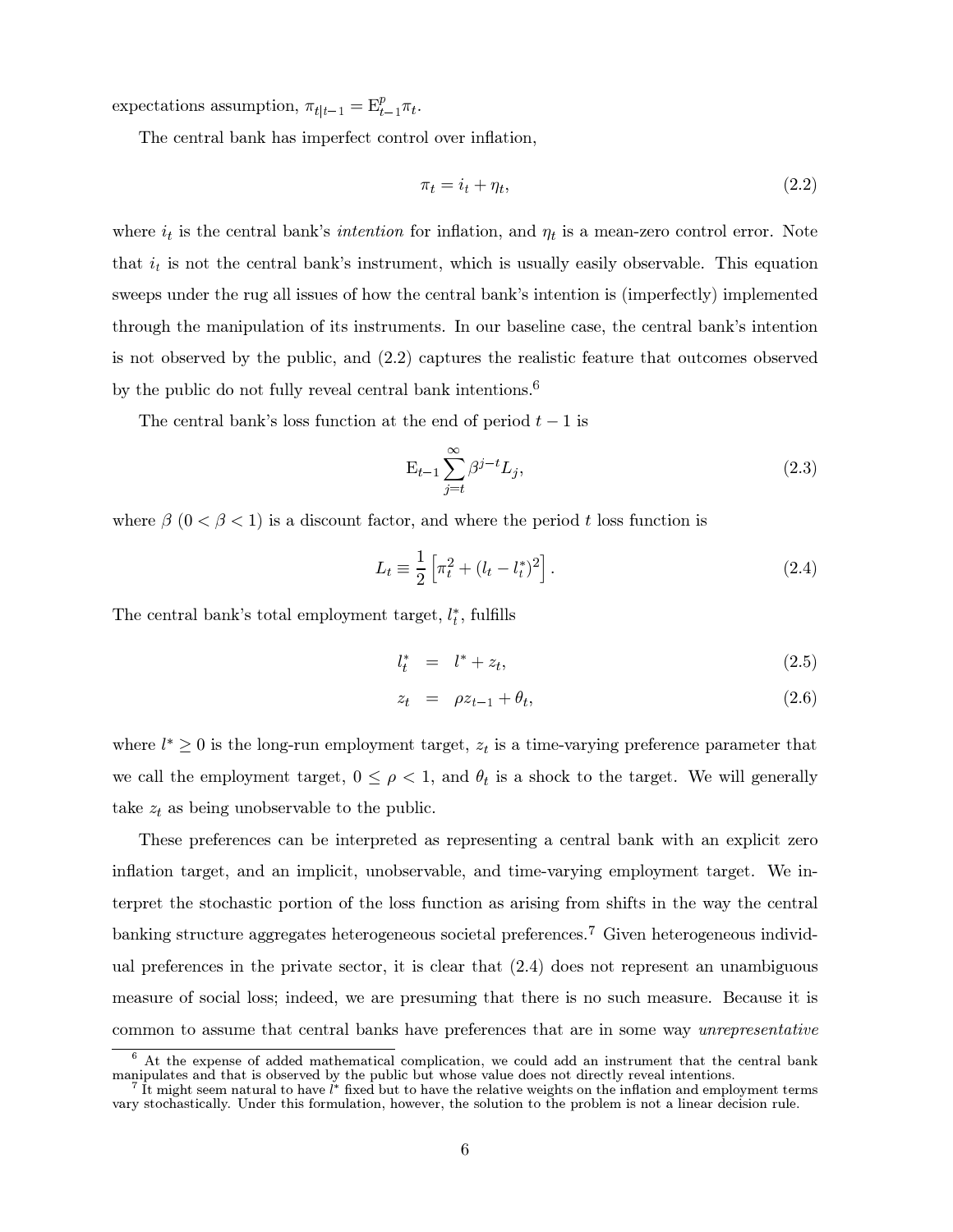of the public,<sup>8</sup> we will make some welfare comparisons using what we stipulate to be a more  $rep$ *resentative* social loss function. In particular, we view the  $z_t$  component of (2.4) as representing idiosyncratic central-bank preferences (that may, for instance, reflect a temporarily increased influence or pressure from some special-interest group) and we say that the representative social loss function has the same form as  $(2.3)$ , but with the period loss given by

$$
L_t^p \equiv \frac{1}{2} \left[ \pi_t^2 + (l_t - l^*)^2 \right],\tag{2.7}
$$

where  $z_t$  does not enter. Thus, the private sector appoints a central banker with goals that coincide with the private sector's on average, but that wander a bit with the vagaries of the central bankers' preferences.<sup>9</sup>

While we examine several regimes, in all regimes the central bank has full information about its preferences and, at the end of period  $t$ , it has full information about all period  $t$  shocks. The time line in each period goes as follows. At the end of period  $t-1$ , the public forms its expectations of period  $t$  variables. The central bank observes those expectations. At the beginning of period t, the central bank observes its employment target,  $z_t$ , and the supply shock,  $\varepsilon_t$ , and chooses its intention,  $i_t$ . Next, the control error,  $\eta_t$ , is realized, giving  $\pi_t$  and the public observes  $\varepsilon_t$ , giving  $l_t$ . Then the cycle begins again. All of the shocks in the model are jointly normal, mutually uncorrelated, and have zero mean and fixed variance. The variance of any particular shock x is denoted  $\sigma_x^2$ .

#### 2.2 Reputation, credibility, and transparency

One of the benefits of this framework is that it allows fairly natural implementations of the key notions of credibility, reputation, and transparency. These concepts all relate to the dynamics of central-bank preferences. When  $z_t$  is high, extra employment is especially valuable to the bank, raising the marginal benefit to positive inflation surprises. If  $z_t$  were fully observed in period  $t-1$ , then when the public observed a high  $z_t$  its inflation expectation would rise to the point at which the marginal employment benefit to the central bank from slightly higher than expected inflation would just be offset by the inflation cost. The bank would then implement

Cf., for instance, Rogoff [27], Walsh [30] and [31], Persson and Tabellini [25] and Svensson [29].

<sup>&</sup>lt;sup>9</sup> The interpretation of loss functions in models in the Barro-Gordon framework is always subtle and complicated. One can construct (mostly from arguments given elsewhere in this literature) a justification of  $(2.4)$  as a true social loss function. In short, the variable  $z_t$  is the desired rate of employment, which differs from the natural rate due to time-varying distortions about which the central bank has special knowledge. More in line with our preferred interpretation, one can arrive at both  $(2.4)$  and  $(2.7)$  as different aggregations of heterogeneous individual losses with (2.7) involving more representative weights. We prefer to interpret them less literally as approximations that capture essential features of the problem.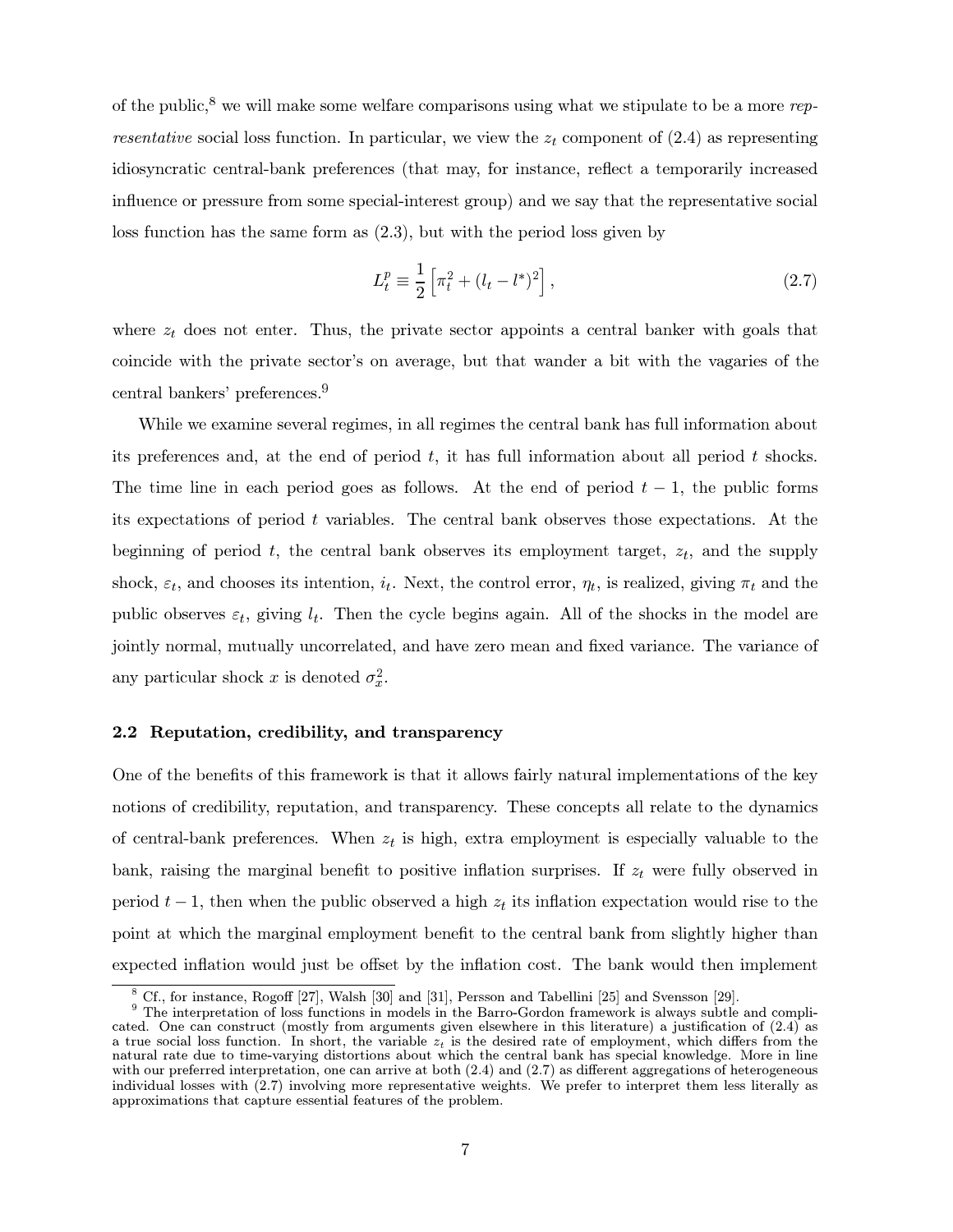the expected inflation rate.

When  $z_t$  is not observable, the public's inflation expectation depends on its period  $t-1$ assessment of the central bank's period t employment target,  $z_{t|t-1}$ . Thus,  $z_{t|t-1}$  summarizes the reputation of the central bank among private sector agents.<sup>10</sup>

We are also interested in the *credibility* of the zero (expected) inflation policies that are optimal in our model.<sup>11</sup> Thus, we imagine the central bank in each period  $t-1$  announcing a zero inflation target for period t, and we measure the credibility,  $c_{t-1}$ , of that announcement as minus the absolute value of the public's inflation expectation:

$$
c_{t-1} \equiv -|\pi_{t|t-1}|.\tag{2.8}
$$

The further inflation expectations are from zero, the lower is credibility.<sup>12</sup>

Whether or not the reputation correctly characterizes the bank's preferences is almost as important as reputation itself. When Prell referred to a "credibility bind" in the FOMC meeting, he probably did not simply believe that the Fed's reputation was for allowing inflation to go above 5 percent, he also thought that this view did not accurately reflect the Fed's low-inflation zeal. Thus, not only bad reputation, but also misperceived bad reputation is important. In our model, this situation will correspond to the case when  $z_{t|t-1}$  is greater than  $z_t$  (and  $z_t$  is positive).

Transparency has to do with how easy it is for the public to deduce central bank intentions from observables. When  $z_t$  is not observable, the public learns about  $z_t$  from the economic outcomes, but the observable outcomes  $(\pi_t, \varepsilon_t \text{ and } l_t)$  do not perfectly reveal the central bank's intentions due to the control error,  $\eta_t$ . Reducing the control error variance,  $\sigma_n^2$ , makes deducing  $z_t$  easier, and thereby, increases transparency. This is the only notion of varying transparency in CM, and this notion has the unfortunate limitation that increasing transparency simultaneously has the direct benefit of improving the control of the central bank.

To clarify the distinction between the control error and transparency, we assume that the

 $^{10}$  In all the equilibria below, this variable is a sufficient statistic for what the history of policy outcomes has taught the public about the central bank's preferences.<br> $\frac{11}{11}$  As noted below, the welfare-maximizing policy involves a one-period-ahead inflation expectation of zero;

then inflation at t responds only to the supply shock at t.<br><sup>12</sup> CM ([7], p. 1108) define credibility in a different way: "Credibility is defined as the absolute value of the

difference between the policymaker's plans and the private sector's beliefs about those plans. The smaller this difference, the higher the credibility of planned monetary policy." This corresponds to  $-|i_t - i_t|_{t-1}$  in our notation. In this view, the public does not know whether or not the bank is credible, whereas in our view, the credibility of an announcement is something judged by those to whom the announcement is made. Further, in our view, it is possible that a bank might credibly announce a zero-inflation policy when intending to implement higher inflation. Thus, we believe that our definition of credibility is closer to the common usage of the term.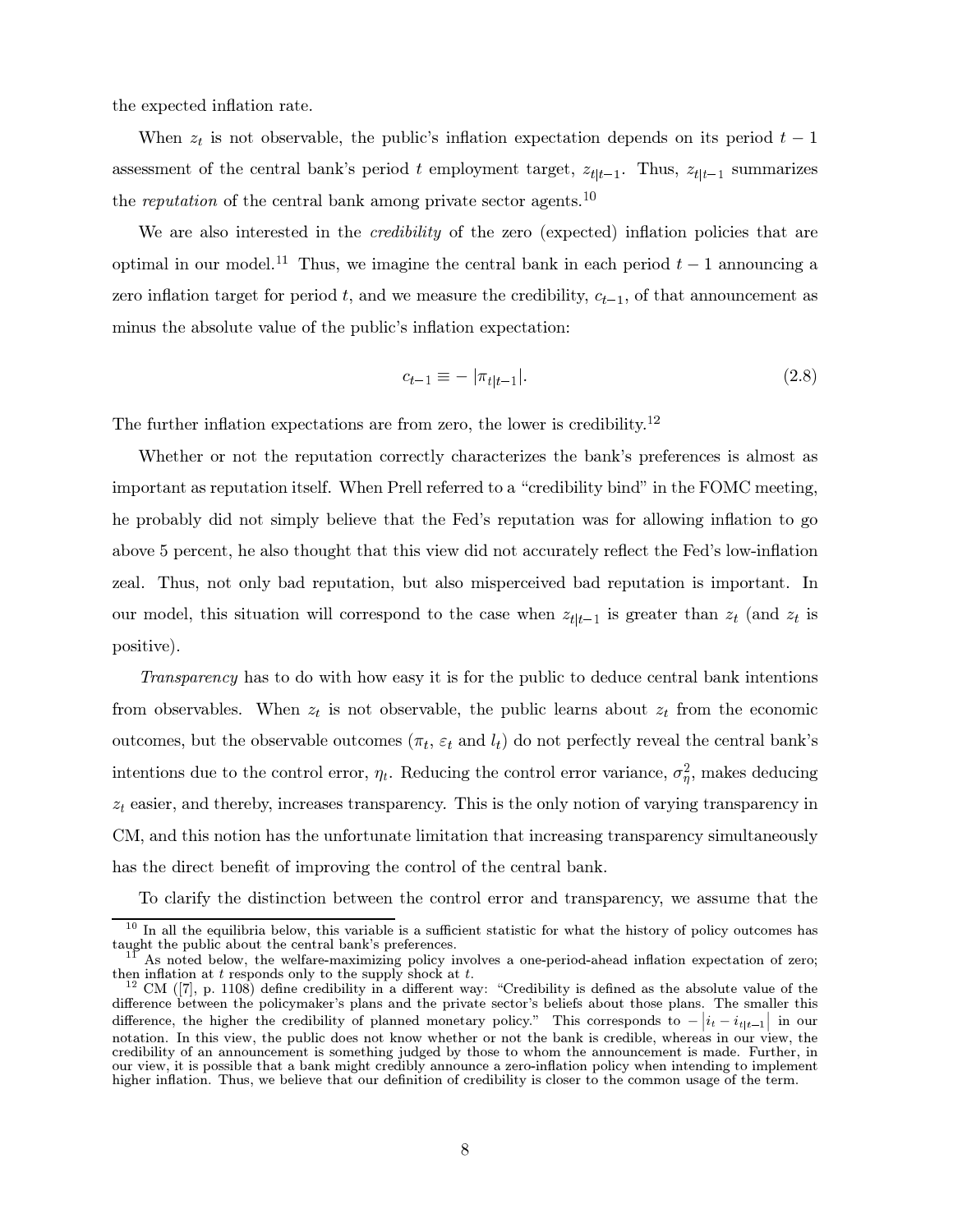control error satisfies

$$
\eta_t \equiv \xi_t + \nu_t,\tag{2.9}
$$

where  $\xi_t$  and  $\nu_t$  are independent mean-zero normal shocks. The private sector observes  $\xi_t$  at the end of period t, whereas the component  $\nu_t$  remains unobservable. The variances of  $\xi_t$  and  $\nu_t$  fulfill

$$
\sigma_{\xi}^{2} = \tau \sigma_{\eta}^{2}
$$
  
\n
$$
\sigma_{\nu}^{2} = (1 - \tau) \sigma_{\eta}^{2},
$$
\n(2.10)

where we call the parameter  $\tau$  ( $0 \leq \tau \leq 1$ ) (the degree of) transparency. Thus,  $\tau$  measures the share of the control-error variance that arises from the observable component. For  $\tau = 0$ , "minimum transparency," no part of the control error is observed by the public. For  $\tau = 1$ , "full transparency of intention," the whole control error is observable and the public can perfectly infer the bank's intention from  $\pi_t$ .

The paradigm case of increased transparency is probably the immediate release of FOMC transcripts. This would not *directly* alter monetary control, but does *ceteris paribus* make it easier for the public to deduce the Fed's intentions. Similarly, in inflation-targeting countries, the regular publication of informative Inflation Reports or Monetary Policy Statements makes it easier for the public to deduce the central bank's intentions.

#### 2.3 Three regimes

In order to study the roles of credibility and transparency, we focus on three monetary policy regimes, which differ by the degree of transparency, but have in common a lack of a commitment technology, so the central bank minimizes its loss function  $(2.3)$  under discretion. These are:

- U Unobservable goal and intention: In this regime,  $0 \leq \tau < 1$ , and  $z_t$  and  $i_t$  are not observed by the private sector. In period t, the private sector observes only  $\pi_t$ ,  $l_t$ ,  $\xi_t$  and  $\varepsilon_t$ .
- **OI** Observable intention: This is regime U with  $\tau = 1$ , full transparency of *intention*. The private sector does not observe  $z_t$  directly, but it observes  $\pi_t, l_t, \varepsilon_t$ , and  $\eta_t$ , from which it can deduce  $i_t$  and, in equilibrium,  $z_t$ , without error.
- $\overline{OG}$  Observable goal: "Extreme" transparency. In period t, the private sector directly observes  $z_t, \pi_t, \eta_t, \varepsilon_t$ , and  $l_t$ .

Regime U is our baseline case. Regime OI is the limit of regime U when transparency reaches its maximum. We will show that the public can infer the bank's goal perfectly in regime OI, but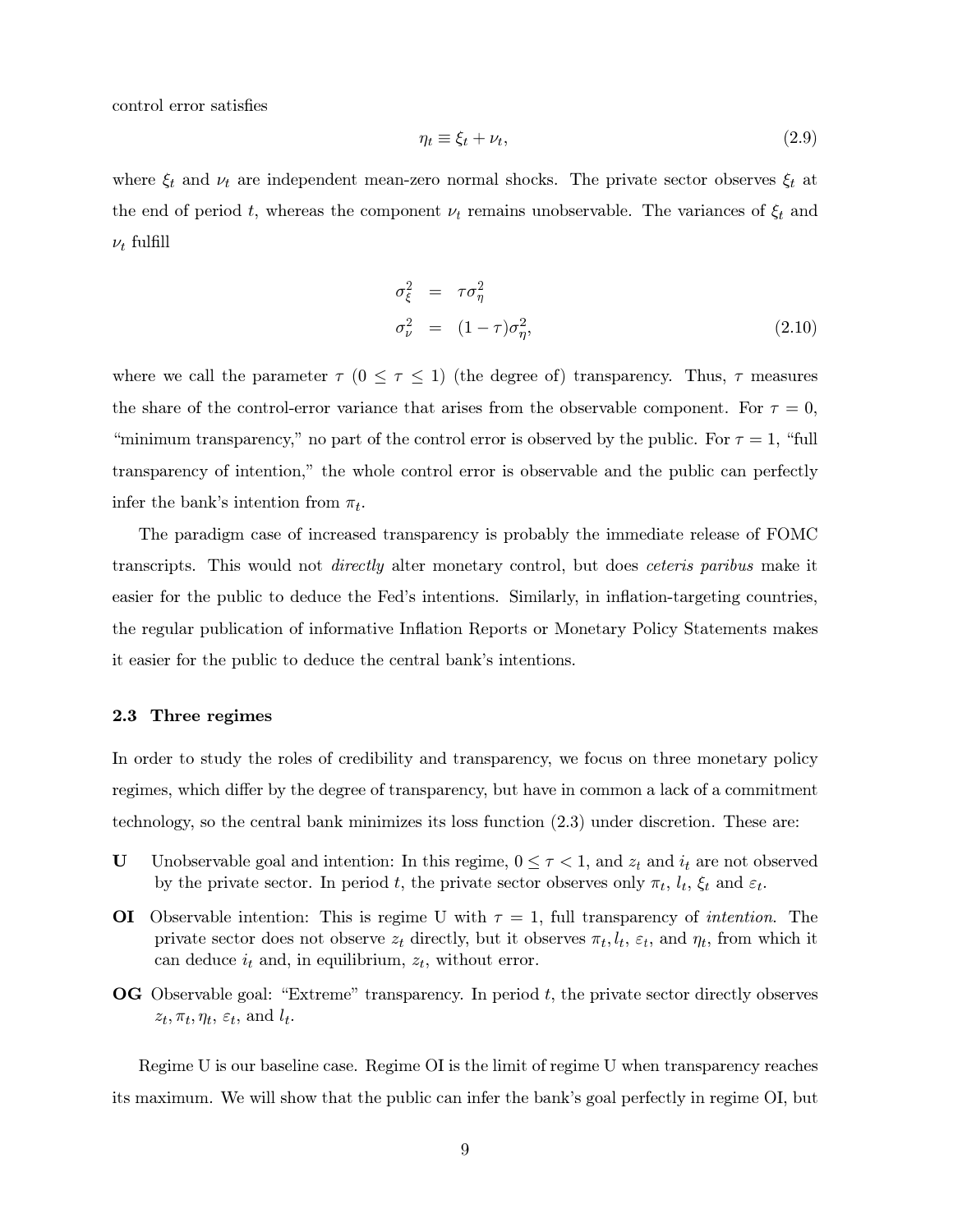the equilibrium is remarkably different from the equilibrium in regime OG in which the goal is directly observed rather than perfectly inferred.

As a basis of comparison, we consider regime S (the social optimum) in which the central bank is forced to commit to a policy rule that minimizes the social loss function,  $(2.3)$  with  $(2.7)$ . This results in the standard commitment solution,

$$
i_t = -\frac{1}{2}\varepsilon_t. \tag{2.11}
$$

The policy then optimally smooths the effect of the supply shock between inflation and employment. The policy obviously disregards  $z_t$ , which does not enter the social loss function. The regime studied by Cukierman-Meltzer [7] is reviewed in Appendix D.

It is relevant to ask why the other regimes are of interest when the simple rule  $(2.11)$  could be imposed to maximize social welfare. We believe that, in the real world, policy under discretion arises because the complexity of the economic and political environment make codification, adoption, and verification of a good policy rule impossible. In any formal model that can be solved, a forcing rule may seem like the obvious answer. We nevertheless believe that studying discretion and transparency in solvable models is a useful way to gain insights about more complex environments in which analytical results cannot be obtained.<sup>13</sup>

#### 2.4 Generic economic dynamics for all regimes

The analysis of these regimes is greatly simplified by the fact that the dynamics of the economy, up to the parameters of the central bank policy rule, are the same in each regime. In all regimes, we assume that the private sector believes that the central bank's policy follows

$$
i_t = k_0 + k_1 \varepsilon_t + k_2 z_t + k_3 z_{t|t-1}, \tag{2.12}
$$

for some coefficients  $k_0, ..., k_3$ <sup>14</sup>

We confirm in section 3 that, if the private sector believes the policy is given by  $(2.12)$ , the central bank will optimally behave according to  $(2.12)$ . This assumption has the effect of

$$
i_t = k_0 + k_1 \varepsilon_t + k_2 z_t + k_3 z_{t|t-1} + k_4 z_{t-1},
$$

 $^{13}$  McCallum [22] has criticized the commitment and discretion framework with the argument that the discretion equilibrium is irrelevant, since central banks would simply see through the problem and do the right thing. We take up this argument in the conclusions.

<sup>&</sup>lt;sup>14</sup> The function  $(2.12)$  is a simplification of

which allows policy to depend separately on  $z_t$  and  $z_{t-1}$ , and hence separately on  $\theta_t$ . None of our results change if we begin by assuming that the public believes policy is made according to the more general rule. That is, for all the cases we consider, the equilibrium decision rule ends up having  $k_4 = 0$ .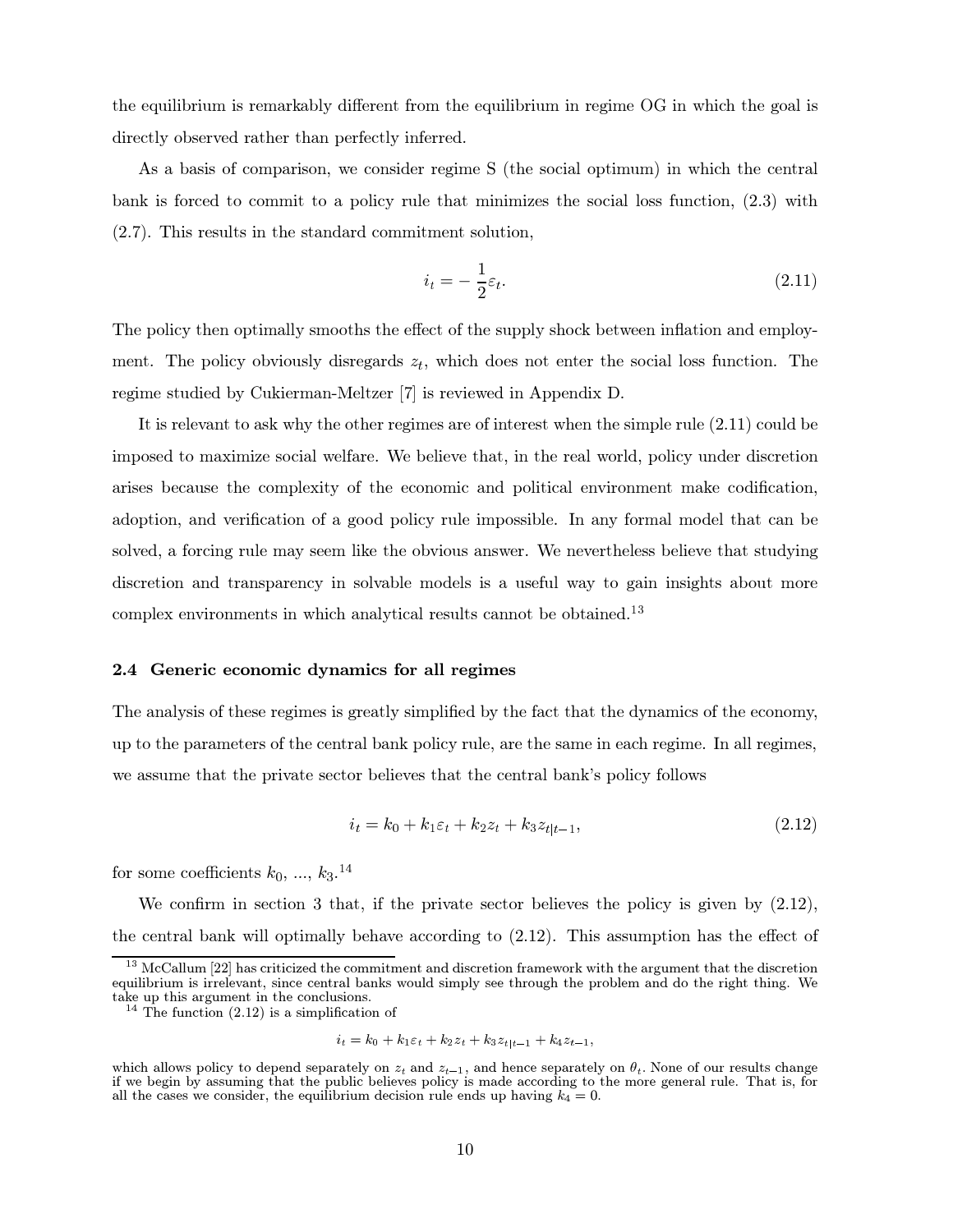making a simple linear learning scheme optimal for the private sector and, in particular, rules out signalling equilibria in which small changes in policy can signal sharp differences in central bank type.

Given the private sector's belief in  $(2.12)$ , expected inflation is given by

$$
\pi_{t|t-1} = k_0 + (k_2 + k_3)z_{t|t-1},\tag{2.13}
$$

and employment evolves according to

$$
l_t = i_t + \eta_t - k_0 - (k_2 + k_3)z_{t|t-1} + \varepsilon_t.
$$
\n(2.14)

These expressions will hold whether or not the private sector's beliefs about policy are rational. In rational expectations equilibrium, the central bank behaves according to  $(2.12)$ , and equilibrium dynamics are,

$$
\pi_t = k_0 + k_1 \varepsilon_t + k_2 z_t + k_3 z_{t|t-1} + \eta_t \tag{2.15}
$$

$$
\pi_{t|t-1} = k_0 + (k_2 + k_3) z_{t|t-1} \tag{2.16}
$$

$$
\pi_t - \pi_{t|t-1} = k_1 \varepsilon_t + k_2 (z_t - z_{t|t-1}) + \eta_t \tag{2.17}
$$

$$
l_t = (1 + k_1)\varepsilon_t + k_2(z_t - z_{t|t-1}) + \eta_t \tag{2.18}
$$

$$
l_t - l_t^* = (1 + k_1)\varepsilon_t + k_2(z_t - z_{t|t-1}) + \eta_t - l^* - z_t \tag{2.19}
$$

The only endogenous variable not determined here is the key to the analysis: reputation,  $z_{t|t-1}$ . The next section completes the derivation of the rational-expectations equilibria for the various regimes.

## 3 Solving the model

### 3.1 Regime U: unobservable goals and intentions

CM solve the model for their case by solving the private sector's learning and optimization problem and the central bank's optimization problem directly. This solution is complicated and becomes intractable when considering the more standard loss function we use. We find a solution by noting that the Kalman filter provides the optimal solution to the public learning problem and by casting the central bank optimization as a dynamic programming problem. Of course, for the CM regime, our approach gives the same solution (Appendix D).

We first derive the public's learning rule about  $z_t$ , and then the optimal ks in the policy function. Since the public does not observe  $z_t$  or  $i_t$  directly, it forms its expectation of inflation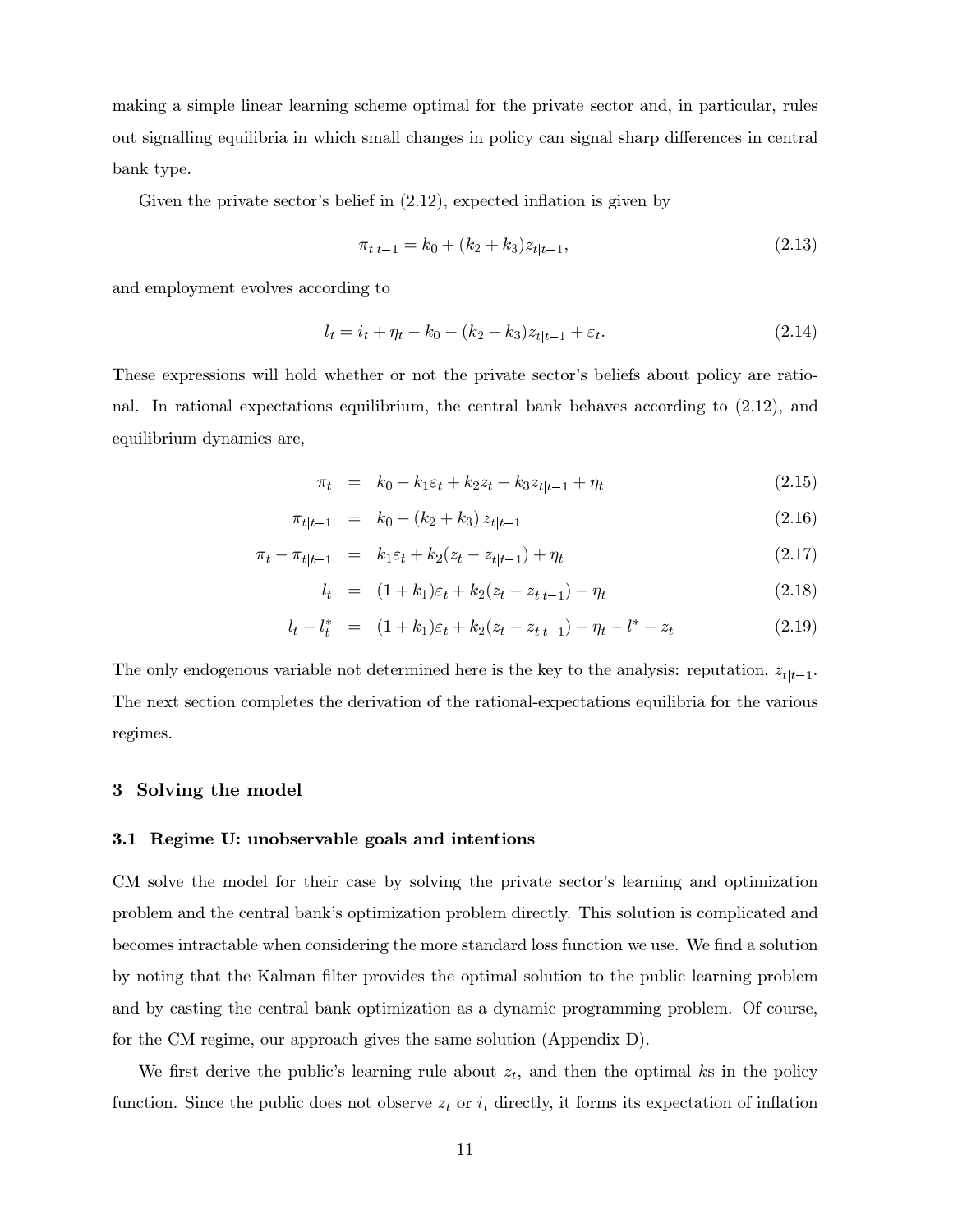for period t at the end of period  $t-1$  based only on the history of  $\pi_t$ ,  $l_t$  and  $\xi_t$ . At the end of period  $t$ , the public can construct the variable

$$
y_t \equiv \pi_t - k_0 - k_1 \varepsilon_t - k_3 z_{t|t-1} - \xi_t = i_t + \nu_t - k_0 - k_1 \varepsilon_t - k_3 z_{t|t-1},
$$
\n(3.1)

where we have used  $(2.9)$ . Under the public's assumption that policy is made according to  $(2.12)$ , we have

$$
y_t = k_2 z_t + \nu_t. \tag{3.2}
$$

Further, under (2.12),  $y_t$  contains all the new private-sector information about  $z_t$  that arrives in period t:  $E^p[z_t|y_t, z_{t|t-1}] = E^p[z_t|$ all private-sector information in period  $t]$ .<sup>15</sup> Believing that it observes  $k_2z_t$  plus a normal error, the private sector's learning problem is optimally solved using the Kalman filter, treating  $(2.6)$  as the transition equation and  $(3.2)$  as the measurement equation. The steady-state solution to this problem gives the dynamics of reputation:<sup>16</sup>

$$
z_{t+1|t} = (\rho - g k_2) z_{t|t-1} + gy_t, \tag{3.3}
$$

where g is the Kalman gain and can be expressed in terms of  $k_2$  and the exogenous parameters only. $17$ 

Under the private sector's belief (2.12),  $\pi_t$ ,  $l_t$ ,  $z_t$  and  $z_{t|t-1}$  evolve as in (2.2), (2.14), (2.6), and  $(3.3)$ , respectively. There are two state variables in this economy, and for our purposes, it is natural to take the employment target,  $z_t$ , and reputation,  $z_{t+1|t}$  as state variables.

To solve for the optimal policy rule for  $i_t$ , we recursively define the central bank's (steadystate) value function as

$$
V(z_{t|t-1}, z_{t-1}) \equiv \mathbf{E}_{t-1} \min_{i_t} \mathbf{E}_{t-} \left[ L_t + \beta V(z_{t+1|t}, z_t) \right],
$$
 (3.4)

where  $E_{t-}$  denotes the expectation of the central bank given its information at the *beginning* of period t, after it has observed  $\varepsilon_t$  and  $\theta_t$ , but before  $\eta_t$ ,  $\pi_t$ , and  $l_t$  have been realized. Because the loss function is quadratic and the two state variables evolve linearly (according to  $(2.6)$ ) and  $(3.3)$ , the value function is quadratic,

$$
V(z_{t|t-1}, z_{t-1}) = \delta_0 + \delta_1 z_{t|t-1} + \frac{1}{2} \delta_2 z_{t|t-1}^2 + \delta_3 z_{t-1} + \frac{1}{2} \delta_4 z_{t-1}^2 + \delta_5 z_{t|t-1} z_{t-1},
$$
 (3.5)

<sup>&</sup>lt;sup>15</sup> This is easily verified, assuming that  $z_{t|t-1} = \mathbb{E}^p[z_t|\text{all private sector information in period } t-1]$ .<br><sup>16</sup> That is, when the forecast error variance has converged. See appendix A.<br><sup>17</sup> CM's first definition of credibility was discussed above. equals our  $\rho - g k_2$  can therefore be taken as a measure of credibility. The higher  $\lambda$ , the longer it takes the pour it takes the pour it takes the pour it stakes the pour it stakes the pour it stakes the pour it is cre We prefer to interpret  $\rho - g k_2$  as (one factor in) the persistence of reputation.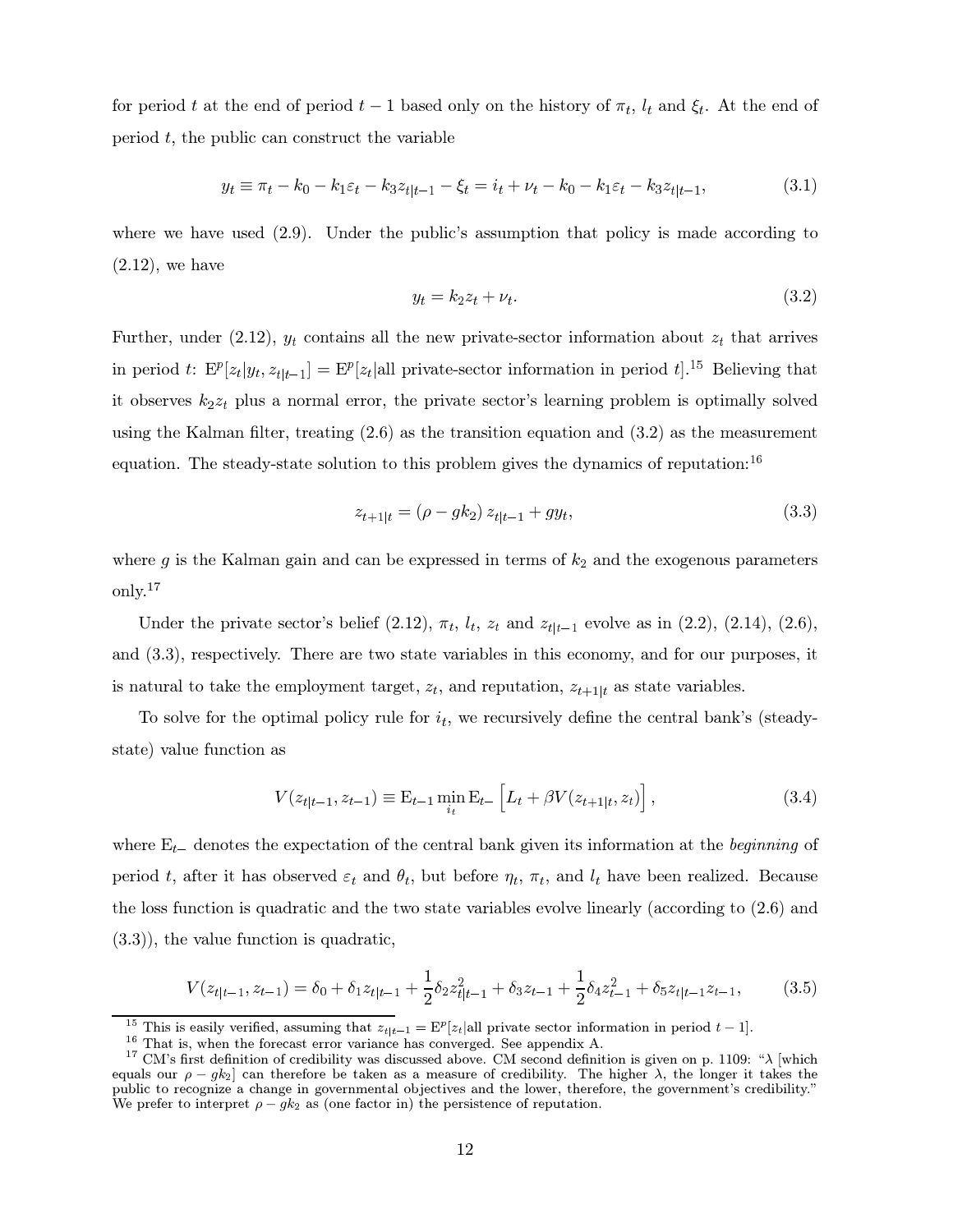where the coefficients  $\delta_0, \ldots, \delta_5$  remain to be determined.

In period  $t$ , the central bank's problem is then to solve

$$
\min_{i_t} \mathbf{E}_{t-} \left[ L_t + \beta V(z_{t+1|t}, z_t) \right]. \tag{3.6}
$$

The first-order condition with respect to  $i_t$  is

$$
i_t + \mathcal{E}_{t-}i_t - l^* - z_t + \beta \mathcal{E}_{t-} \left[ (\delta_1 + \delta_2 z_{t+1|t} + \delta_5 z_t) \frac{\partial z_{t+1|t}}{\partial i_t} \right] = 0, \tag{3.7}
$$

where the derivative  $\frac{\partial z_{t+1|t}}{\partial i_t}$  enters because current policy affects future reputation through (3.1) and (3.3). The expectations and the partial derivative in this expression can be evaluated using expressions already shown, and the resulting expression can be solved for  $i_t$ , obtaining a policy rule of the form  $(2.12)$  with coefficients (see appendix B)

$$
k_0 = l^* - \beta g \delta_1 \tag{3.8}
$$

$$
k_1 = -\frac{1}{2} \tag{3.9}
$$

$$
k_2 = \frac{1 - \beta g \delta_5}{2 + \beta g^2 \delta_2} \tag{3.10}
$$

$$
k_3 = k_2 - \beta g(\rho - g k_2) \delta_2. \tag{3.11}
$$

In appendix B, we show that solving for the  $k$ s can be reduced to solving a single nonlinear equation,  $k_2 = f(k_2)$ , where  $f(k_2) \in [0, \frac{1}{2}]$  for all  $k_2$  and f is continuous on  $[0, \frac{1}{2}]$ . A simple fixedpoint argument guarantees the existence of at least one solution. Thus, there is an equilibrium under discretion with a policy rule (a "time-consistent" policy rule) of the form assumed by the private sector in  $(2.12).^{18}$  While we have not proved uniqueness of the solution, we have confirmed uniqueness numerically, as discussed below.

To highlight some crucial features of transparency and credibility we now examine regime OI (observable instrument), which is the limit of case U as transparency of intentions reaches its upper limit, and case OG (observable goal) in which the central bank's goal is directly observable.

### 3.2 Regime OI: Observable Intentions

The solution in regime OI is obtained from that of regime U by assuming full transparency of intentions ( $\tau = 1$ ). Thus, the ks follow by letting  $\sigma_{\nu}^2$  go to zero in the expressions for the baseline

<sup>&</sup>lt;sup>18</sup> It is worth emphasizing that the derivation rests on the assumption that the private sector assumes the central bank acts according to  $(2.12)$ . There are almost surely some other equilibria of the model without this assumption. CM implicitly make the same assumption, and Rogoff [26] pointed out the likely existence of equilibria without the assumption.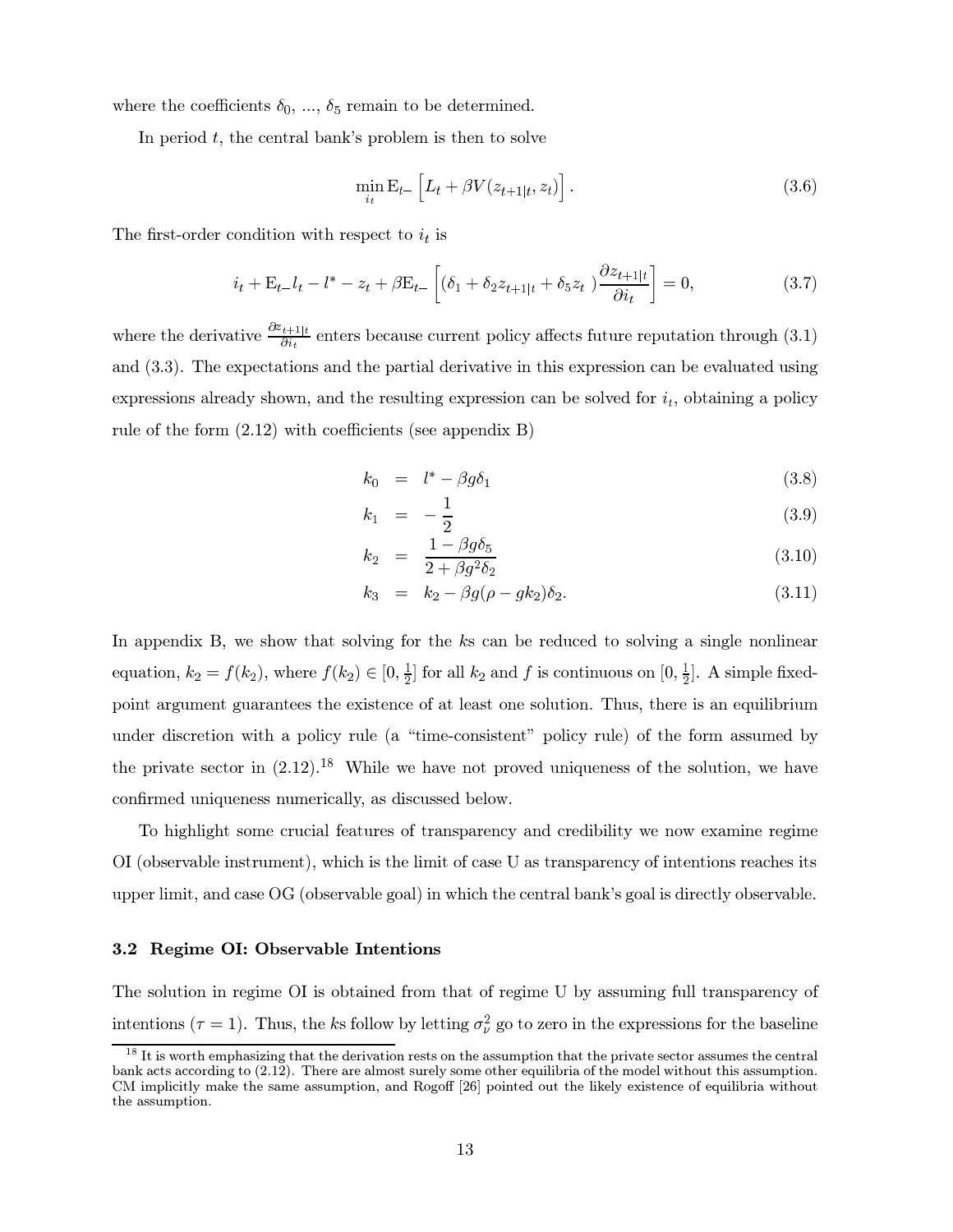regime,  $(3.8)$ – $(3.11)$  and  $(B.9)$ – $(B.13)$ . Taking the relevant limits gives,

$$
k_0 = \frac{1 - \beta \rho}{1 + \beta \rho} l^* < l^* \tag{3.12}
$$

$$
k_1 = -\frac{1}{2} \tag{3.13}
$$

$$
k_2 = k_3 = \frac{1 - \beta \rho^2}{2(1 + \beta \rho^2)} < \frac{1}{2},
$$
\n(3.14)

where we have used that  $gk_2 = \rho$  when  $\sigma_{\nu}^2 = 0$  (see Appendix C).

## 3.3 Regime OG: Observable Goal

In regime OG, we allow the private sector to observe  $z_t$  directly in period t. Thus,

$$
z_{t|t-1} \equiv \rho z_{t-1} \tag{3.15}
$$

independently of the policy rule. The value function  $(3.4)$  from the baseline regime is still appropriate, but with (3.15). Inflation expectations,  $\pi_{t|t-1}$ , are given by (2.16) with (3.15),

$$
\pi_{t|t-1} = k_0 + (k_2 + k_3)\rho z_{t-1}.
$$
\n(3.16)

Since  $\frac{\partial z_{t+1|t}}{\partial i_t} \equiv 0$ , the first-order condition with respect to  $i_t$ , (3.7), is now

$$
\mathbf{E}_{t-} \left[ (i_t + \eta_t) + (i_t + \eta_t - \pi_{t|t-1} + \varepsilon_t - l^* - z_t) \right] = 2i_t - \pi_{t|t-1} + \varepsilon_t - l^* - z_t = 0,
$$

which with  $(3.16)$  implies

$$
i_t = \frac{1}{2} (k_0 + l^*) + \frac{1}{2} \varepsilon_t + \frac{1}{2} z_t + \frac{1}{2} (k_2 + k_3) \rho z_{t-1} + \frac{1}{2} \theta_t.
$$

This is of the form  $(2.12)$  with the coefficients

$$
k_0 = l^* \tag{3.17}
$$

$$
k_1 = -\frac{1}{2} \tag{3.18}
$$

$$
k_2 = k_3 = \frac{1}{2}.\tag{3.19}
$$

#### 3.4 Numerical analysis of the model

We summarize the numerical approach here; for details, see Appendices B and E. In order to explore properties that could not be proved analytically for all parameter values, we study the properties for a large number of particular parameter values. Specifically, we solve the model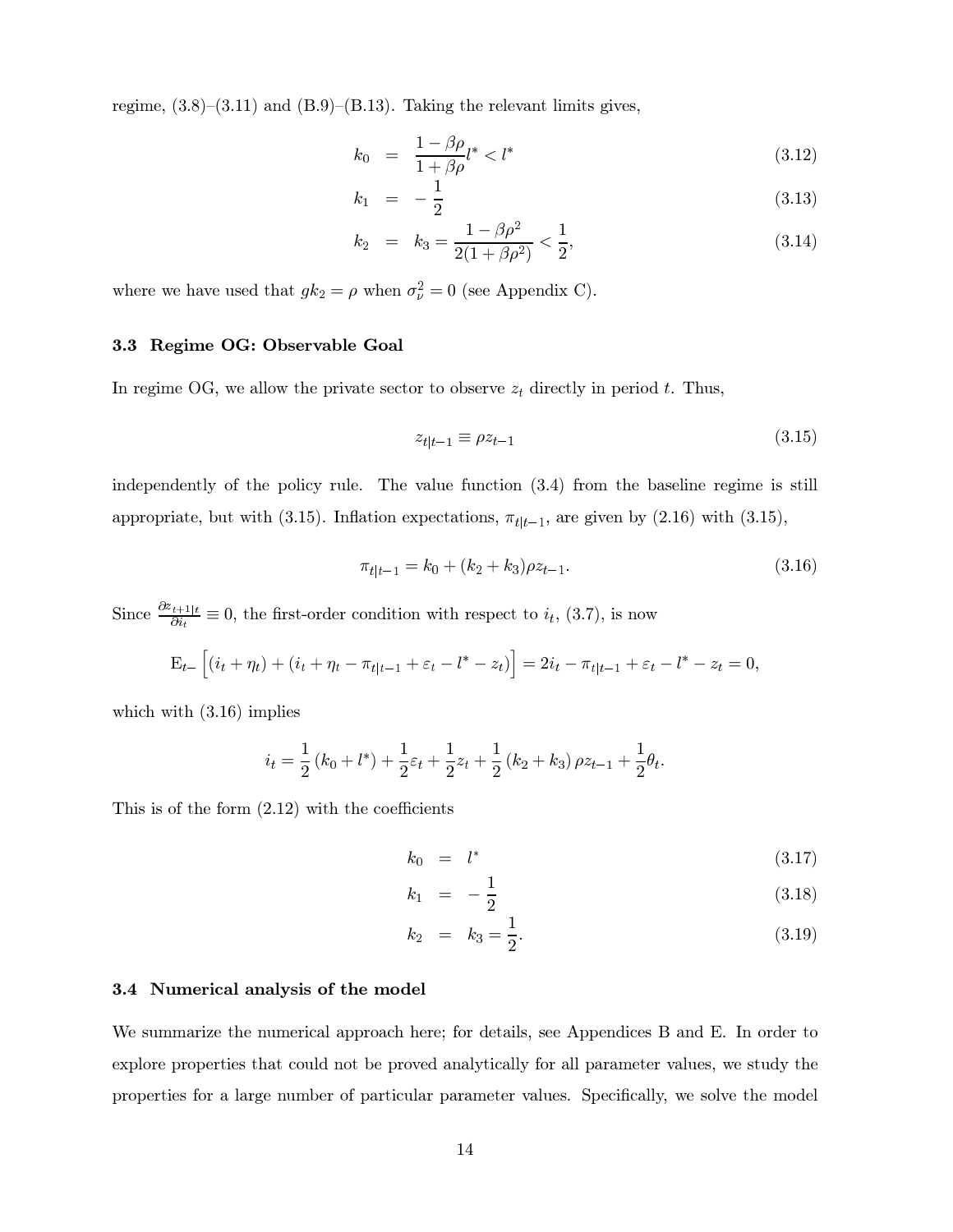for 100,000 points drawn uniformly from the parameter space  $(\beta, \rho, \tau) \in [0, 1]^3$ ,  $(\sigma_n^2, \sigma_\theta^2, \sigma_\varepsilon^2, l^*) \in$  $[0, 10]$ <sup>4</sup>. Once the model is solved, we tally which among a large number of claims hold true for that parameter value, e.g.: Is central bank loss in regime U lower than in OI? Is the derivative of the central bank loss with respect to transparency positive?

If a property holds for some parameter values and not for others, the solutions for the particular parameter values constitute a constructive proof that the result is indeterminate. If a property holds for all 100,000 points, we do not have proof that the property holds for all values, but one can make a very strong probabilistic statement. If a claim holds for each of N draws, the probability that the claim is false on a fraction of the parameter space of at least size  $\omega$  is less than or equal to  $(1 - \omega)^N$ . Thus, with 100,000 draws, the probability that the claim is false for at least 0.01 percent of the parameter space is less than 0.005 percent.<sup>19</sup> <sup>20</sup>

## 3.5 Summary of regimes U, OI and OG

In order to facilitate discussion, we restate the equations for the dynamics of the economy that are common across regimes U, OI, and OG:

$$
\pi_t = k_0 + k_2 z_t + k_3 z_{t|t-1} - \frac{1}{2} \varepsilon_t + \eta_t \tag{3.20}
$$

$$
\pi_{t|t-1} = k_0 + (k_2 + k_3) z_{t|t-1} \tag{3.21}
$$

$$
\pi_t - \pi_{t|t-1} = k_2(z_t - z_{t|t-1}) - \frac{1}{2}\varepsilon_t + \eta_t \tag{3.22}
$$

$$
l_t = k_2(z_t - z_{t|t-1}) + \frac{1}{2}\varepsilon_t + \eta_t \tag{3.23}
$$

$$
z_{t+1|t} = (\rho - g k_2) z_{t|t-1} + g(k_2 z_t + \nu_t)
$$
\n(3.24)

$$
= \rho \left[ \frac{1}{s} z_{t|t-1} + (1 - \frac{1}{s}) z_t \right] + g \nu_t, \tag{3.25}
$$

where in  $(3.25)$  we observe that the dynamics of reputation can also be expressed in terms of a signal-to-noise ratio,  $s$ , defined by the ratio of the variances of the signal in the Kalman filter,  $y_t = k_2(z_t - z_{t|t-1}) + \nu_t$ , and the noise,  $\nu_t$ ,

$$
s \equiv \frac{k_2^2 \text{Var}[z_t - z_{t|t-1}] + \sigma_\nu^2}{\sigma_\nu^2} \ge 1
$$
\n(3.26)

(see appendix A for details). Some properties of key coefficients can be shown analytically and are summarized in Table 3.1.

<sup>&</sup>lt;sup>19</sup> 0.9999<sup>100,000</sup>  $\approx$  0.000045.

 $^{20}$  Rather than using a uniform draw from the parameter space, with a meaningful *prior* density measuring the empirical relevance of various regions, one can produce more meaningful posterior measures of the empirical relevance of the computed properties.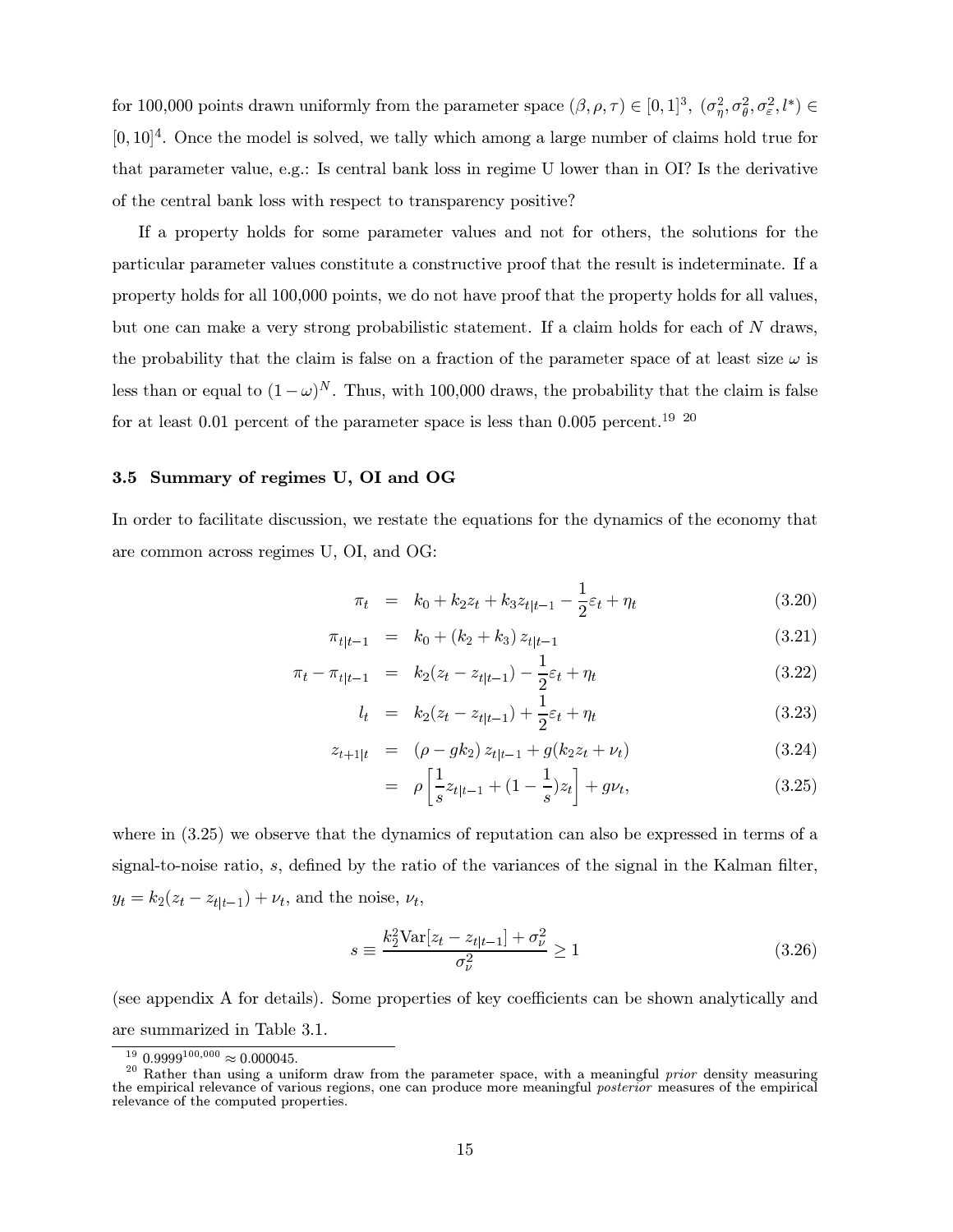| rable 3.1. Summary or regimes |              |                 |       |             |                |                       |                  |  |  |  |
|-------------------------------|--------------|-----------------|-------|-------------|----------------|-----------------------|------------------|--|--|--|
|                               | $k_0$        |                 | $k_2$ | $k_3$       | $\rho - g k_2$ |                       | $\boldsymbol{s}$ |  |  |  |
| Regime                        |              | $\varepsilon_t$ | $z_t$ | $z_{t t-1}$ |                |                       |                  |  |  |  |
|                               | $\langle$ 1* |                 |       | $< k_2$     | $\lt \rho$     | $> \sigma_{\theta}^2$ |                  |  |  |  |
| ОI                            | $l^*$        |                 |       | $= k_2$     |                |                       | $\infty$         |  |  |  |
| ΟG                            | $1*$         |                 |       | $\Omega$    |                |                       |                  |  |  |  |
|                               |              |                 |       |             |                |                       |                  |  |  |  |

 $\Gamma_{\alpha}$  b  $\alpha$  2.1 Comparison of nominate

Notes: P denotes the variance of the forecast error,  $E[(z_t - z_{t|t-1})^2]$ .

The next two sections take up the comparative behavior of banks with different levels of credibility and of transparency, respectively.

#### Credibility and optimal policy  $\overline{4}$

Our regime U is, perhaps, the most straightforward generalization of the Barro-Gordon model [3] that gives rich dynamics in reputation and credibility. The Barro-Gordon model is a special case of our OG regime in which the employment target is constant ( $\rho = \sigma_{\theta}^2 = 0$ ) and there is no control error  $(\sigma_{\nu}^2 = \sigma_{\eta}^2 = 0)^{21}$  Imposing these parameter constraints in our OG solution gives the Barro-Gordon solution,  $\pi_t = i_t = l^* - \frac{1}{2}\varepsilon_t$  and  $l_t = \frac{1}{2}\varepsilon_t$ . In this equilibrium, if the central bank announced the welfare-maximizing, zero-inflation policy, it would not be credible,  $c_t \equiv -l^*$ . Credibility is not stochastic, however, and this model offers few insights about the sort of dynamic issues captured in the folk wisdom discussed in the introduction.

In regime U, stochastic and private central-bank goals combined with noise that masks the bank's true intentions lead to an equilibrium with time-varying credibility. Then credibility (using  $(2.8)$  and  $(3.21)$ ) is given by

$$
c_t = - |k_0 + (k_2 + k_3) z_{t|t-1}|,
$$

with dynamics implied by those of reputation,  $z_{t|t-1}$ , given by (3.25). The persistence of reputation depends positively on the persistence of the central bank's employment target,  $\rho$ , and negatively on the signal-to-noise ratio, s. Starting with a correctly perceived central bank  $(z_{t|t-1} = \rho z_{t-1})$ , a positive employment target shock in period  $t(\theta_t > 0)$  pushes  $z_t$  above the reputation. By  $(3.22)$  the bank, everything else equal, will choose a policy that is *more* inflationary than expected by the public. A positive unobservable component of the control error

 $21$  Barro and Gordon [3] also include the case of an observable exogenous autoregressive natural rate of unemployment, which is similar to our regime OG.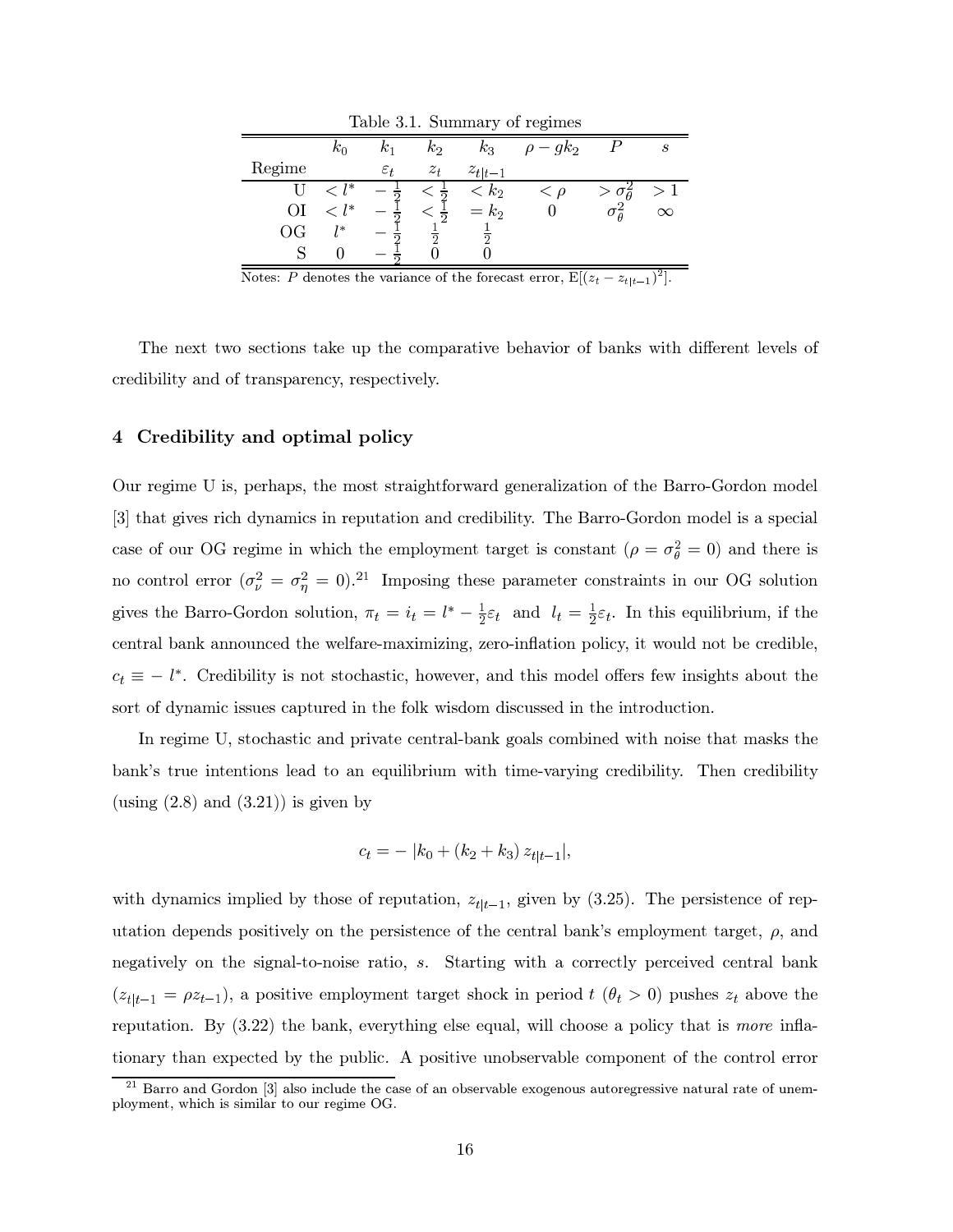$(\nu_t > 0)$  will make inflation at t higher than the bank intended, by (3.25) erroneously pushing up the bank's inflationary reputation. Policy at  $t + 1$  will then, everything else equal, be less inflationary than expected. The remainder of this section discusses claims  $(1)$  and  $(2)$  in the introduction: whether, for given transparency, a low-credibility bank will pursue a more or less expansionary monetary policy than a high-credibility bank, and whether a low-credibility bank responds differently to a supply shock.

#### 4.1 Credibility and optimal policy with fixed transparency

The first claim in the introduction is that a central bank with low credibility may optimally need to follow a less expansionary inflation policy—sacrificing some employment—in order to regain credibility, than would a bank with high credibility. The second claim is that a low-credibility bank has less flexibility optimally to respond to supply shocks. The first claim only holds under careful interpretation in our model; the second does not hold.

To assess these claims, we compare two realizations of the economy, starting in the beginning of period t with the same value of the state variable  $z_{t-1}$ , but in one case credibility is low ( $\ell$ ) and in the other it is high  $(h)$ ,  $c_{t-1}^{\ell} < c_{t-1}^h$ . Credibility alone does not tell the sign of inflation expectations; we restrict the discussion of a low and a high credibility bank to situations of positive (that is, too high) inflation expectations:  $\pi_{t|t-1}^{\ell} > \pi_{t|t-1}^{h} \geq 0$ . By (3.21), the two banks' reputations will then fulfill  $z_{t|t-1}^{\ell} > z_{t|t-1}^{h}$ . For any variable  $x_t$ , define  $\Delta x_t \equiv x_t^{\ell} - x_t^h$ , the low-credibility value minus the high-credibility value. We thus have

$$
\Delta \pi_{t|t-1} > 0, \ \Delta z_{t|t-1} > 0. \tag{4.1}
$$

The following proposition summarizes our results:

#### **Proposition 4.1.** In regime U, ceteris paribus:

(i) The low-credibility bank optimally implements higher inflation than the high-credibility bank,  $\Delta \pi_t > 0;$ 

(ii) The low-credibility bank optimally implements lower inflation relative to private sector expectations  $\Delta(\pi_t - \pi_{t|t-1}) < 0$ . This larger negative inflation surprise leads to lower employment in the low-credibility economy,  $\Delta l_t < 0$ ; and

(iii) The low-credibility bank responds to supply shocks and to shocks to the employment goal in the same way as does the high-credibility bank.

Part (i) and (ii) follow directly from  $(3.20)$ ,  $(3.21)$ ,  $(3.23)$  and  $(4.1)$ , since

$$
\Delta \pi_t = k_3 \Delta z_{t|t-1} < (k_2 + k_3) \Delta z_{t|t-1} = \Delta \pi_{t|t-1}
$$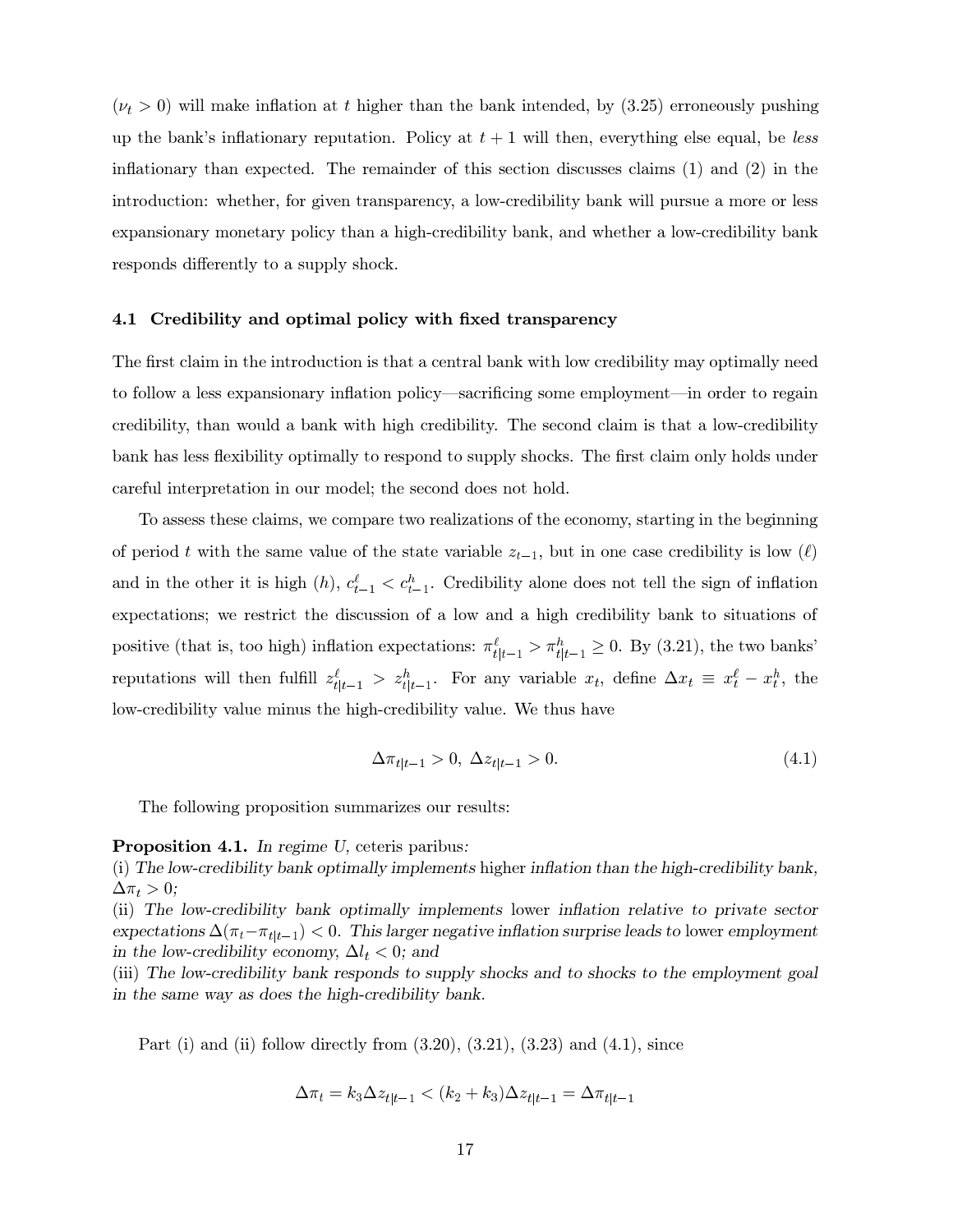and  $k_3 < k_2 + k_3$ . The low-credibility bank accommodates part of, but only part of, the higher inflation expectations it faces, resulting in higher inflation. The negative inflation surprise is larger in absolute terms under low credibility, leading to lower employment,

$$
\Delta l_t=\Delta(\pi_t-\pi_{t|t-1})=-k_2\Delta z_{t|t-1}<0.
$$

The low-credibility bank would, of course, gain reputation and credibility faster if it accommodated less of the inflation expectation, but this is not optimal, due to the current employment cost of doing so. Re-stating the first-order condition,  $(3.7)$ , gives

$$
\mathbf{E}_{t-}\frac{1}{2}\frac{\partial\pi_t^2}{\partial i_t} + \mathbf{E}_{t-}\frac{1}{2}\frac{\partial\left(l_t - l^* - z_t\right)^2}{\partial i_t} + \beta \mathbf{E}_{t-}\frac{\partial V(z_{t+1|t}, z_t)}{\partial z_{t+1|t}}\frac{\partial z_{t+1|t}}{\partial i_t} = 0.
$$
 (4.2)

Lowering  $i_t$  leads to a larger negative inflation surprise, yielding benefits in terms of lower inflation and better future reputation (the first and third terms). The negative surprise lowers employment, which increases the loss (the second term). The optimal policy is a compromise between these concerns. This result is one formalization of results from the "gradualist versus cold turkey" debate regarding lowering inflation in the early  $1980s.^{22}$  While the optimal speed of adjustment will vary depending on the model, the result that is likely to generalize is that a bank facing low credibility should move more slowly, not more quickly than one facing high credibility.

Given this result, evidence of higher inflation and higher inflation expectations is not necessarily evidence that a bank is insufficiently attentive of its inflation target; rather, it may be evidence of low credibility to which the bank is optimally responding. Only evidence that the low-credibility bank is implementing smaller absolute inflation surprises is evidence that it is behaving suboptimally.

With regard to part (iii), it is clear that the low-credibility and high-credibility banks respond in precisely the same way to the supply shock,  $\varepsilon_t$ , and to the employment target shock,  $\theta_t$ . Thus, low-credibility banks do not have less flexibility with which to respond to supply shocks than high-credibility banks. Further, banks do not build up credibility so as to spend it (disproportionately) when the employment target is highest. Both results stem from the linear nature of our model. We believe, however, that these results form an important baseline: conflicting results in a model like this must rest on important nonlinearities.

 $22$  See, e.g., Fuhrer [13] and Ball [2].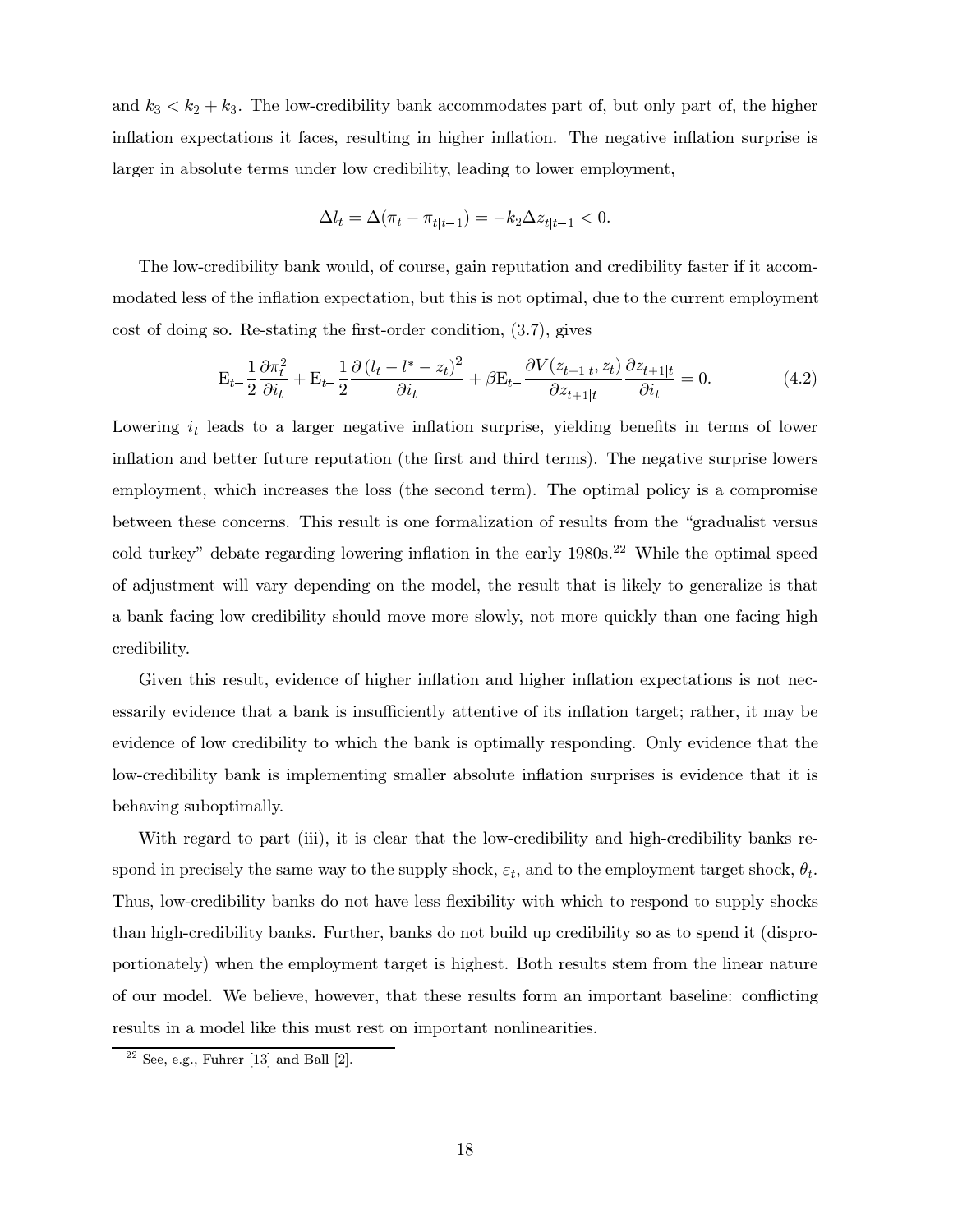#### 4.2 An exception: A patient bank with very persistent goals

The specific results above and below about the effects of credibility and transparency do not follow in the special case of no discounting and a very persistent employment target. In the limit when  $\beta \rho \rightarrow 1$ , the socially optimal policy rule (regime S) is the solution for both regimes U and OI.

**Proposition 4.2.** In regimes U and OI, in the limit as the persistence of the idiosyncratic goals of the bank  $(\rho)$  and the central bank's discount factor  $(\beta)$  both go to one, the socially optimal outcome results.

For regime OI, it follows from  $(3.12)$ – $(3.14)$  that in the limit,  $k_0 = k_2 = k_3 = 0$ , which is the policy rule in regime S,  $(2.11)$ . The result is only slightly more difficult to see for regime U  $(A$ ppendix  $B$ ).

The intuition for this result is as follows. With  $\rho$  near one, the private sector believes that any shock to the employment target will be long-lasting. Thus, if an inflationary action increases  $z_{t+1|t}$ , this increase is very persistent. With  $\beta$  near one, future costs of this increase weigh heavily on current decisions by the bank. By setting  $k_2 = 0$ , the bank guarantees that the private sector will not attribute any inflation surprise to an increase in the employment target. Thus, changes in the reputation become so costly for the bank with these parameters, that it prefers to give up any attempt to follow its idiosyncratic goals. The bank's concern about its reputation becomes so strong that it simply chooses to pursue the socially preferred policy.

## 5 The effects of transparency

Next we examine statement  $(3)$  in the introduction: does increased transparency improve credibility and the policy outcome? First, we consider the effects of increased transparency. Second, we consider the difference between observing the goal directly (regime  $\overline{OG}$ , full transparency of goals) and inferring it in equilibrium (regime OI, full transparency of intention). We show that extreme transparency, as represented by directly observable central bank goals, is the worst of all regimes in our model. Third, we examine a numerical example for typical parameters. Fourth, we examine the optimal degree of transparency in regime U. Finally, we show that with a patient central bank without average inflation bias, increased transparency is always better for society but worse for the bank.

To judge policy outcomes, we report results on "welfare" as measured by the unconditional expectation of the relevant loss function. Thus, we learn which regime is best on average, or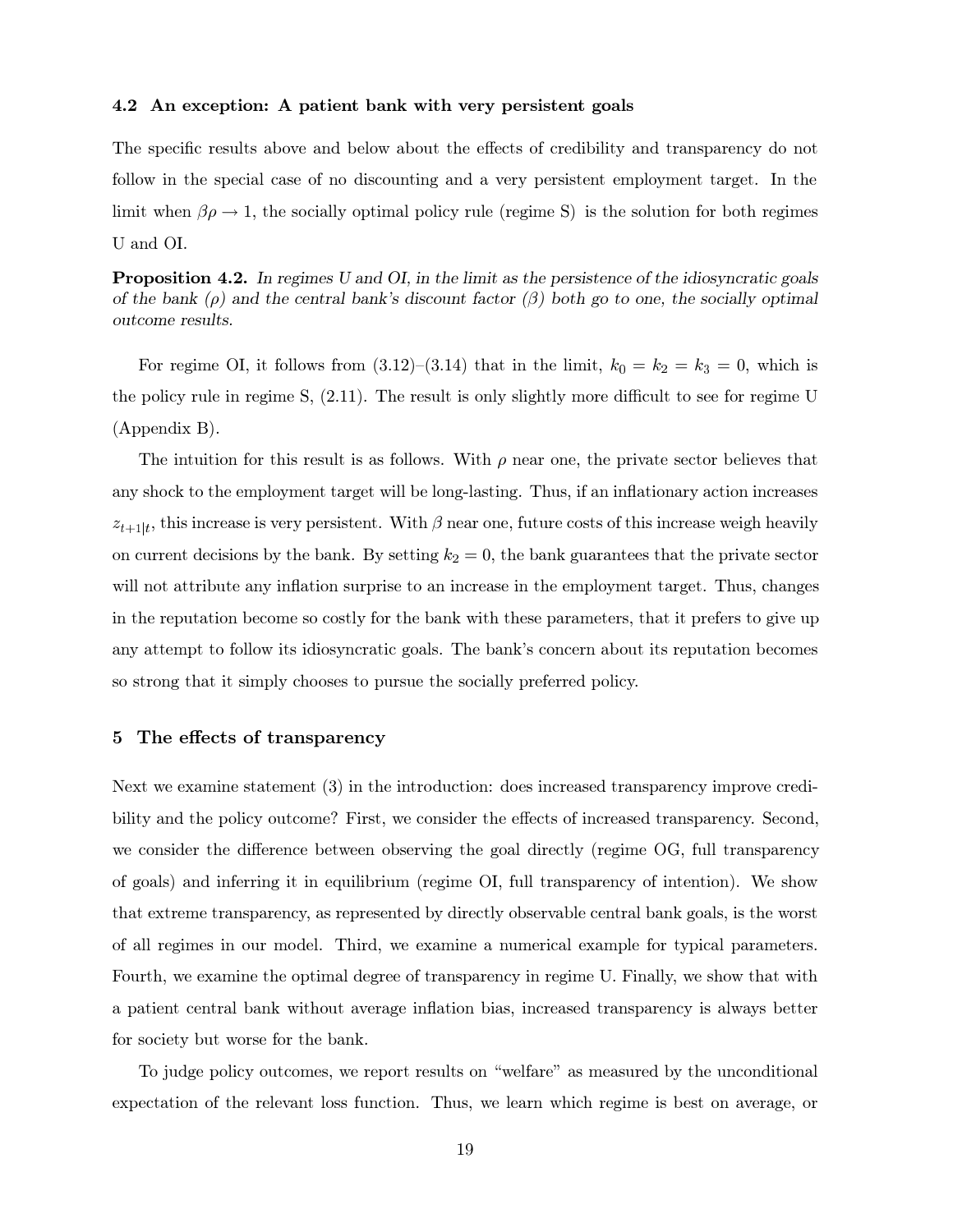which would be preferred without knowledge of the state variables. The social unconditional loss is proportional to  $E[L_t^p]$  with  $L_t^p$  given by (2.7), which can be written as

$$
E[L_t^p] = \frac{1}{2} \left( k_0^2 + \text{Var}[\pi_t] + \text{Var}[l_t] + l^{*2} \right).
$$
 (5.1)

The central bank's unconditional loss is proportional to  $E[L_t]$ , with  $L_t$  as in (2.4), which can be written as a sum of six terms:

$$
E[L_t] = \frac{1}{2} \left( k_0^2 + Var[\pi_t] + Var[l_t] + l^{*2} + Var[z_t] - 2Cov[l_t, z_t] \right).
$$
 (5.2)

The central bank loss differs from the social loss by the term  $\frac{1}{2}(\text{Var}[z_t] - 2\text{Cov}[l_t, z_t])$ , where only the covariance term is endogenous. The intuition for this is that the central bank optimum differs from the private sector optimum only to the extent that the central bank can generate movements in employment that follow the target  $z_t$ . The central bank can do this only by using inflation surprises.

#### 5.1 Increasing transparency in case U

Our results are summarized as follows:

**Proposition 5.1.** Consider raising  $\tau$  in regime U.

(i) Reputation. Raising  $\tau$  raises the variance of reputation, but decreases the variance of reputational errors,  $(z_t - z_{t|t-1})$ . Raising  $\tau$  raises the sensitivity of reputation to the central bank's intention (increases  $\partial z_{t+1|t}/\partial i_t$ ).

(ii) Inflation. Raising  $\tau$  lowers average inflation (strictly whenever  $l^* > 0$ ), but may raise or lower the variance of inflation and the inflation term in the unconditional loss,  $E[\pi_i^2]$ .

(iii) Employment. Raising  $\tau$  lowers the variance of employment and lowers the employment term in the social unconditional loss,  $E[(l_t - l^*)^2]$ , but raises the employment term of the central bank unconditional loss,  $E[(l_t - l_t^*)^2]$ .

(iv) Unconditional loss. Raising  $\tau$  may raise or lower social and central bank unconditional loss. For plausible discount factors ( $\beta > 0.5$ ), social loss always falls.

Each part of the claim is about the derivative of some equilibrium value with respect to  $\tau$ . Part (i) is shown analytically. Parts (ii) through (iv) are demonstrated numerically as discussed in Section 3.4.

Part (i), reputation. If raising  $\tau$  deserves the interpretation as increasing transparency, then the variance of reputational errors should fall. Perhaps not as obvious, the variance of reputation should rise, since reputation,  $z_{t|t-1}$  will more closely track the actual goal,  $z_t$ . This is indeed the case. The noise in the Kalman filter  $(\sigma_{\nu}^2 = (1 - \tau)\sigma_{\eta}^2)$  falls, raising the signal-to-noise ratio, s, and the Kalman gain,  $g$  (see appendix A). The private sector obtains a better estimate of the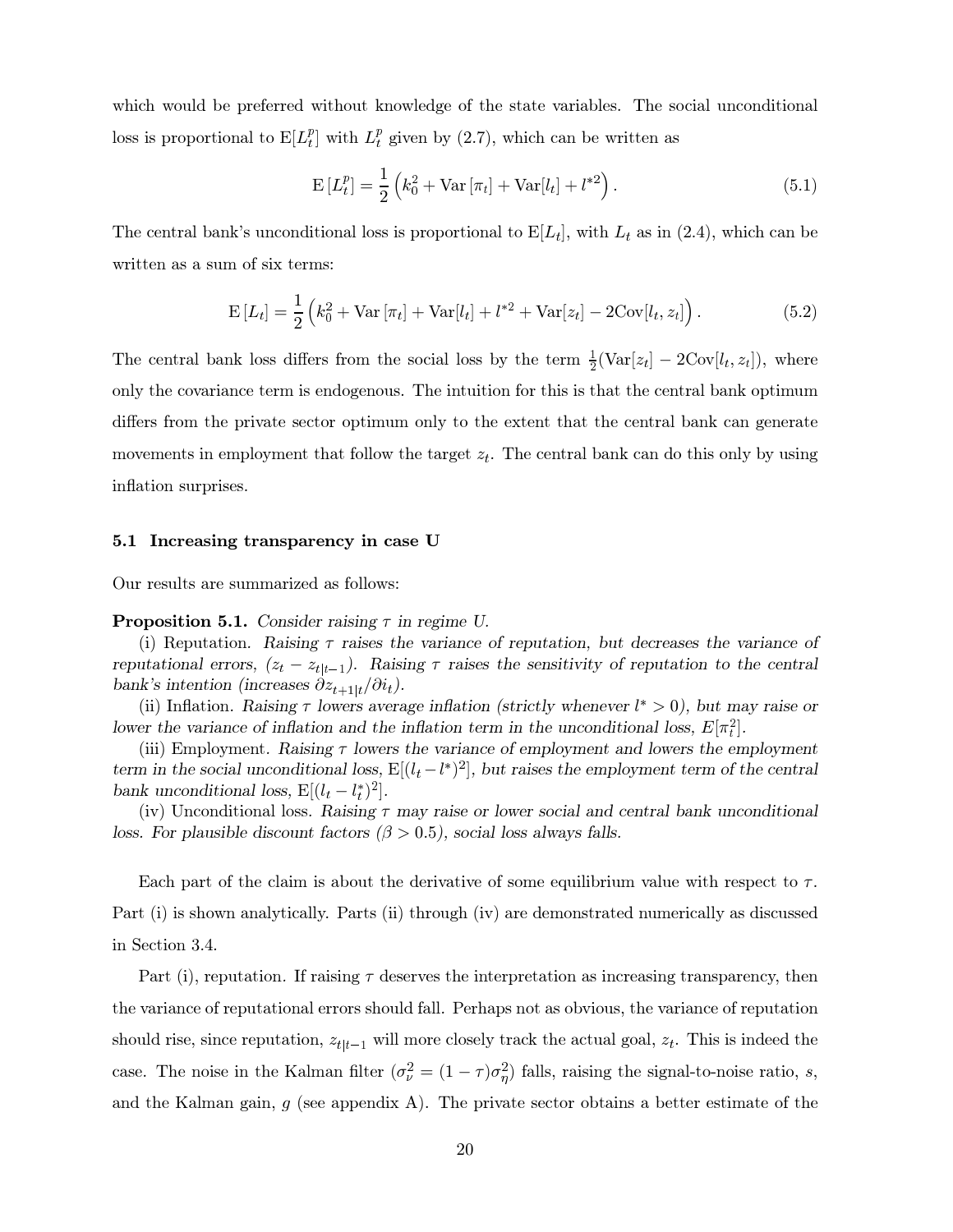employment target:  $Var[z_t - z_{t|t-1}] \equiv P$  falls. By the same reasoning, the unconditional variance of reputation  $(\text{Var}[z_{t|t-1}] = \text{Var}[z_t] - P)$  rises, as the predictor better tracks the predicted. The rise in the Kalman gain increases the sensitivity of  $z_{t+1|t}$  to  $i_t$ , since  $\partial z_{t+1|t}/\partial i_t = g$ .

The remaining parts of the proposition are shown numerically, but some intuition can be derived from noting how increases in transparency affect the optimal  $k$ s in the policy rule. Of course,  $k_1 = -\frac{1}{2}$  in all cases. Numerically, the remaining ks fall with rises in  $\tau$  for all parameter values. $^{23}$ 

Consider why  $k_0$ , average inflation, falls. In any Barro-Gordon-type model, inflation must be high enough on average to keep the central bank from engineering positive inflation surprises on average. Thus, the fall in  $k_0$  must reflect the fact that greater transparency reduces the (average) net benefit of inflation surprises to the bank. To see that this is the case, start from a fixed intended rate of inflation,  $i_t$ . If the bank chooses a more inflationary policy, this leads to higher employment today (which, with  $l^* > 0$ , is good on average) but also worsens the bank's inflationary reputation by raising  $z_{t+1|t}$ :  $\partial z_{t+1|t}/\partial i_t = g > 0$ . With greater transparency, the marginal degradation of reputation is larger, since q is larger. This greater reputational effect has costs in terms of higher future optimal inflation and lower future employment—the third term in  $(4.2)$ . Thus, transparency raises the reputational cost of cheating, allowing a lower average inflation.

The argument for why  $k_2 + k_3$  falls when transparency rises is very similar to the argument for  $k_0$ ; the argument for the unconditional expectation of inflation is merely restated for the inflation expectation conditional on a given level of  $z_{t|t-1}$ . When reputation is  $z_{t|t-1}$ , the public expects an inflation rate of  $k_0 + (k_2 + k_3)z_{t|t-1}$ . This expected inflation must be high enough to prevent the central bank from implementing surprises on average when its reputation is  $z_{t|t-1}$ . The marginal cost to the central bank of inflation surprises due to the reputation effect rises linearly with the level of  $z_{t|t-1}$ . When the effect is magnified by raising  $\tau$  and, hence, g, a lower  $(k_2 + k_3)$  will be sufficient to deter the bank from surprises. The arguments for  $k_2$  and  $k_3$ separately are similar.

Overall, increased transparency makes the bank less activist, by reducing  $k_0$ ,  $k_2$ , and  $k_3$ . Results (ii) through (iv) of the proposition follow relatively directly from this fall in activism. Some further insight is possible from looking at changes in key quantities (Table  $5.1$ , the row for the "full" parameter space,  $(\beta, \rho, \tau) \in [0, 1]^3$ ,  $(\sigma_{\eta}^2, \sigma_{\varepsilon}^2, \sigma_{\theta}^2, l^*) \in [0, 10]^4$ ).

<sup>&</sup>lt;sup>23</sup>The ks fall strictly, except at extreme values for  $\beta$ ,  $\rho$ , and  $l^*$ .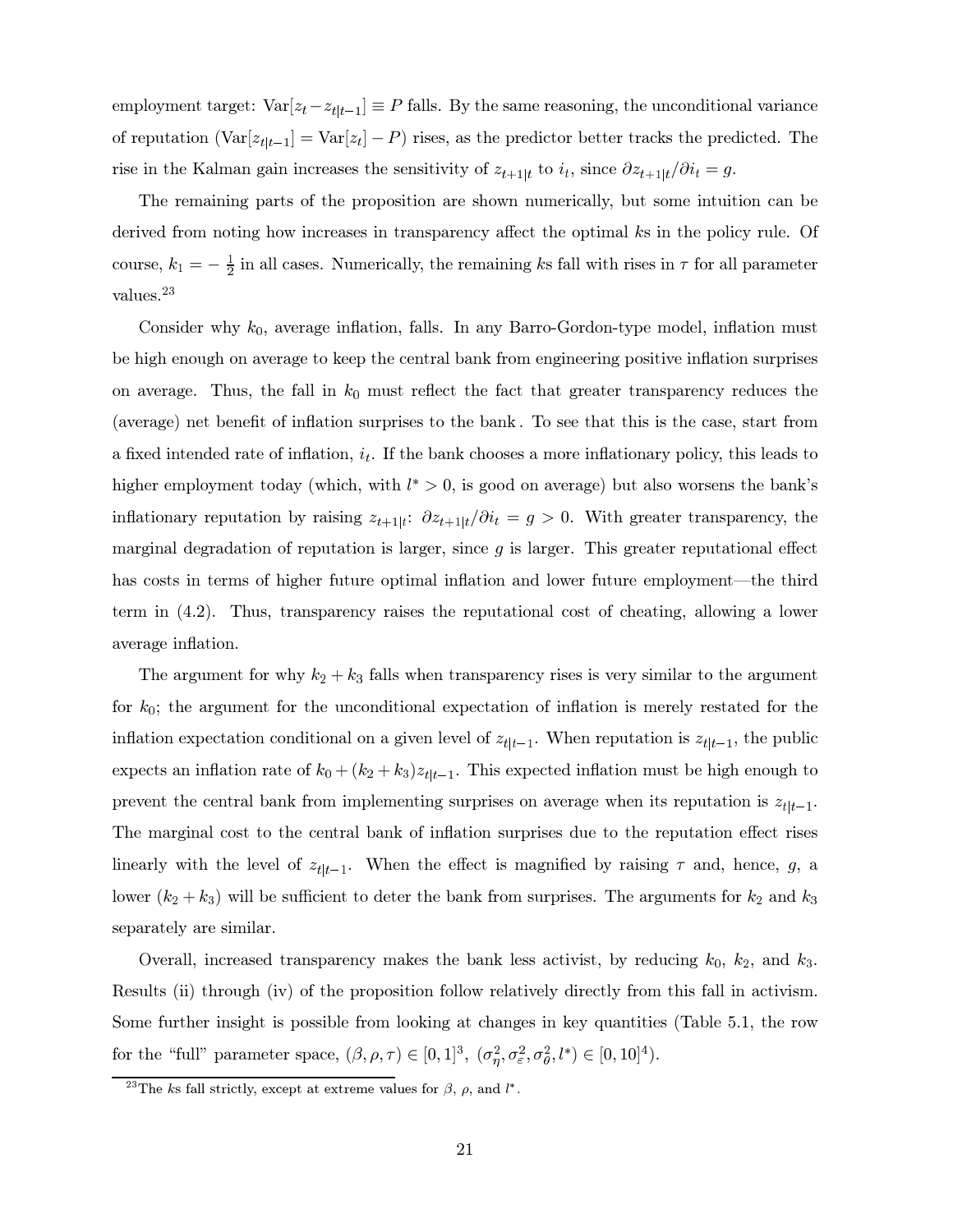Table 5.1. An increase in the degree of transparency,  $\tau$ 

| Parm. | $\text{Var}[x_t]$ |  |  | $E[x_t^2]$  |         |         |  | Loss |  |      |            |
|-------|-------------------|--|--|-------------|---------|---------|--|------|--|------|------------|
| space | $\boldsymbol{s}$  |  |  | $z_{t t-1}$ | $\pi_t$ | $\pi_t$ |  |      |  |      | $E[L_t^p]$ |
| Full  |                   |  |  |             | 43.8    | 93.1    |  |      |  | 79.6 | 96.3       |
| Small |                   |  |  |             | 87.5    | 87.5    |  |      |  |      |            |

Notes: Plus and minus indicate unambigious signs of the derivate with respect to  $\tau$ . Numbers indicate the proportion of the parameter space for which the sign is negative. The "full" parameter space refers to the parameter space  $(\beta, \rho, \tau) \in [0,1]^3$ ,  $(\sigma_n^2, \sigma_\varepsilon^2, \sigma_\theta^2, l^*) \in [0,10]^4$ . The "small" parameter space is the same except that  $\beta = 0.99999$  and  $l^* = 0$ .

Part (ii), inflation. The fall in average inflation was discussed above.  $\chi$ From  $(3.20)$ , the unconditional variance of inflation is

$$
\text{Var}[\pi_t] = k_2^2 \text{Var}[z_t] + [k_3^2 + 2(k_2 + k_3)] \text{Var}[z_{t|t-1}] + \frac{1}{4} \sigma_\varepsilon^2 + \sigma_\eta^2,
$$
\n(5.3)

where we have used that  $Cov[z_t, z_{t|t-1}] = Var[z_{t|t-1}]$ . The first term falls since  $k_2$  falls; the third and fourth are fixed. The change in the second term is ambiguous, since the coefficient within the bracket falls whereas the variance of reputation rises. For a significant portion  $(100-43.9=56.1)$ percent) of the parameter space, the rise in the variance dominates, implying that the variance of inflation rises. The term  $k_0^2 + \text{Var}[\pi_t]$  in the loss function rises only when the increase in inflation variance dominates the fall in  $k_0^2$ , which is only on  $100 - 93 = 7$  percent of the parameter space.

Part (iii), employment. The employment term in the social loss function,  $E[(l_t - l^*)^2] =$  $Var[l_t] + l^{*2}$ , always falls. The variance of employment falls because the variance of inflation surprises falls. In contrast, the employment term in the central bank loss function,  $E[(l_t - l_t^*)^2]$ , always rises. The intuition for this is that the central bank uses inflation surprises to generate a correlation between employment and the target,  $l_t^*$ . Greater transparency limits the ability to achieve this. Specifically, the fall in the variance of employment comes from the component of employment that is correlated with  $z_t$ .<sup>24</sup>

Part (iv), welfare. Given the results for the components of the loss functions, it is natural that both the central bank and social loss can either rise or fall with transparency. Social

 $E[(l_t - l_t^*)^2] = \text{Var}[l_t - z_t] + l^{*2} = \text{Var}[l_t] + l^{*2} + \text{Var}[z_t] - 2\text{Cov}[l_t, z_t].$ 

$$
Var[l_t] - 2Cov[l_t, z_t] = (k_2^2 - 2k_2)P + \frac{1}{4}\sigma_{\varepsilon}^2 + \sigma_{\eta}^2,
$$

where we have used  $Cov[l_t, z_t] = k_2 P$ . The left side rises, since P falls and since  $k_2^2 - 2k_2 < 0$  falls in magnitude.

More formally, we have

The second and third terms on the right side do not change. The first term falls. It is, however, the component of  $l_t$  that covaries with  $z_t$  that is diminished in variance; thus, the fall in the covariance between  $l_t$  and  $z_t$  more than offsets the fall in variance of  $l_t$ :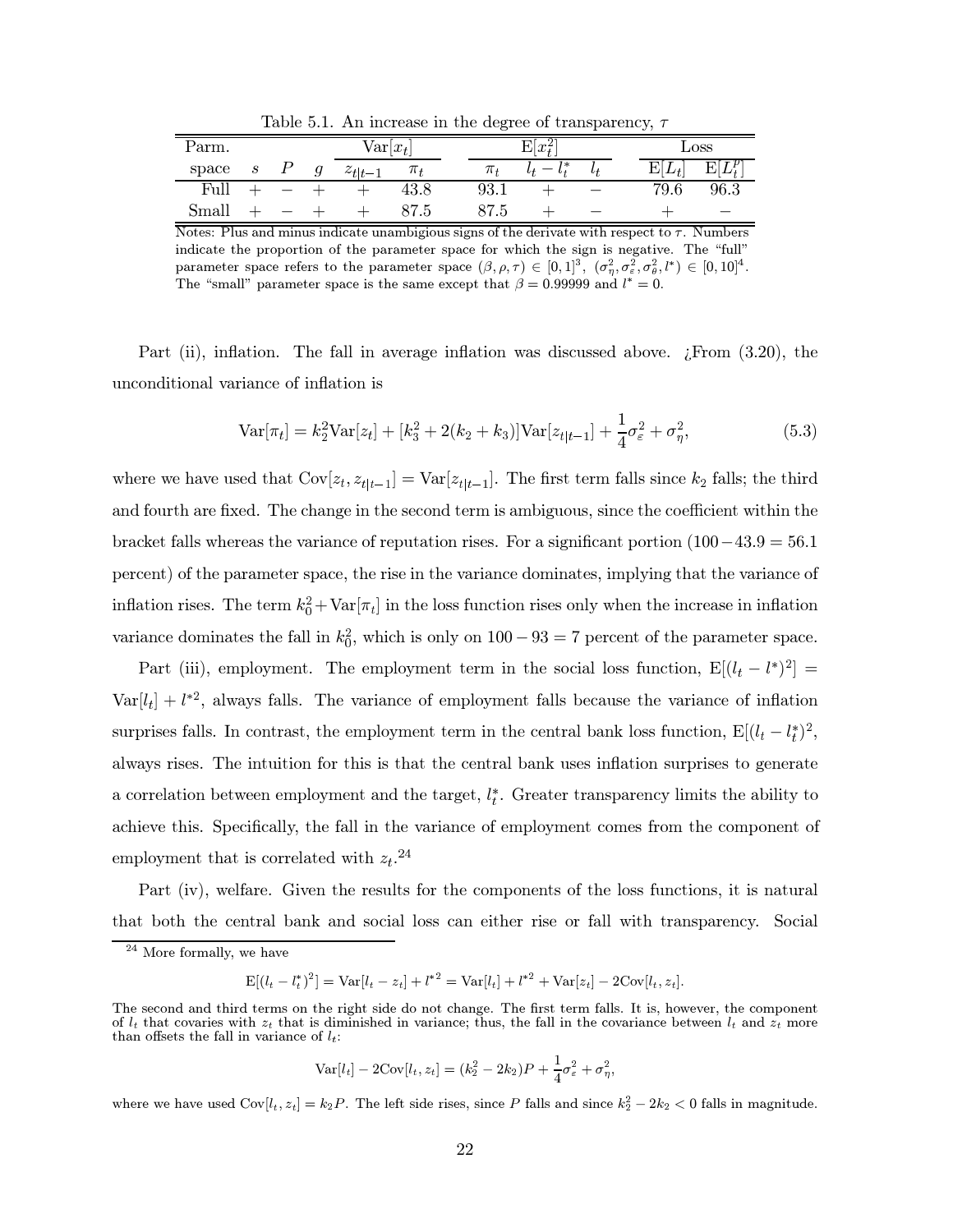loss generally falls (96.3 percent of the parameter space) with increased transparency, however. Further, all of the cases in which social loss rises involve very low discount factors  $(\beta < 1/2)$ . For plausible discount rates, transparency is socially good.

Rises in transparency are also good for the central bank on 79.5 percent of the parameter space. It is important to note, however, that the loss rises for plausible parameter values, for example:  $\beta = 0.97, \rho = 0.30, \sigma_{\eta} = 1.89, \sigma_{\theta} = 1.0, \sigma_{\epsilon} = 1.15, l^* = 0.11, \tau = 0.36$ . In this case, the target is moderately persistent and the control error has a standard deviation about twice that of the target shock and of the real shock.

### 5.2 Regime OG versus U and OI: observe the goal directly or infer it from actions?

In regimes U and OI, the public must attempt to deduce the bank's employment goal,  $z_t$ . This makes the bank's reputation sensitive to its intentions,  $\partial z_{t+1|t}/\partial i_t = g > 0$ : a positive inflation surprise today leads to a more inflationary reputation. This leads to costs to the bank given by the third term in  $(4.2)$ . The reputation cost of inflation surprises remains even in regime OI when transparency of intention is at its maximum,  $\tau = 1$ . In this case, the public perfectly infers  $z_t$  in period t in equilibrium;  $z_{t|t-1} = \rho z_{t-1}$ , but it remains true that if the central bank were to implement higher-than-equilibrium inflation, its reputation would suffer. This fact about off-the-equilibrium path behavior has important effects on the central bank's incentives.

In the OG regime, the public *directly* observes the bank's employment target and thus  $z_{t|t-1} \equiv \rho z_{t-1}$  independently of the bank's behavior, implying that  $\partial z_{t+1|t}/\partial i_t \equiv 0$ , and the third term in the first-order condition,  $(4.2)$ , is zero. The absence of this reputational cost to its actions in case OG changes the incentives for the bank dramatically, leading to a striking result:

**Proposition 5.2.** When the central bank's idiosyncratic goals are directly observed by the public (regime OG), average inflation, social loss, and central bank loss are each higher than under any level of transparency of intention with unobserved goal (regimes U and OI).

This result is demonstrated numerically to hold as described in Section 3.4.

Thus, "extreme" transparency, in the sense that the public is no longer learning about the central bank's future intentions from current actions, is the worst of all worlds. Since the private sector has no illusions about the bank, the bank loses an important incentive to behave.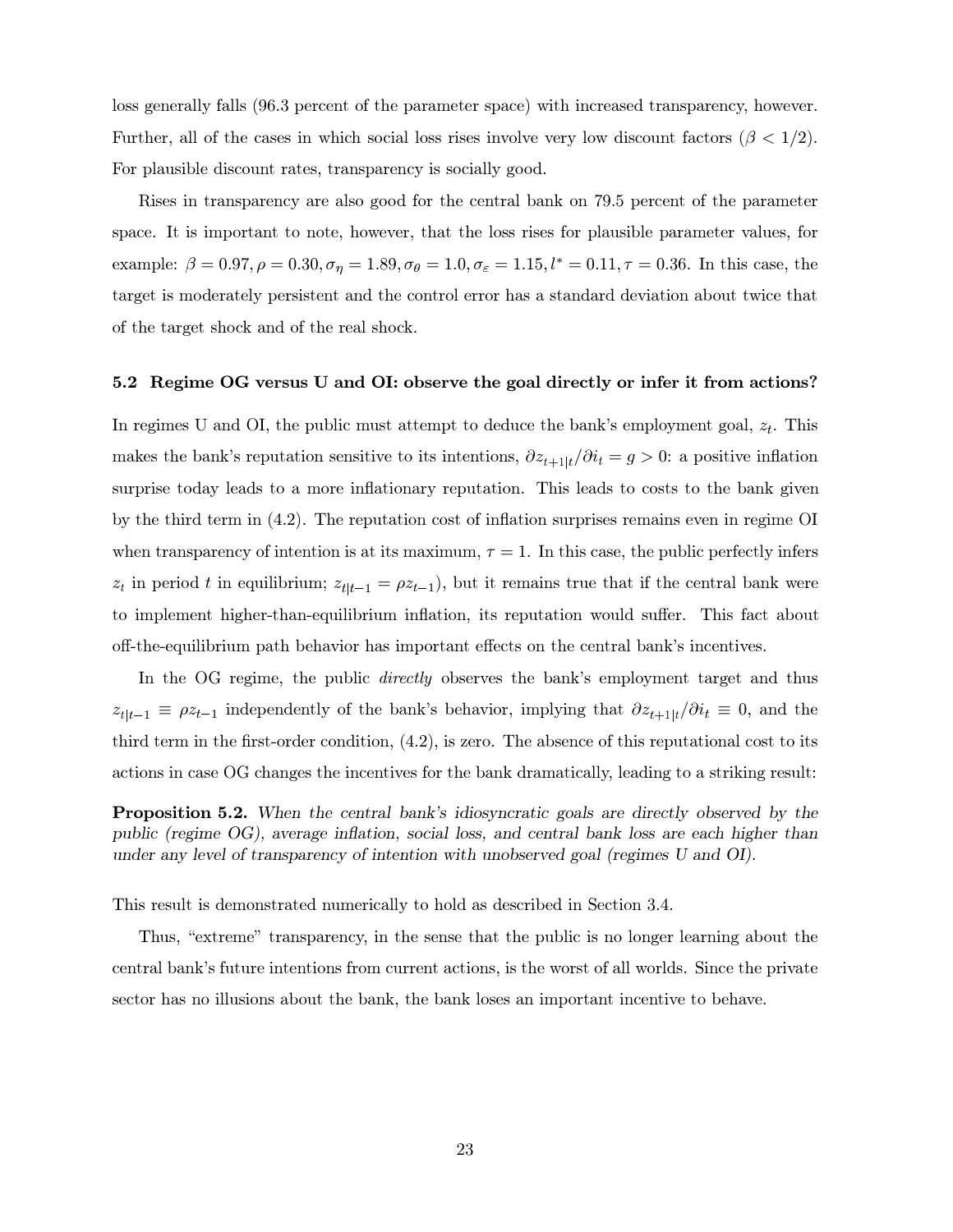|                                                                                                                                              |       |          |             |      |                         | $E x_t^2 $ |               |      |          | Loss                |  |  |
|----------------------------------------------------------------------------------------------------------------------------------------------|-------|----------|-------------|------|-------------------------|------------|---------------|------|----------|---------------------|--|--|
| Regime                                                                                                                                       | $k_0$ | $k_2$    | $k_3$       | q    | $\text{Var}[z_{t t-1}]$ | $\pi_t$    | $l_t - l_t^*$ |      | $E[L_t]$ | $\mathrm{E}[L^p_t]$ |  |  |
| U                                                                                                                                            | 0.56  | 0.41     | $0.34$ 0.37 |      | 0.34                    | 1.88       | 3.15          | 1.52 | 2.52     | 1.70                |  |  |
| (1)                                                                                                                                          | 0.20  | 0.18     | 0.18        | 3.84 | 0.96                    | 1.45       | 3.88          | 1.28 | 2.66     | 1.36                |  |  |
| OG                                                                                                                                           | 1.00  | $0.50\,$ | 0.50        |      | 0.96                    | 3.46       | 3.46          | 1.50 | 3.46     | 2.48                |  |  |
| S                                                                                                                                            | 0.00  | $0.00\,$ | 0.00        |      | 0.96                    | 1.25       | 4.21          | 1.25 | 2.73     | 1.25                |  |  |
| Note: $l^* = 1, \beta = 0.95, \rho = 0.7$ and $\sigma_{\varepsilon}^2 = \sigma_{\theta}^2 = \sigma_{\eta}^2 = 1$ . In regime U, $\tau = 0$ . |       |          |             |      |                         |            |               |      |          |                     |  |  |

Table 5.2. A numerical example

## 5.3 A numerical example

Table 5.2 presents a numerical example for typical parameter values. We see that going from minimum transparency in regime U ( $\tau = 0$ ) to maximum transparency ( $\tau = 1$ ) in regime OI, reduces the social loss but increases the central bank loss. We also see that regime OG has the highest loss both for the central bank and for society. Regime S must have the lowest social loss, whereas the central bank loss is then the second highest. The social and central bank rankings of regimes U, OI and S are opposite.

The differences among regimes U, OI and OG are significant and potentially of economic importance. The marginal effect of reputation on expected inflation,  $(k_2 + k_3)$  (cf. (3.21)), is more than twice as high in regime OG than in regime OI. Further, the results imply that inflation will be 3 percent above the zero inflation target more than 10 percent of the time in regime OG, but less than 1 percent of the time in regime OI.

## 5.4 Optimal transparency

Proposition 5.1 shows how social and central bank loss vary when transparency is marginally increased. In this subsection, we examine which degrees of transparency are optimal for society and for the central bank, respectively. Since loss does not change monotonically for all levels of  $\tau$ , proposition 5.1 does not imply that there is any value for  $\beta$ ,  $\rho$  and the  $\sigma^2$ s for which  $\tau = 1$ minimizes loss. In order to examine this numerically, we need to hold each combination of  $\beta$ ,  $\rho$ ,  $l^*$ , and the  $\sigma^2$ s fixed, and examine social and central bank loss for different  $\tau$ s (whereas in proposition 5.1 the  $\beta$ ,  $\rho$ , the  $\sigma^2$ s and the  $\tau$  all vary for each draw). The result of this examination is summarized in:

## **Proposition 5.3.** For the full parameter space:

(i) Full transparency of intention minimizes the social loss for 97.3 percent of the parameter space. The social loss is always minimized at either  $\tau = 1$  or  $\tau = 0$ .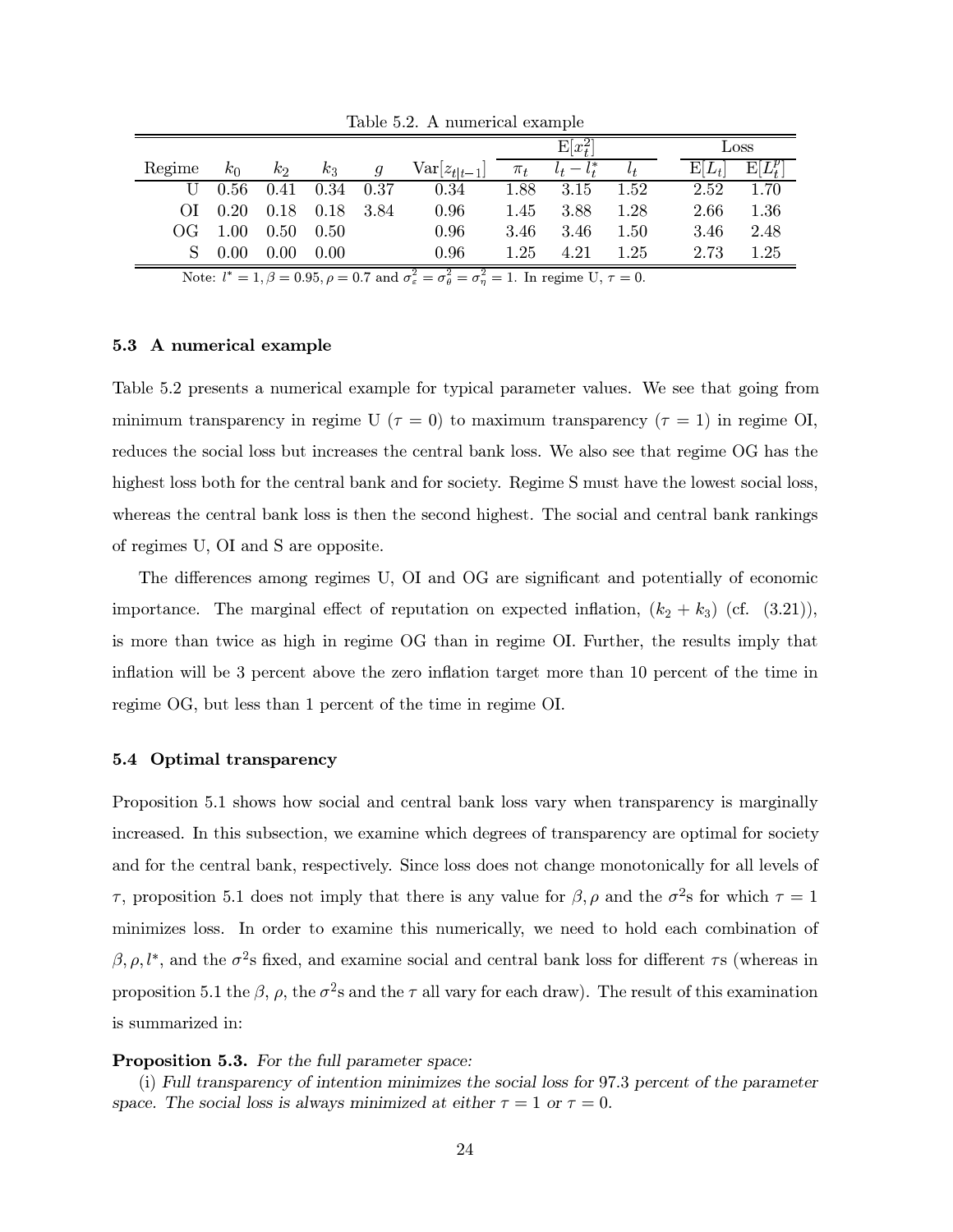(ii) Full transparency of intention minimizes the central bank loss for 79.5 percent of the parameter space, whereas minimum transparency minimizes it for 18.6 percent. An intermediate degree of transparency is best for central bank loss for 1.9 percent.

(iii) The optimal transparency is always at least as high for society as for the central bank. For 15.9 percent of the parameter space,  $\tau = 0$  minimizes central bank loss while  $\tau = 1$  minimizes social loss.

This proposition is shown numerically. Thus, full transparency of intention is generally best for society. For the full parameter space, it is generally better for the central bank as well. The reduction in the average inflation bias caused by increased transparency, together with some discounting by the central bank, contributes to this. Throughout the full parameter space, the optimal degree of transparency is at least as high for society as for the central bank.

Social and central bank preferences sharply conflict on a strikingly large portion of the parameter space  $(15.8$  percent): the bank wants minimum transparency and the public wants full transparency. We can shed further light on this phenomenon by considering the "small" parameter space which differs from the full space only in imposing that the bank is patient  $(\beta = 0.99999)$  and has no average bias  $(l^* = 0)$ . For this case we have

**Proposition 5.4.** With a patient central bank with no average inflation bias, central bank loss is monotonically increasing with transparency, while social loss is monotonically falling with transparency. Thus,  $\tau = 0$  minimizes central bank loss and maximizes social loss, and  $\tau = 1$ maximizes central bank loss and minimizes social loss.

This result is clear from Table  $5.1<sup>25</sup>$  The fact that the public likes transparency is not much different from the full parameter space. The reason why the central bank wants minimum transparency has to do with two features. One benefit of higher transparency to the central bank is a lower average inflation bias. With  $l^* = 0$ , this benefit is absent. In this case, the cost to the bank of increasing transparency, in terms of a more limited ability to generate a correlation between employment and  $z_t$ , comes to dominate. When a shock drives  $z_t$  up,  $z_t$  remains high and because the public learns slowly, the bank can push  $l_t$  up for several periods. For a patient bank, the current and future costs of reducing this ability makes any increase in transparency  $bad.<sup>26</sup>$ 

We think that this case of low bias and a relatively patient bank may be very relevant in reality. Thus, this suggests a possible conflict between the central bank and society regarding

<sup>&</sup>lt;sup>25</sup> We suspect, but have not confirmed that for  $\beta < 1$ , there is some tiny portion of the parameter space for which the bank prefers nonzero transparency. This region is smaller than the tolerance for our absolute statements  $\frac{1}{2}$  iven in section 3.4.

<sup>&</sup>lt;sup>26</sup> Of course, in the limiting case as  $\beta \rho \rightarrow 1$ , all regimes converge to the social optimum under commitment. Thus, a patient bank with no average bias always disagrees with the public over the optimum transparency. In the limit as the persistence of the goal goes to one, this disagreement becomes moot.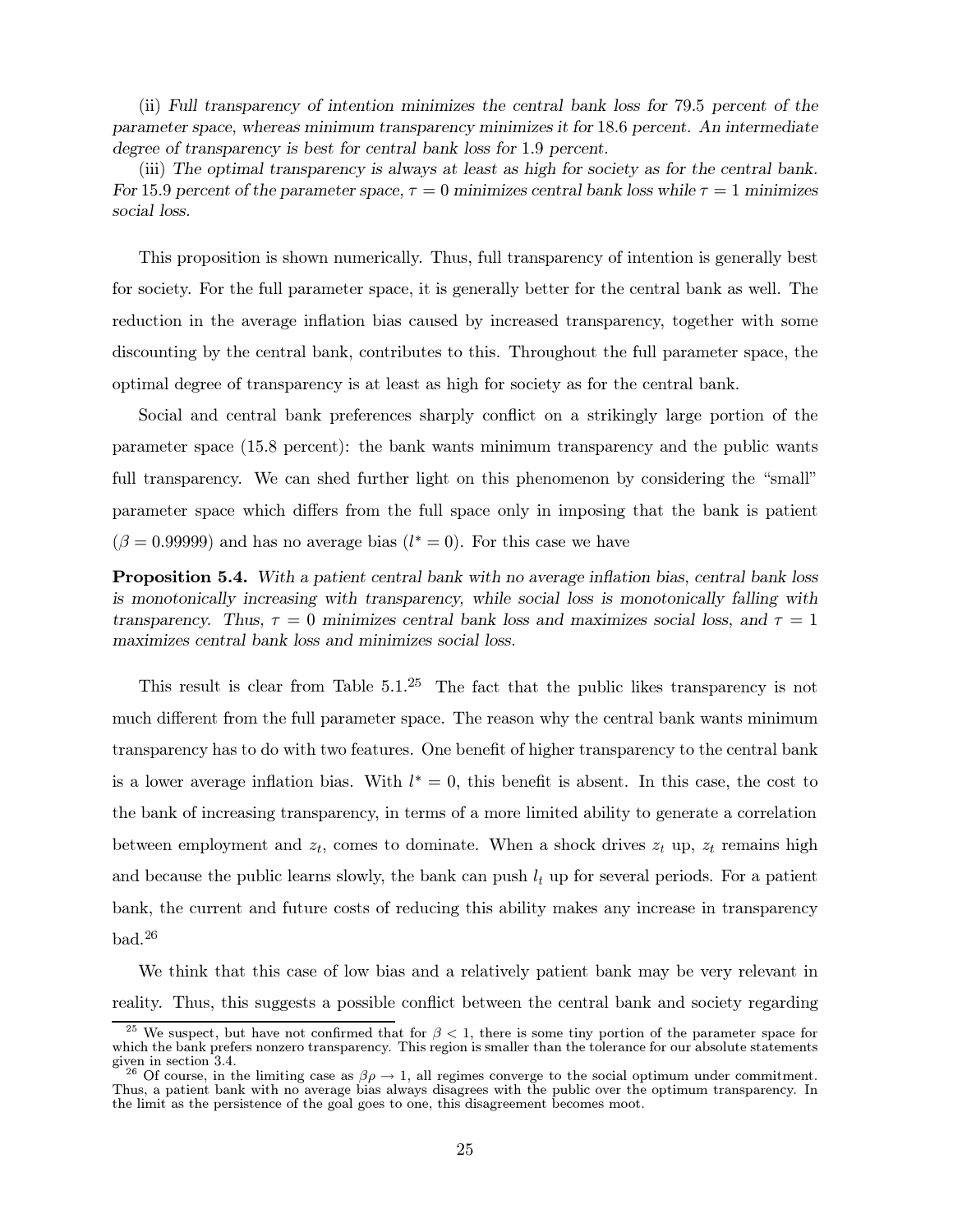transparency of actions.

Checking which  $\tau$  minimizes the unconditional loss functions is a simple and well-defined exercise, but it raises a great many subtle questions that are beyond the scope of this paper. For example, if we consider a central bank choosing the optimal  $\tau$  once-and-for-all, we are implicitly assuming that the central bank has a commitment technology regarding transparency, but not with regard to the policy rule itself. While CM make a similar assumption in discussing optimal control-error noise, the practical relevance of this assumption is questionable. The alternative of modelling the setting of transparency under discretion takes us far beyond the current framework. CM's work and other related results raise other questions. For example, if we view the public as choosing  $\tau$  and imposing it on the central bank, we must consider Lewis's [21] argument that the central bank could offset increased transparency by increasing the variance of the control error. This suggests a game between the central bank and those regulating it. A related paper in progress, [9], takes up all these issues.

#### Conclusions 6

In this paper we examine the importance of transparency and credibility in monetary policy in a model where the central bank announces a zero-inflation policy. Part of the central bank's goal, in this case an employment target, are idiosyncratic, stochastic and time-varying, and private information to the central bank. The private sector attempts to deduce the central bank's goals from available information and forms rational expectations of future inflation. We demonstrate an equilibrium with time-varying central-bank reputation and time-varying credibility the of zero-inflation announcements. Credibility is defined as negatively related to the distance between the private sector's inflation expectations and the bank's announced inflation target. Our notion of transparency is related to the size of an (to the private sector) unobservable component of an unavoidable control error in monetary policy; increased transparency (smaller unobservable noise) improves the precision of private-sector inference about central bank goals, and makes the bank's reputation and the private sector's inflation expectations more correct.

We believe that we have improved upon the previous literature, Cukierman and Meltzer  $[7]$ , by acknowledging an explicit stabilization objective for output or employment, and by distinguishing transparency from control-error variance. The former makes central bank policy depend on its reputation and credibility; the latter we believe is necessary for avoiding confusion between transparency and control in monetary policy.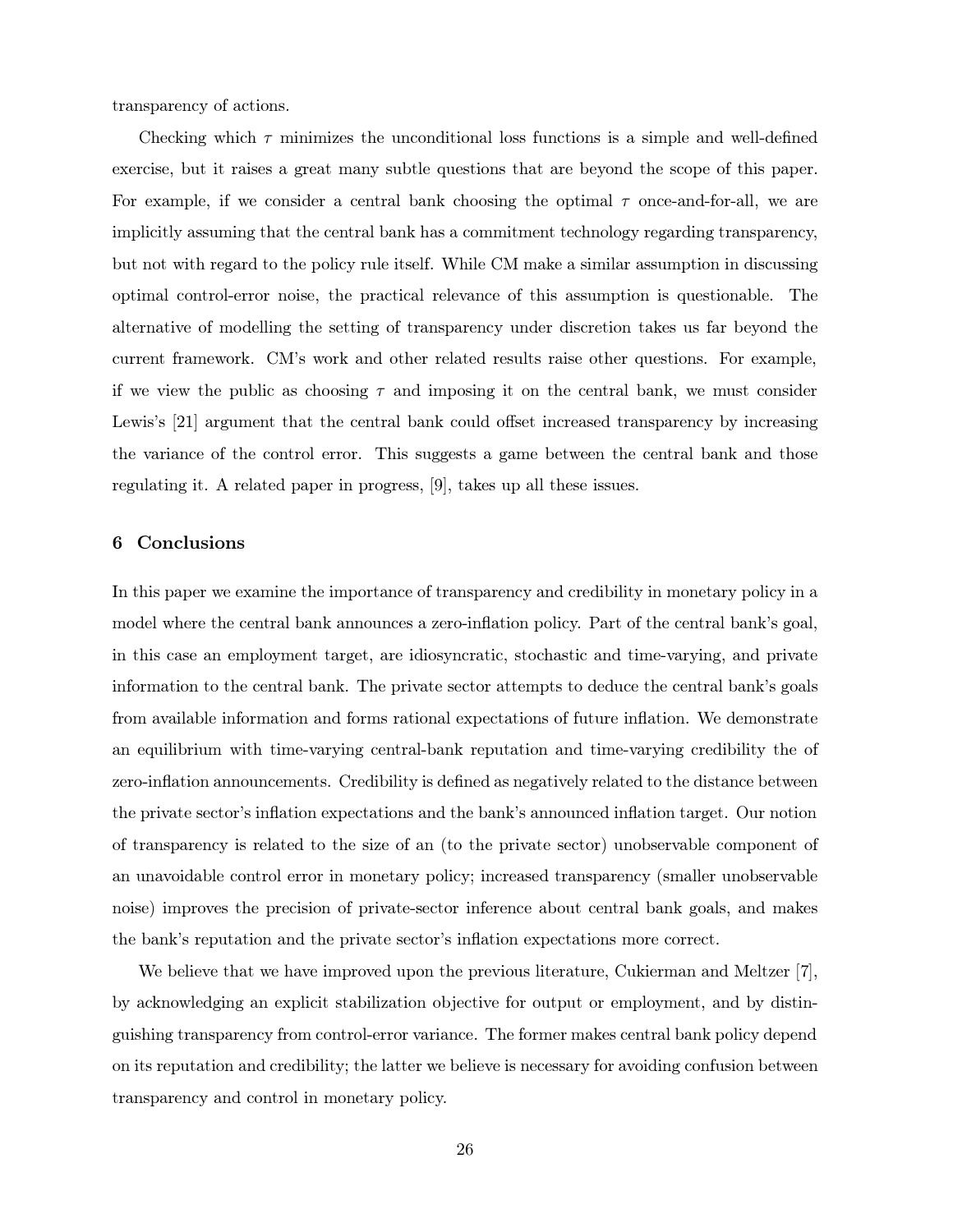We examine some frequent claims in the literature on practical monetary policy. One claim is that a low-credibility bank, everything else equal, should conduct a more restrictive policy than a high-credibility bank. Specifying "everything else equal" as implying the same true employment target, the same shocks, and the same degree of transparency, we find that, on the contrary, a low-credibility bank (that is, one for which private-sector inflation expectations exceed the announced zero inflation rate by more) will induce higher inflation than a high-credibility bank, and hence in this sense conduct a *more* inflationary policy. However, the low-credibility bank at the same time induces lower inflation than expected, and therefore lower employment; hence, in this sense it conducts a less expansionary policy than a high-credibility bank.

A second claim is that a low-credibility bank has less flexibility to respond to shocks, in order not to deteriorate its credibility further. In contrast, we find that low and high-credibility banks react in the same way to supply shocks and shocks to the employment target; it is not the case that the low-credibility bank has less scope to stabilize supply shocks, nor does it more urgently build up credibility than a high-credibility bank. This is due to the linearity of the policy rule, and suggests that the second claim must rest on nonlinearities not present in the current model.

A third claim is that increased transparency increases credibility and improves the policy outcome. With regard to this claim, we show that increased transparency makes the central bank's reputation and private-sector inflation expectations more sensitive to the central bank's actions. This generally increases the costs for the bank of deviating from the announced zeroinflation policy, and hence deters the bank further from attempting to fulfill its idiosyncratic employment target. As a result, variability of inflation and employment falls, and any average inflation bias is reduced. These changes generally (but not always) increase social welfare. In many cases, however, increased transparency leads to a worse outcome for the bank; thus, the central bank's preference and social preference for transparency may diverge. Thus, society may prefer to decide on the level of transparency in monetary policy, rather than to delegate this decision to the central bank, since the latter, left on its own, may bring less than socially optimal  ${\rm transparency.}^{27}$ 

The fact that increased transparency makes the bank's optimal policy closer to the social optimum may throw some light on McCallum's  $[22]$  criticism of discretion equilibria in monetary policy. McCallum argues that the problems arising in discretion equilibria will simply not arise in

 $^{27}$  We recall Milton Friedman's response to Fischer [12], footnote 52, on central bankers' loss functions: "From revealed preference, I suspect that by far and away the two most important variables in their loss functions are avoiding accountability on one hand and achieving public prestige on the other."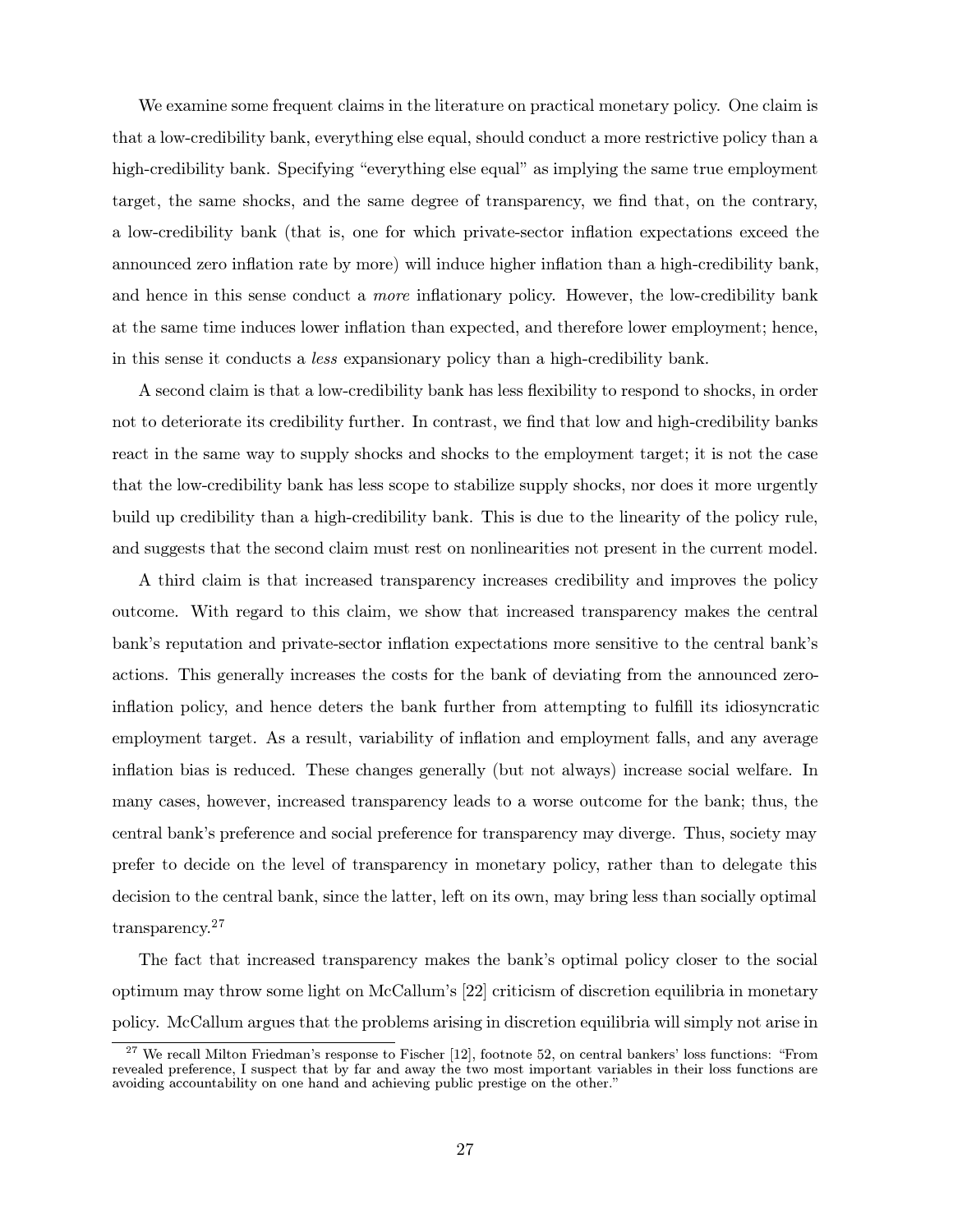practice because central bankers see the value of the policy consistent with commitment and can *just do it.* If we are to maintain the equilibrium framework, this can only be interpreted as the belief that there is some heretofore unmodelled aspect of preferences or commitment mechanisms that alter the equilibrium outcomes—without some such element just do it is not an equilibrium. We are sympathetic to this view: some commitment mechanism may exist. We would like to see this mechanism specified and discussed, however, because we are also sympathetic with Canzoneri's [5] view that in the presence of private information, commitment would be hard to sustain. In our model, such private information exists, but we see our model as providing some insight as to why the problems with discretion might not be as bad as it seems in some models. In the model, the central bank's concern about its reputation creates an incentive to behave closer to the socially optimal policy. Increased transparency makes this incentive stronger. Indeed, a very patient central bank with very persistent idiosyncratic deviations from the social employment goal would, in the limit, follow the socially optimal policy. Thus, credibility and transparency may matter in ways that make the discretion equilibrium similar to the socially preferred equilibrium, in the absence of an explicit commitment mechanism.<sup>28</sup>

With regard to transparency, we find an especially intriguing result: Consider the case of "extreme" transparency, when the central bank's idiosyncratic goals can be observed directly, rather than be inferred from the central bank's actions. Then the central bank's reputation becomes completely independent from the bank's actions, and the central bank loses an important constraint on its behavior. As a result, a bad equilibrium arises, with high inflation bias and high variability of inflation and employment. Thus, extreme transparency may appear counterproductive. However, extreme transparency can be productive in another sense: If society could observe the central bank's idiosyncratic goals directly, it might not tolerate such idiosyncratic goals, and instead find ways to enforce its own goals on the central bank.

There are some obvious qualifications to our results, some of which may be suitable for future work. In a separate paper,  $[9]$ , we are taking up a more thorough treatment of the optimal transparency considering the issues of commitment and the incentives of the central bank to cheat. We noted above the importance of assuming that supply shocks are known  $ex$ post by the private sector, and therefore not confused with shocks to the central bank's goals. Obviously, such confusions, as well as confusions between temporary and persistent shocks, would complicate the private sector's signal extraction problem and possibly modify some of our

 $^{28}$  Others interpret McCallum as implicitly relying on trigger strategy equilibria, an interpretation that McCallum rejects.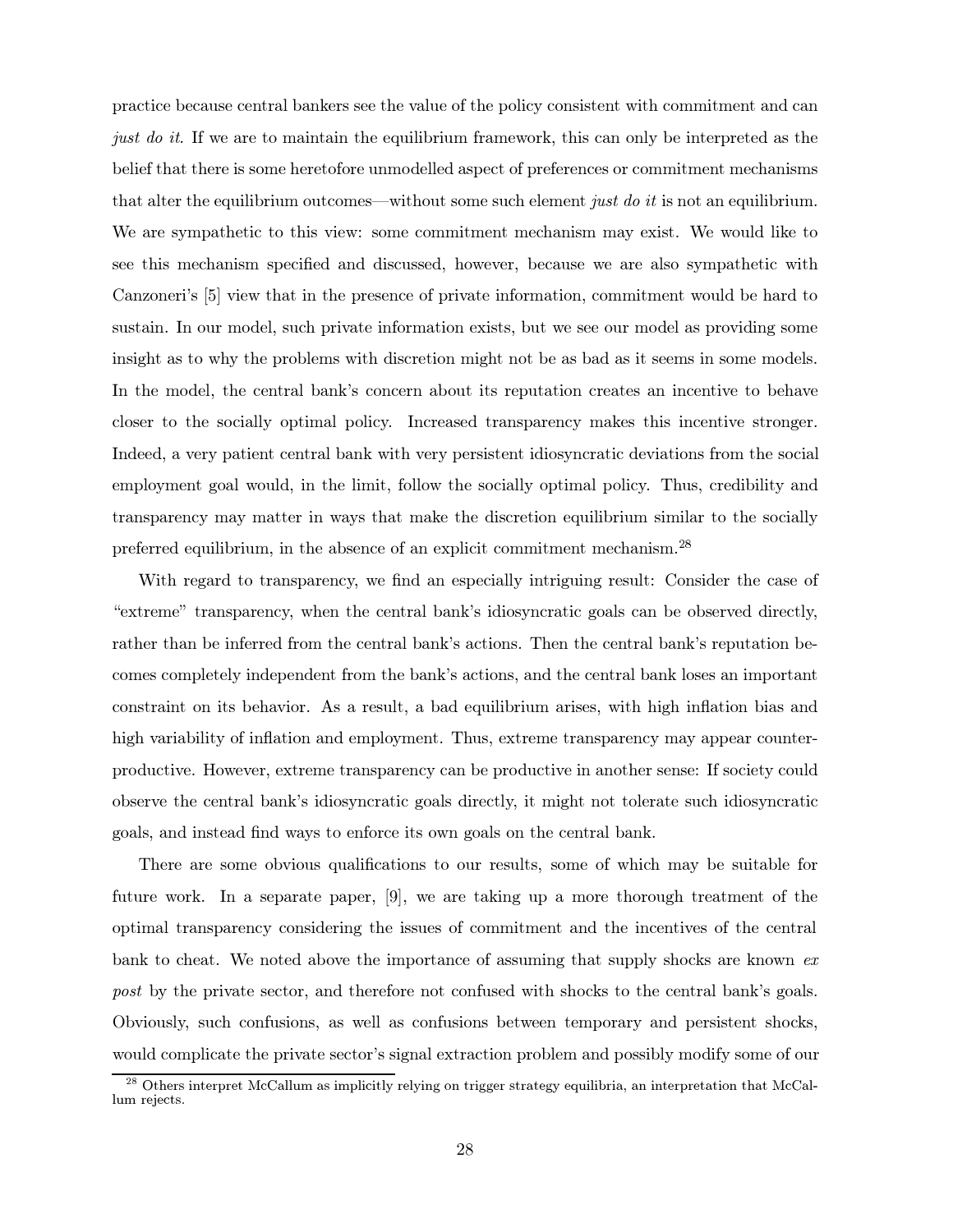results. Finally, we have restricted the private sector to believe that the central bank's policy rule is linear; as a consequence, it is optimal for the central bank to restrict itself to a linear rule. Relaxing this assumption, as well as generalizing other aspects beyond our fundamentally linear-quadratic problem, seems beyond what is currently feasible, at least for us.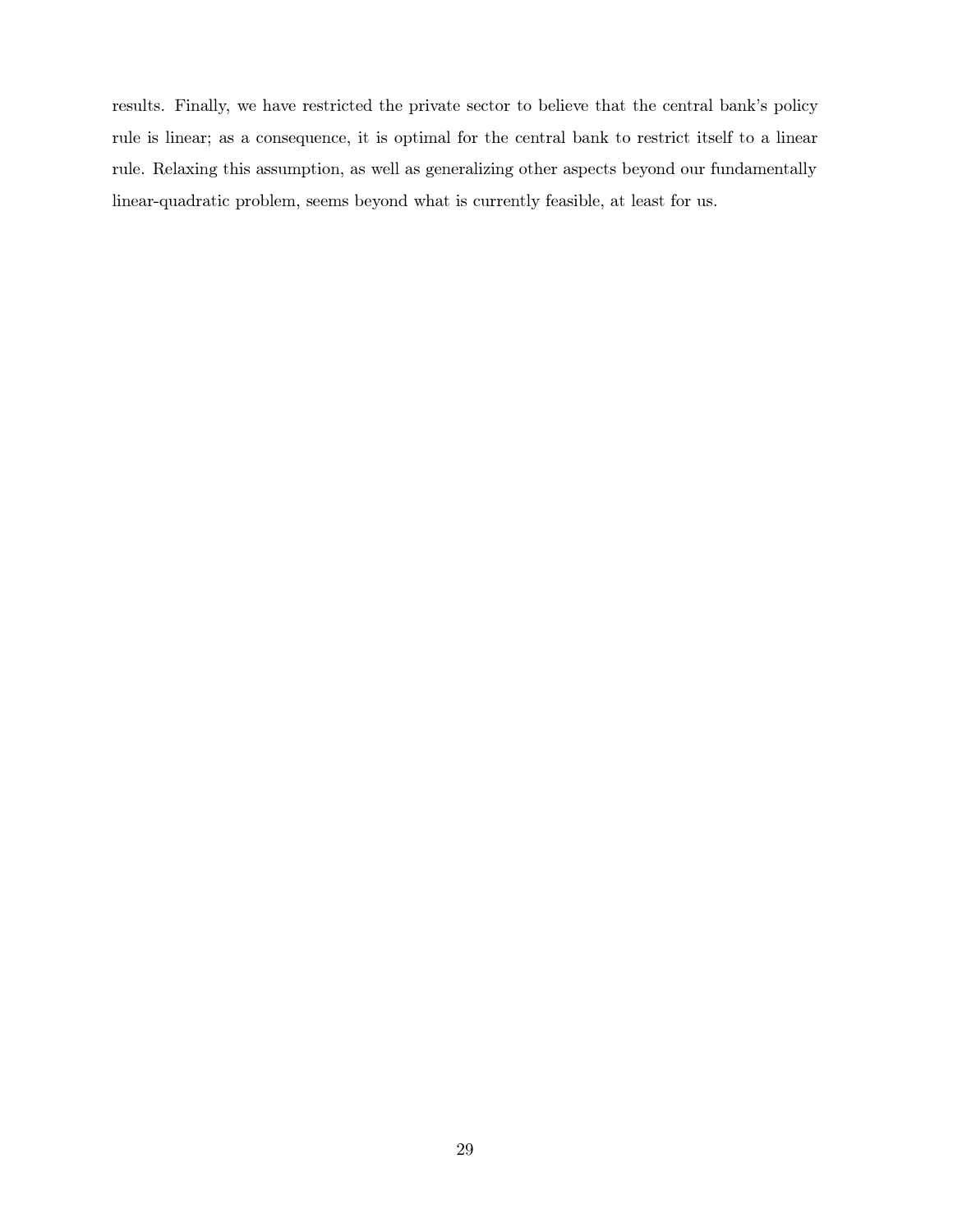## A The Kalman filter

The transition equation is (cf. Harvey  $[16]$ )

$$
z_t = \rho z_{t-1} + \theta_t.
$$

The measurement equation is

$$
y_t = \kappa z_t + \nu_t,
$$

where  $\kappa = k_2$  in our baseline regime. The initial estimates are

$$
\mathbf{E}_{t-1}^{p} [z_{t-1}] = z_{t-1}
$$
  
\n
$$
\text{Var}_{t-1}^{p} [z_{t-1}] = P_{t-1|t-1}.
$$

The optimal prediction of the mean is

$$
z_{t|t-1} = \rho z_{t-1|t-1},
$$

and of the variance

$$
P_{t|t-1} = \mathbf{E}_{t-1}^p \left[ \left( z_t - z_{t|t-1} \right)^2 \right] = \rho^2 P_{t-1|t-1} + \sigma_\theta^2.
$$

The updating equations are

$$
z_{t|t} = z_{t|t-1} + \frac{\kappa P_{t|t-1}}{F_t} (y_t - \kappa z_{t|t-1})
$$
  
\n
$$
F_t \equiv \kappa^2 P_{t|t-1} + \sigma_\nu^2
$$
  
\n
$$
P_{t+1|t} = \rho^2 \left( P_{t|t-1} - \frac{\kappa^2 P_{t|t-1}^2}{F_t} \right) + \sigma_\theta^2.
$$

In a steady state, that is, when the optimal prediction of the variance has converged, we have  $P_{t+1 | t} = P_{t | t-1} = P$ , which implies

$$
P = \rho^2 \left( P - \frac{\kappa^2 P^2}{\kappa^2 P + \sigma_\nu^2} \right) + \sigma_\theta^2 = \rho^2 \frac{\sigma_\nu^2 P}{\kappa^2 P + \sigma_\nu^2} + \sigma_\theta^2.
$$

This is a Riccati equation for  $P$ , which has one positive and one negative root. The positive root is

$$
P = P(\kappa) \equiv \sqrt{\left(\frac{(1-\rho^2)\frac{\sigma_{\nu}^2}{\kappa^2} - \sigma_{\theta}^2}{2}\right)^2 + \sigma_{\theta}^2 \frac{\sigma_{\nu}^2}{\kappa^2} - \frac{(1-\rho^2)\frac{\sigma_{\nu}^2}{\kappa^2} - \sigma_{\theta}^2}{2} > 0. \tag{A.1}
$$

The updating equation can then be written

$$
z_{t+1|t} = \rho z_{t|t-1} + g \left[ \kappa \left( z_t - z_{t|t-1} \right) + \nu_t \right] \tag{A.2}
$$

$$
= (\rho - g\kappa) z_{t|t-1} + g(\kappa z_t + \nu_t), \qquad (A.3)
$$

where  $g$ , the Kalman gain, is given by

$$
g = g(\kappa) \equiv \rho \frac{\kappa P(\kappa)}{\kappa^2 P(\kappa) + \sigma_\nu^2}.\tag{A.4}
$$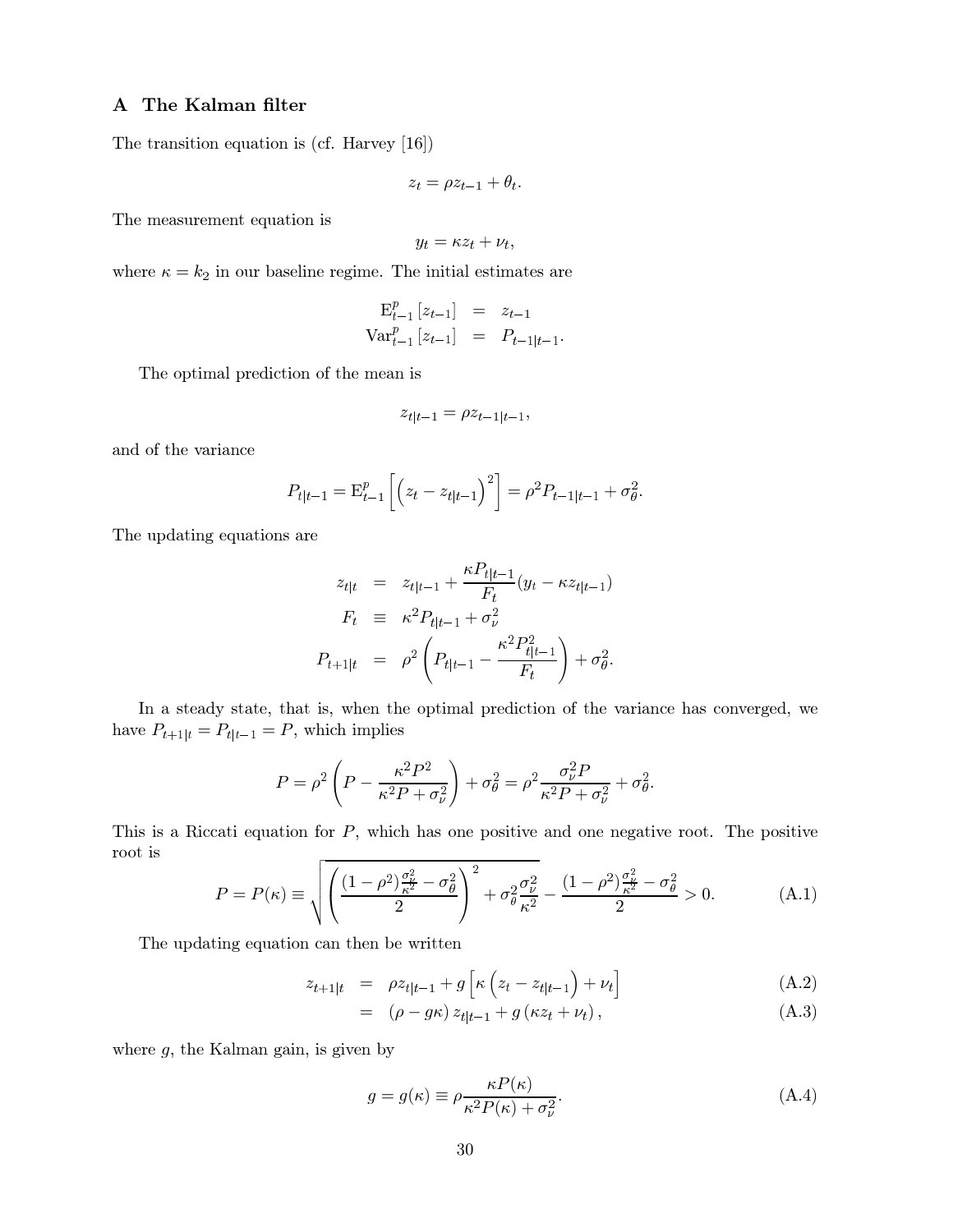If  $\rho$  and  $\kappa$  are both positive,

$$
0 \le g(\kappa)\kappa \equiv \rho \frac{\kappa^2 P(\kappa)}{\kappa^2 P(\kappa) + \sigma_\nu^2} \le \rho.
$$
 (A.5)

The relation between P and  $g\kappa$  can be expressed in several different ways, for instance,

$$
P = \frac{\sigma_{\theta}^{2} + g^{2} \sigma_{\nu}^{2}}{1 - (\rho - g \kappa)^{2}} = \sigma_{\theta}^{2} + g^{2} \sigma_{\nu}^{2} + (\rho - g \kappa)^{2} P
$$
  
=  $\sigma_{\theta}^{2} + \rho^{2} \frac{\sigma_{\nu}^{2} P}{\kappa^{2} P + \sigma_{\nu}^{2}} = \frac{g \kappa \sigma_{\nu}^{2}}{\kappa^{2} (\rho - g \kappa)} = \frac{\sigma_{\theta}^{2}}{1 - \rho (\rho - g \kappa)}.$ 

## A.1 Dynamics, moments and the signal-to-noise ratio

Introduce the forecast error

$$
e_{t+1} \equiv z_{t+1} - z_{t+1|t}
$$

and note that

$$
z_t = \rho z_{t-1} + \theta_t
$$
  
=  $z_{t|t-1} + e_t$ ,

where the components are conditionally and unconditionally orthogonal.

The conditional first and second moments are

$$
E_{t-1}^{p}e_{t} = 0
$$
  
\n
$$
E_{t-1}^{p}z_{t} = z_{t|t-1}
$$
  
\n
$$
E_{t-1}e_{t} = \rho z_{t-1} - z_{t|t-1}
$$
  
\n
$$
E_{t-1}z_{t} = \rho z_{t-1}
$$
  
\n
$$
Var_{t-1}^{p}e_{t} = Var_{t-1}^{p}z_{t} = P
$$
  
\n
$$
Var_{t-1}^{p}z_{t+1|t} = g^{2} \left(\kappa^{2}Var_{t-1}^{p}e_{t} + \sigma_{\nu}^{2}\right) = g^{2} \left(\kappa^{2}P + \sigma_{\nu}^{2}\right)
$$
  
\n
$$
Cov_{t-1}^{p} \left[z_{t|t-1}, e_{t}\right] = Cov_{t-1}^{p} \left[z_{t|t-1}, z_{t}\right] = Cov_{t-1} \left[z_{t|t-1}, e_{t}\right] = Cov_{t-1} \left[z_{t|t-1}, z_{t}\right] = 0
$$
  
\n
$$
Var_{t-1}e_{t} = Var_{t-1}z_{t} = \sigma_{\theta}^{2} < P
$$

The unconditional moments—identical for the private sector and central bank—are,

$$
Var [z_t] = \frac{\sigma_{\theta}^2}{1 - \rho^2}
$$

$$
Var [e_t] = P
$$

$$
Var \left[ z_{t|t-1} \right] = \frac{\sigma_{\theta}^2}{1 - \rho^2} - P
$$

$$
Cov \left[ z_{t|t-1}, z_t \right] = Var \left[ z_{t|t-1} \right]
$$

$$
Cov \left[ z_{t|t-1}, e_t \right] = 0.
$$

In (A.3), call  $y_t = \kappa z_t + \nu_t$  the signal, and  $\nu_t$  the noise. Then the signal-to-noise (variance) ratio,  $s(\kappa)$ , is defined as

$$
s(\kappa) = \frac{\text{Var}_{t-1}^{p}[y_t]}{\text{Var}_{t-1}^{p}[y_t]} = \frac{\kappa^2 P(\kappa) + \sigma_{\nu}^2}{\sigma_{\nu}^2} \ge 1.
$$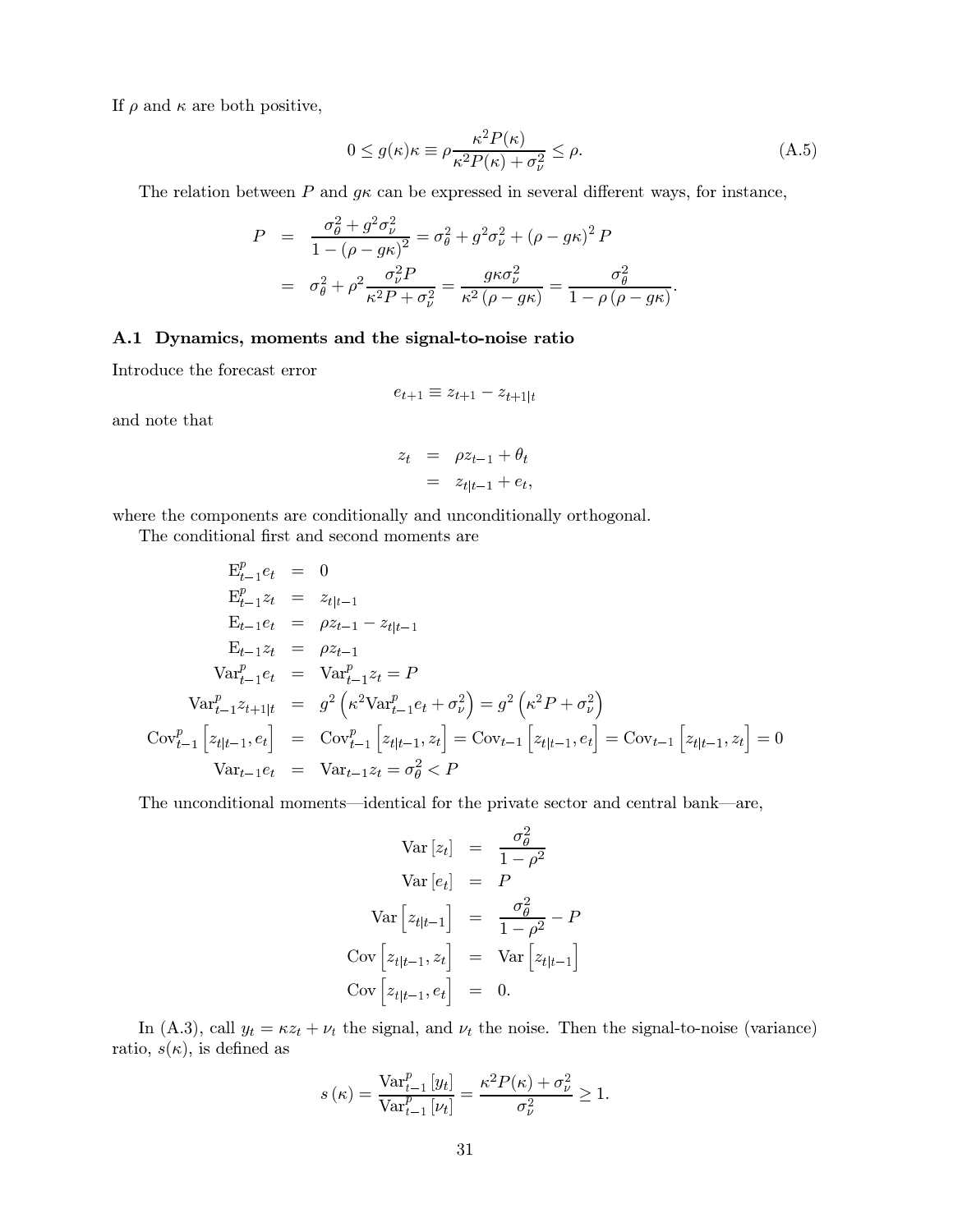With some algebra, P and  $g\kappa$  can be expressed in terms of s as

$$
P = (s-1)\frac{\sigma_{\nu}^2}{\kappa^2} = \frac{s}{s-\rho^2}\sigma_{\theta}^2
$$
 (A.6)

$$
g\kappa = \rho \frac{\kappa^2 P}{\kappa^2 P + \sigma_\nu^2} = \frac{\rho(s-1)}{s} \tag{A.7}
$$

$$
\rho - g\kappa = \frac{\rho}{s}.\tag{A.8}
$$

It follows that P, g are increasing in s for given  $\kappa$ , and that P and  $g\kappa$  are also increasing in s when  $\kappa$  is endogenous, as in regime U. We note from (A.6) that s can be expressed without  $\kappa$  as

$$
s = \frac{\rho^2 P}{P - \sigma_{\theta}^2}.\tag{A.9}
$$

The dynamics of  $z_{t|t-1}$  can be written in terms of the signal-to-noise ratio as

$$
z_{t+1|t} = \rho \left[ \frac{1}{s} z_{t|t-1} + (1 - \frac{1}{s}) z_t \right] + g \nu_t.
$$

# **A.2** Dependence of  $g\kappa$  on  $\kappa$  and  $\sigma_{\nu}^2$

We can show that  $g(\kappa)\kappa$  is increasing in  $\kappa$ , despite the fact that  $P(\kappa)$  is not monotonic in  $\kappa$ . This is because  $\kappa^2$  dominates in the term  $\kappa^2 P(\kappa)$  in (A.5). In order to show this, we note that

$$
\kappa^2 P(\kappa) = \sqrt{\left(\frac{(1-\rho^2)\sigma_\nu^2 - \kappa^2 \sigma_\theta^2}{2}\right)^2 + \kappa^2 \sigma_\theta^2 \sigma_\nu^2 - \frac{(1-\rho^2)\sigma_\nu^2 - \kappa^2 \sigma_\theta^2}{2}}{\sqrt{\left[(1-\rho^2)\sigma_\nu^2 - \kappa^2 \sigma_\theta^2\right]^2 + 4\kappa^2 \sigma_\theta^2 \sigma_\nu^2 - \left[(1-\rho^2)\sigma_\nu^2 - \kappa^2 \sigma_\theta^2\right]^2}}.
$$

We can set  $\kappa\equiv 1$  and examine  $\frac{\partial P(1)}{\partial \sigma_a^2}$  . We get

$$
2P(1) = \sqrt{\left[ (1 - \rho^2)\sigma_{\nu}^2 - \sigma_{\theta}^2 \right]^2 + 4\sigma_{\theta}^2 \sigma_{\nu}^2 - \left[ (1 - \rho^2)\sigma_{\nu}^2 - \sigma_{\theta}^2 \right]}
$$
  
\n
$$
2\frac{\partial P(1)}{\partial \sigma_{\theta}^2} = \frac{1}{2} \frac{1}{\sqrt{\left[ 2\left[ (1 - \rho^2)\sigma_{\nu}^2 - \sigma_{\theta}^2 \right] (-1) + 4\sigma_{\nu}^2 \right] + 1}}
$$
  
\n
$$
= \frac{1}{\sqrt{\left[ 2\sigma_{\nu}^2 - \left[ (1 - \rho^2)\sigma_{\nu}^2 - \sigma_{\theta}^2 \right] \right] + 1}}
$$
  
\n
$$
= \frac{\left\{ \sqrt{\left[ (1 - \rho^2)\sigma_{\nu}^2 - \sigma_{\theta}^2 \right]^2 + 4\sigma_{\theta}^2 \sigma_{\nu}^2 - \left[ (1 - \rho^2)\sigma_{\nu}^2 - \sigma_{\theta}^2 \right] \right\} + 2\sigma_{\nu}^2}{\sqrt{\left[ (1 - \rho^2)\sigma_{\nu}^2 - \sigma_{\theta}^2 \right] + 4\sigma_{\theta}^2 \sigma_{\nu}^2}} > 0,
$$

where we observe that the term within curly brackets is positive. Hence  $\frac{\partial \kappa^2 P(\kappa)}{\partial \kappa} > 0$ .<br>In order to show  $\partial g \kappa / \partial \sigma_\nu^2 > 0$ , let us start with s, which we can write

$$
s \equiv \frac{\kappa^2 P(\kappa) + \sigma_\nu^2}{\sigma_\nu^2} = \frac{\sqrt{\left[ (1 - \rho^2) - \kappa^2 \sigma_\theta^2 / \sigma_\nu^2 \right]^2 + 4 \kappa^2 \sigma_\theta^2 / \sigma_\nu^2} - \left[ (1 - \rho^2) - \kappa^2 \sigma_\theta^2 / \sigma_\nu^2 \right]}{2} + 1.
$$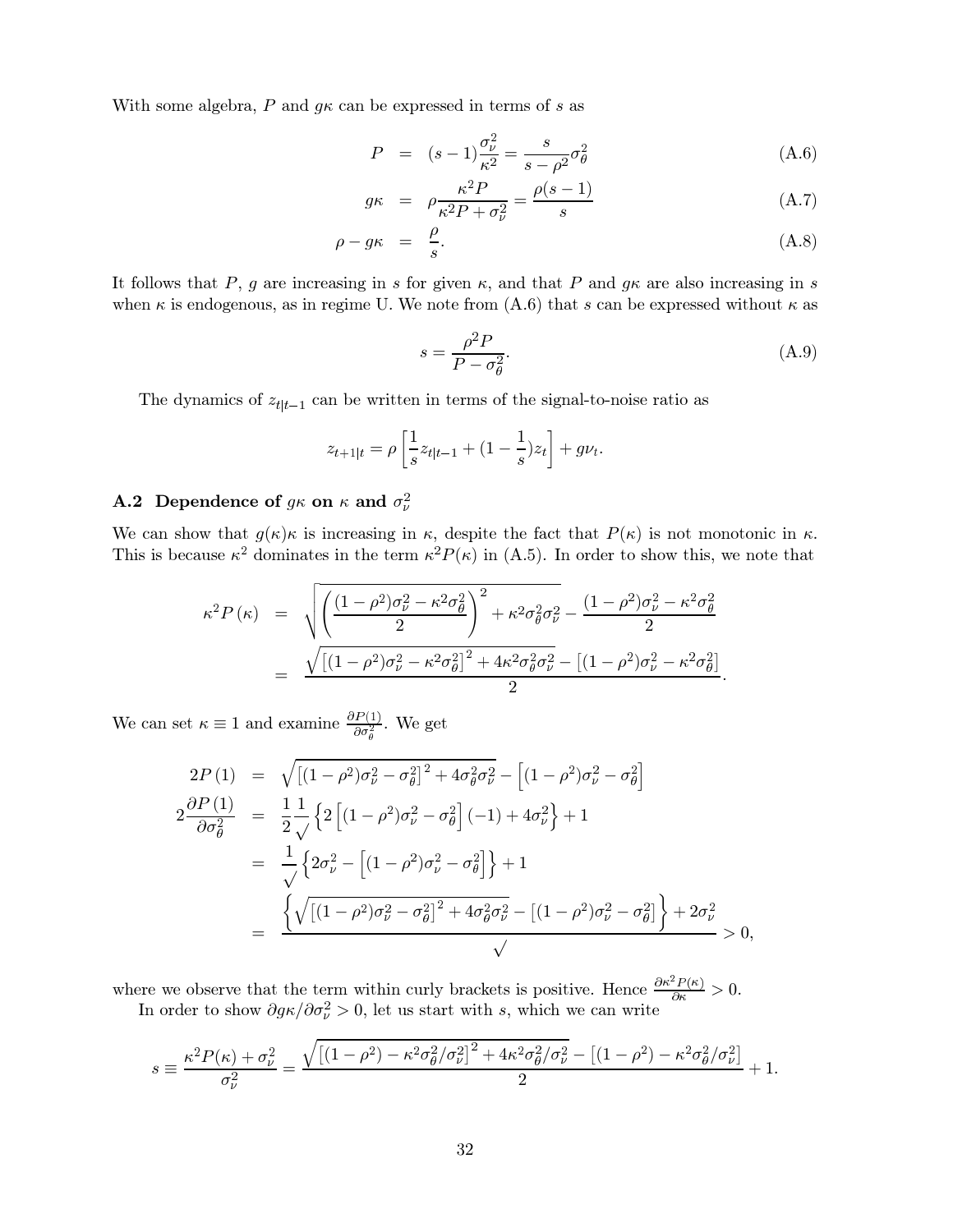We realize that

$$
\frac{\partial s}{\partial \sigma_{\nu}^2} = \frac{\partial s}{\partial (\kappa^2 \sigma_{\theta}^2 / \sigma_{\nu}^2)} \left( -\frac{\kappa^2 \sigma_{\theta}^2}{\sigma_{\nu}^4} \right).
$$

However,  $\frac{\partial s}{\partial (\kappa^2 \sigma_\theta^2 / \sigma_\nu^2)} > 0$  by the same argument as for  $\frac{\partial P(1)}{\partial \sigma_\theta^2}$  above. Hence,  $\frac{\partial s}{\partial \sigma_\nu^2} < 0$ . Thus, an increase in the noise variance  $\sigma_{\nu}^2$  reduces the signal-to-noise ratio s. By (A.6) and (A.7) this increases P and  $g\kappa$ . This relation holds generally, and thus, at the optimum when  $\kappa$  is endogenous, as is the case in regime U.

## **B** Unobservable goal

Using

$$
\mathbf{E}_{t-}l_t = i_t - \pi_{t|t-1} + \varepsilon_t,
$$

we can write the first-order condition  $(3.7)$  as

$$
i_t = \frac{1}{2} \left\{ l^* + z_t + \pi_{t|t-1} - \beta E_{t-} \left[ (\delta_1 + \delta_2 z_{t+1|t} + \delta_5 z_t) \frac{\partial z_{t+1|t}}{\partial i_t} \right] \right\} - \frac{1}{2} \varepsilon_t.
$$
 (B.1)

From  $(2.12)$ ,  $(3.2)$  and  $(3.3)$  and we have,

$$
\pi_{t|t-1} = k_0 + (k_2 + k_3)z_{t|t-1}
$$
\n(B.2)

$$
\frac{\partial z_{t+1|t}}{\partial i_t} = g \tag{B.3}
$$

$$
E_{t-}z_{t+1|t} = (\rho - g k_2)z_{t|t-1} + g k_2 z_t.
$$
 (B.4)

Substituting and collecting terms gives:

$$
i_{t} = \frac{1}{2} (l^{*} + k_{0} - \beta g \delta_{1}) - \frac{1}{2} \epsilon_{t} + \frac{1}{2} [1 - \beta g (g k_{2} \delta_{2} + \delta_{5})] z_{t}
$$

$$
+ \frac{1}{2} [k_{2} + k_{3} - \beta g (\rho - g k_{2}) \delta_{2}] z_{t|t-1}
$$

This function is of the form  $(2.12)$  with  $(3.8)-(3.11)$ .

Now return to the value function using  $(2.12)$  and  $(2.18)$ ,

$$
V(z_{t|t-1}, z_{t-1}) = \mathbf{E}_{t-1} \left\{ \frac{1}{2} \left[ \left( k_0 + k_1 \epsilon_t + k_2 z_t + k_3 z_{t|t-1} + \eta_t \right)^2 + \left( (k_1 + 1) \epsilon_t + k_2 (z_t - z_{t|t-1}) + \eta_t - l^* - z_t \right)^2 \right] + \beta V(z_{t+1|t}, z_t) \right\}.
$$

Expansion of the value function gives:

$$
V(z_{t|t-1}, z_{t-1}) = \mathbf{E}_{t-1} \left\{ \frac{1}{2} \left[ k_0^2 + k_1^2 \epsilon_t^2 + k_2^2 z_t^2 + k_3^2 z_{t|t-1}^2 + \eta_t^2 \right] + k_0 k_2 z_t + k_0 k_3 z_{t|t-1} + k_2 k_3 z_{t|t-1} z_t + \frac{1}{2} \left[ (k_1 + 1)^2 \epsilon_t^2 + (k_2 - 1)^2 z_t^2 + k_2^2 z_{t|t-1}^2 + \eta_t^2 + l^{*2} \right] - (k_2 - 1) k_2 z_{t|t-1} z_t - (k_2 - 1) l^* z_t + k_2 l^* z_{t|t-1} + \beta \delta_0 + \beta \delta_1 z_{t+1|t} + \frac{1}{2} \beta \delta_2 z_{t+1|t}^2 + \beta \delta_3 z_t + \frac{1}{2} \beta \delta_4 z_t^2 + \beta \delta_5 z_{t+1|t} z_t \right\}.
$$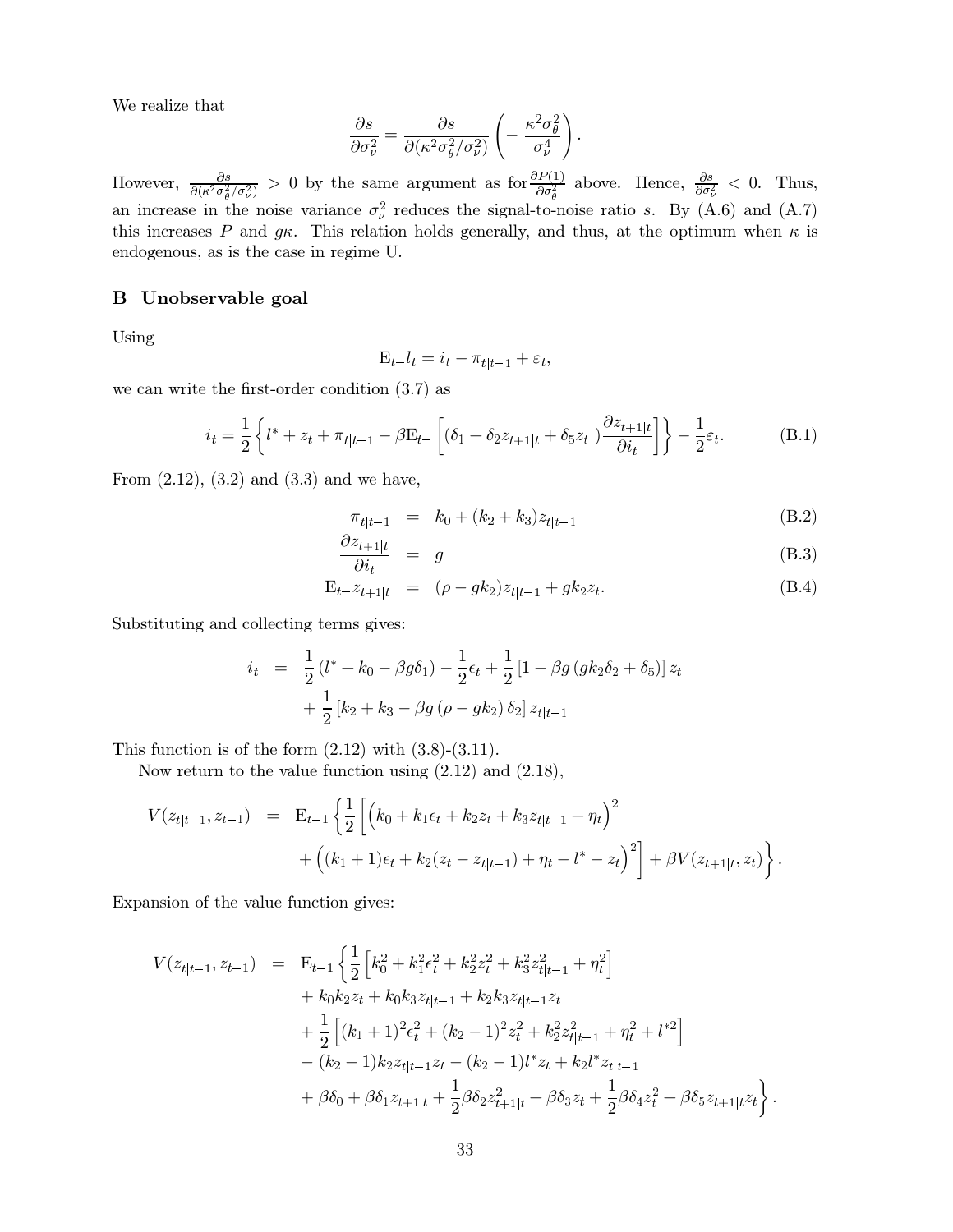The following expressions are useful in evaluating this expectation:

$$
E_{t-1}z_{t+1|t} = (\rho - g k_2)z_{t|t-1} + \rho g k_2 z_{t-1}
$$
\n(B.5)

$$
E_{t-1}z_{t+1|t}^2 = (\rho - g k_2)^2 z_{t|t-1}^2 + (g k_2)^2 (\rho^2 z_{t-1}^2 + \sigma_\theta^2) + 2\rho(\rho - g k_2) g k_2 z_{t|t-1} z_{t-1} + g^2 \sigma_\nu^2
$$
 (B.6)

$$
E_{t-1}z_{t+1|t}z_t = E_{t-1} \left[ (\rho - g k_2) z_{t|t-1} + g (k_2 z_t + \eta_t) \right] z_t
$$
  
=  $\rho (\rho - g k_2) z_{t|t-1} z_{t-1} + g k_2 \left( \rho^2 z_{t-1}^2 + \sigma_\theta^2 \right).$  (B.7)

Thus, evaluating the expectations yields

$$
V(z_{t|t-1}, z_{t-1}) = \frac{1}{2} \left[ k_0^2 + \frac{1}{4} \sigma_\epsilon^2 + k_2^2 \left( \rho^2 z_{t-1}^2 + \sigma_\theta^2 \right) + k_3^2 z_{t|t-1}^2 + \sigma_\eta^2 \right] + k_0 k_2 \rho z_{t-1} + k_0 k_3 z_{t|t-1} + k_2 k_3 \rho z_{t|t-1} z_{t-1} + \frac{1}{2} \left[ \frac{1}{4} \sigma_\epsilon^2 + (k_2^2 - 2k_2 + 1)(\rho^2 z_{t-1}^2 + \sigma_\theta^2) + k_2^2 z_{t|t-1}^2 \right) + \sigma_\eta^2 + l^{*2} \right] - (k_2 - 1) k_2 \rho z_{t|t-1} z_{t-1} - (k_2 - 1) l^* \rho z_{t-1} + k_2 l^* z_{t|t-1} + \beta \delta_0 + \beta \delta_1 (\rho - g k_2) z_{t|t-1} + \beta \delta_1 \rho g k_2 z_{t-1} + \frac{1}{2} \beta \delta_2 \left[ (\rho - g k_2)^2 z_{t|t-1}^2 + \rho^2 (g k_2)^2 z_{t-1}^2 + (g k_2)^2 \sigma_\theta^2 + g^2 \sigma_\nu^2 \right] + \beta \delta_2 \rho (\rho - g k_2) g k_2 z_{t|t-1} z_{t-1} + \beta \delta_3 \rho z_{t-1} + \frac{1}{2} \beta \delta_4 (\rho^2 z_{t-1}^2 + \sigma_\theta^2) + \beta \delta_5 \left[ \left( (\rho - g k_2) z_{t|t-1} + \rho g k_2 z_{t-1} \right) \rho z_{t-1} + g k_2 \sigma_\theta^2 \right].
$$

We can obtain expressions for the  $\delta s$  by collecting the relevant terms. The constant:

$$
\delta_0 = \frac{1}{2} \left[ k_0^2 + \frac{1}{4} \sigma_\epsilon^2 + k_2^2 \sigma_\theta^2 + \sigma_\eta^2 \right] + \frac{1}{2} \left[ \frac{1}{4} \sigma_\epsilon^2 + (k_2^2 - 2k_2 + 1) \sigma_\theta^2 + \sigma_\eta^2 + l^{*2} \right] + \beta \delta_0 + \frac{1}{2} \beta \delta_2 \left[ (g k_2)^2 \sigma_\theta^2 + g^2 \sigma_\nu^2 \right] + \frac{1}{2} \beta \delta_4 \sigma_\theta^2
$$

$$
\delta_0 = \frac{1}{2} \frac{l^{*2} + k_0^2 + \frac{1}{2} \sigma_\epsilon^2 + (2k_2^2 - 2k_2 + 1 + \beta (g k_2)^2 \delta_2 + \beta \delta_4) \sigma_\theta^2}{1 - \beta} + \frac{1}{2} \frac{[2 + \beta (1 - \tau) g^2 \delta_2 + 2 \beta g k_2 \delta_5] \sigma_\eta^2}{1 - \beta},
$$
\n(B.8)

where we have used (2.10). Collect terms in  $z_{t \mid t-1}{:}$ 

$$
\begin{array}{rcl}\n\delta_1 & = & k_0 k_3 + l^* k_2 + \beta(\rho - g k_2) \delta_1 = (l^* - \beta g \delta_1) k_3 + l^* k_2 + \beta(\rho - g k_2) \delta_1 \\
& = & l^* \left( k_2 + k_3 \right) - \beta g k_3 \delta_1 + \beta(\rho - g k_2) \delta_1\n\end{array}
$$

where we have used  $(3.8)$ . Thus

$$
\delta_1 = \frac{l^* (k_2 + k_3)}{1 - \beta(\rho - g k_2) + \beta g k_3}.
$$
 (B.9)

Collect terms in  $z_{t|_{t-1}}^2$ :

$$
\delta_2 = k_2^2 + k_3^2 + \beta(\rho - g k_2)^2 \delta_2
$$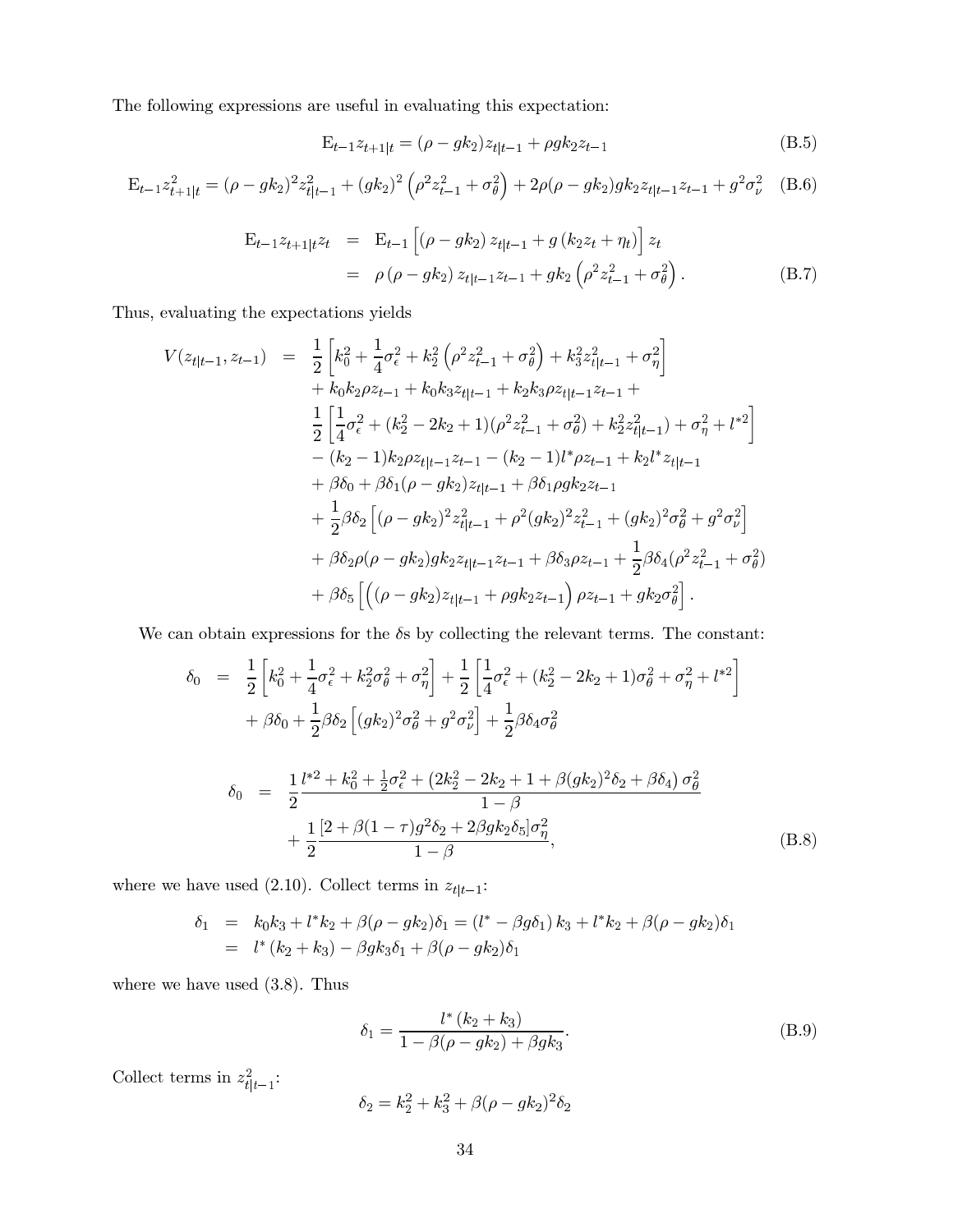$$
\delta_2 = \frac{k_2^2 + k_3^2}{1 - \beta(\rho - g k_2)^2}.
$$
\n(B.10)

Collect terms in  $z_{t-1}$ :

$$
\delta_3 = k_0 k_2 \rho + l^* \rho (1 - k_2) + \beta \rho g k_2 \delta_1 + \beta \rho \delta_3
$$

$$
\delta_3 = \frac{\rho k_0 k_2 + \rho l^* (1 - k_2) + \beta \rho g k_2 \delta_1}{1 - \beta \rho} = \frac{\rho (l^* - \beta g \delta_1) k_2 + \rho l^* (1 - k_2) + \beta \rho g k_2 \delta_1}{1 - \beta \rho}
$$
\n
$$
= \frac{\rho l^*}{1 - \beta \rho},
$$
\n(B.11)

where we have used (3.8). Collect terms in  $z_{t-1}^2$ :

$$
\delta_4 = k_2^2 \rho^2 + (k_2^2 - 2k_2 + 1)\rho^2 + \beta \rho^2 (g k_2)^2 \delta_2 + \beta \rho^2 \delta_4 + 2\beta \rho^2 g k_2 \delta_5
$$

$$
\delta_4 = \rho^2 \frac{1 - 2k_2 + 2k_2^2 + \beta (g k_2)^2 \delta_2 + 2\beta g k_2 \delta_5}{1 - \beta \rho^2}.
$$
(B.12)

Collect terms in  $z_{t|t-1}z_{t-1}$ :

$$
\delta_5 = \rho k_2 k_3 - (k_2 - 1)k_2 \rho + \beta \rho (\rho - g k_2) g k_2 \delta_2 + \beta \rho (\rho - g k_2) \delta_5
$$

$$
\delta_5 = \frac{\rho k_2}{1 - \beta \rho (\rho - g k_2)},
$$
(B.13)

where we have used  $(3.11)$ .

### **B.1** Existence and uniqueness

We now have a simultaneous set of 9 equations, 3 for the ks and 6 for the  $\delta s$  ( $k_1 = -\frac{1}{2}$  is known). We first show that we can rewrite that system as a single equation for  $k_2$  in terms of itself,

$$
k_2=f(k_2),
$$

and equations giving the eight remaining ks and  $\delta s$  in terms of  $k_2$ .

First, we get an expression for  $k_3$  in terms of  $k_2$  only. Since g by (A.4) depends only on  $k_2$ , and  $\delta_2$  by (B.10) depends only on  $k_2$  and  $k_3$ , (3.11) can be written as an expression in  $k_2$  and  $k_3$  only. Taking  $k_2$  as fixed, the equation is a quadratic in  $k_3$ :

$$
k_3=k_2-\frac{\beta g(k_2)[\rho-g(k_2)k_2]}{1-\beta(\rho-g(k_2)k_2)^2}k_2^2-\frac{\beta g(k_2)[\rho-g(k_2)k_2]}{1-\beta(\rho-g(k_2)k_2)^2}k_3^2
$$

**or** 

$$
0 = \frac{\beta g(k_2)k_2[\rho - g(k_2)k_2]}{[1 - \beta(\rho - g(k_2)k_2)^2]k_2}k_3^2 + k_3 - k_2 \left[1 - \frac{\beta g(k_2)k_2[\rho - g(k_2)k_2]}{[1 - \beta(\rho - g(k_2)k_2)^2]}\right]
$$
  
= 
$$
\frac{A(k_2)}{k_2}k_3^2 + k_3 - k_2[1 - A(k_2)]
$$

which has solutions of the form,

$$
k_3 = \frac{-1 \pm \sqrt{1 + 4A(k_2)[1 - A(k_2)]}}{2A(k_2)}k_2
$$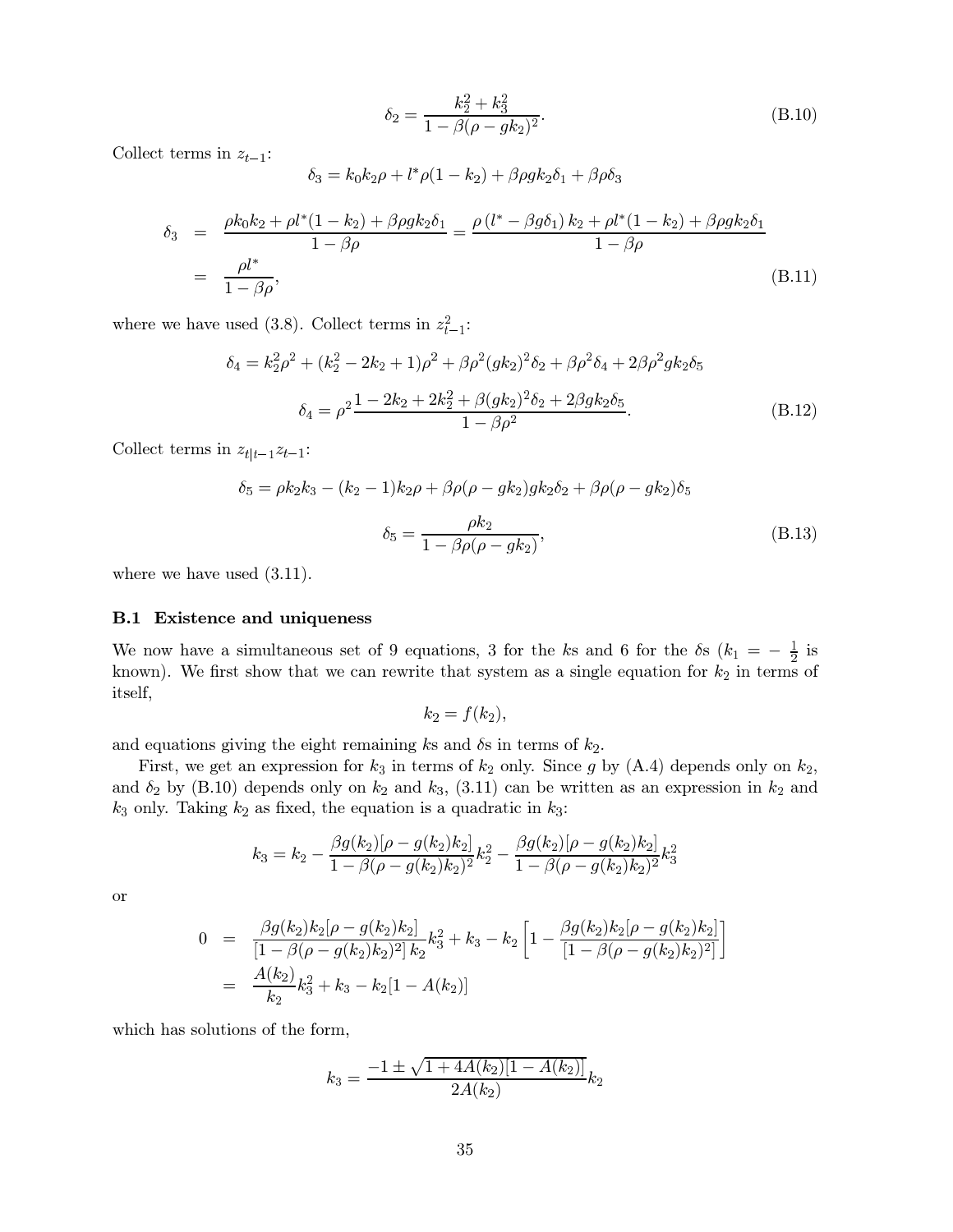where

$$
A(k_2) = \frac{\beta g(k_2)k_2[\rho - g(k_2)k_2]}{1 - \beta[\rho - g(k_2)k_2]^2}.
$$

We note that we can write  $A(k_2)$  as

$$
A(k_2)=\frac{\beta\left[\rho-\left(\rho-g\left(k_2\right)k_2\right)\right]\left[\rho-g(k_2)k_2\right]}{1-\beta\left[\rho-g(k_2)k_2\right]^2}=\frac{\beta\rho\left[\rho-g(k_2)k_2\right]-\beta\left[\rho-g(k_2)k_2\right]^2}{1-\beta\left[\rho-g(k_2)k_2\right]^2};
$$

hence

$$
0 \le A(k_2) < 1,\tag{B.14}
$$

since  $0 \leq \rho - q(k_2)k_2 < 1$ .

We choose the positive root for  $k_3$ . We have not proved, in general, that the negative root does not give an alternative equilibrium of the model, but we have two arguments for ignoring this root. First, McCallum [23] argues that we should consider solutions for which the coefficients of the policy rule are continuous in the parameters of the problem. This rules out the negative root. For  $\sigma_{\nu}^2 = 0$ , we know that  $k_3 = k_2$ . Imposing continuity of  $k_3$  in  $\sigma_{\nu}^2$  at  $\sigma_{\nu}^2 = 0$ . For  $\sigma_{\nu}^2 \to 0$ ,  $g(k_2)k_2 \rightarrow \rho$  and  $A(k_2) \rightarrow 0$ . It follows that the root above must be

$$
k_3(k_2) = \frac{\sqrt{1 + 4A(k_2)[1 - A(k_2)]} - 1}{2A(k_2)} k_2,
$$
\n(B.15)

since the other root does not have a limit for  $\sigma_{\nu}^2 \rightarrow 0$ . Furthermore, we note that under (B.14)

$$
0 \le \frac{\sqrt{1 + 4A(k_2)[1 - A(k_2)]} - 1}{2A(k_2)} < 1. \tag{B.16}
$$

The second argument rests on the fact that for particular parameter values, one can rule out the negative root by showing that a one-period deviation from the implied policy rule decreases the central bank's loss. Using the approach described in Appendix E, we verified numerically that the negative root is not an equilibrium.

Thus, we have  $k_3$  in terms of  $k_2$  alone, and substituting this expression for  $k_3$  into the formulae for  $\delta_2$  gives an expression for  $\delta_2$  in terms of  $k_2$  alone. By (B.13)  $\delta_5$  depends only on  $k_2$ . Recursive substitution using these results gives expressions for the other  $\delta s$  and  $k_0$ . Finally, substituting the expressions for  $\delta_2$  and  $\delta_5$  into (3.10) gives the desired equation for  $k_2$ :

$$
k_2 = f(k_2) \equiv \frac{\frac{1 - \beta \rho^2}{1 - \beta \rho^2 + \beta \rho g(k_2) k_2}}{2 + \beta g(k_2)^2 \delta_2(k_2)}.
$$
(B.17)

Now existence and uniqueness are only a question of whether there are zero, one, or more solutions to (B.17). Since  $0 < \frac{1-\beta \rho^2}{1-\beta \rho^2 + \beta \rho g(k_2) k_2} < 1$  and  $\beta g(k_2)^2 \delta_2(k_2) > 0$ , we have

$$
0
$$

for all  $k_2$ . Thus, any solution to (B.17) must be in  $[0, \frac{1}{2}]$ . Further, since f is continuous for  $k_2 \in [0, \frac{1}{2}]$ , (B.17) must have at least one solution. Arguments about uniqueness are discussed in the text and Appendix E.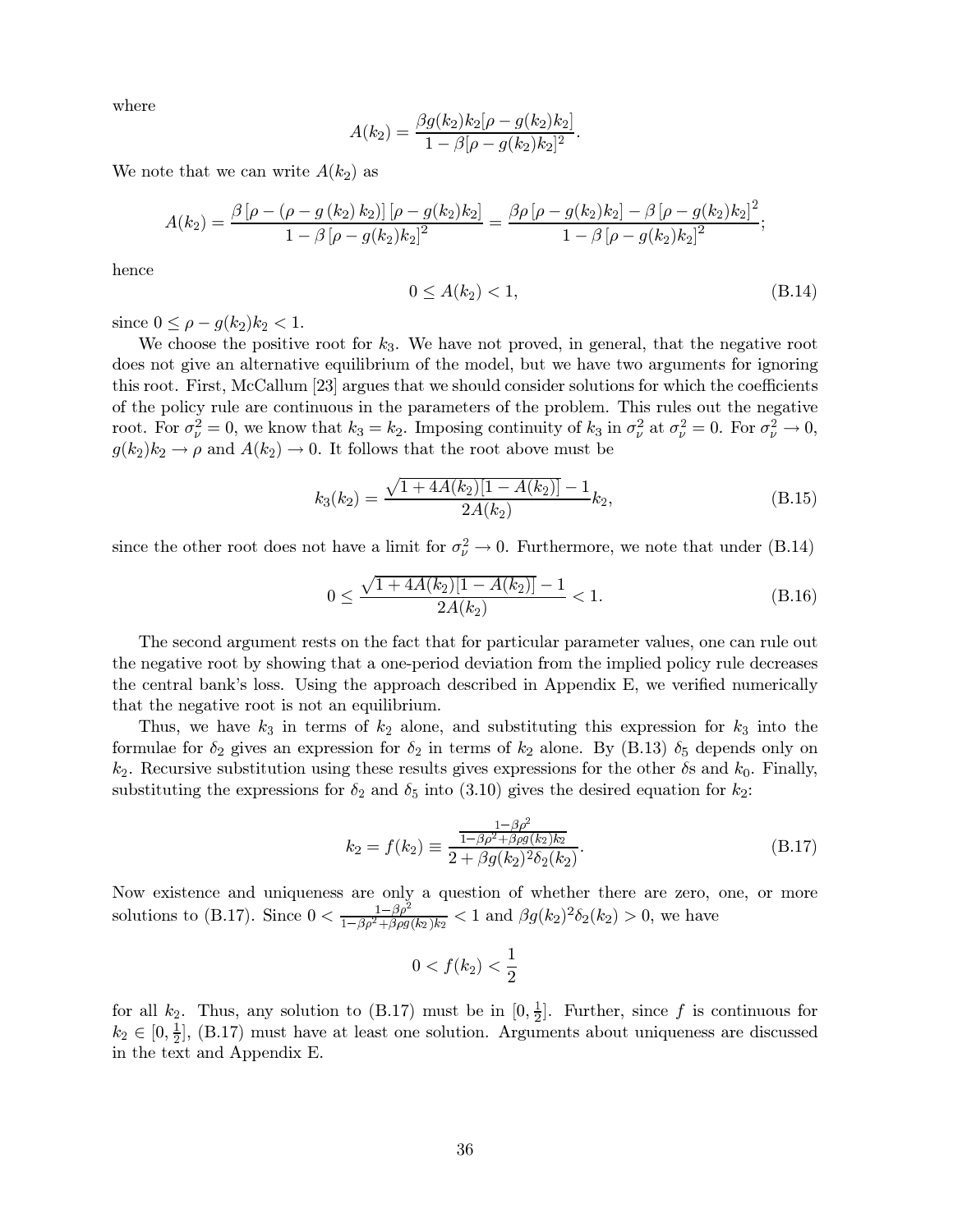#### **B.2** Proof that  $k_2$  and  $k_3$  go to zero when  $\beta \rho$  goes to one

First, we show that  $\lim_{\beta \rho \to 1} k_2 = 0$ . Denote the numerator in (B.17) by N, so that

$$
\frac{1}{N}=\frac{1-\beta\rho^2+\beta\rho g(k_2)k_2}{1-\beta\rho^2}=1+\frac{\beta\rho g(k_2)k_2}{1-\beta\rho^2},
$$

or, using  $g(k_2)k_2 = \frac{\rho k_2^2 P(k_2)}{k_2^2 P(k_2) + \sigma_2^2}$ ,

$$
\frac{1}{N} = 1 + \frac{\beta \rho^2 k_2^2 P(k_2)}{(1 - \beta \rho^2)(k_2^2 P(k_2) + \sigma_\nu^2)}
$$

Now let  $\beta \rho \to 1$ , in which case  $\beta \to 1$  and  $\rho \to 1$  (since they are both bounded above by one), and  $\beta \rho^2 \to 1$ . Assume, contrary to the desired result, that  $k_2$  is bounded away from zero as  $\beta \rho^2 \to 1$ . Since  $P(k_2)$  is bounded below by  $\sigma_{\nu}^2$ , we have  $\frac{1}{N} \to \infty$  implying  $N \to 0$ . Since the denominator of (B.17) is bounded below by 2,  $N \to 0$  implies that  $k_2 \to 0$ , a contradiction.

Since, by (B.15) and (B.16),  $0 \le k_3 < k_2$ , it follows directly that  $\lim_{\beta \rho \to 1} k_3 \to 0$ .

#### Regime OI  $\mathbf C$

¿From (A.4) and (A.1) it is clear that  $gk_2 = \rho$  when  $\sigma_{\nu}^2 = 0$ . Using this fact and (3.11), we have  $k_2 = k_3$ . Substituting in (B.9), (B.10), and (B.13), gives

$$
\delta_1 = \frac{2l^*k_2}{1+\beta\rho} \tag{C.1}
$$

$$
\delta_2 = 2k_2^2 \tag{C.2}
$$

$$
\delta_5 = \rho k_2. \tag{C.3}
$$

Now from (3.8) and (C.1), using  $gk_2 = \rho$ ,

$$
k_0 = l^* - \frac{2\beta \rho l^*}{1 + \beta \rho} = l^* \frac{1 - \beta \rho}{1 + \beta \rho}.
$$

*i*,From (3.9),  $k_1 = -\frac{1}{2}$ , and from (3.10), (C.2) and (C.3), using  $gk_2 = \rho$ ,

$$
k_2=\frac{1-\beta g \rho k_2}{2+\beta g^2(2k_2^2)}=\frac{1-\beta \rho^2}{2(1+\beta \rho^2)}
$$

These together imply the results in the text.

## D The CM regime

Our baseline regime is closely related to the model of Cukierman and Meltzer [7], Cukierman [6] (Part II, especially Chapters 8–10), and Levine and Pearlman [20]. The information structure in the CM regime is the same as in the U regime above. The only differences are that  $\tau = 0$ and the CM period loss function is

$$
L_t^{\text{CM}} = \frac{1}{2}i_t^2 - (A + z_t)(\pi_t - \pi_{t|t-1}).
$$
 (D.1)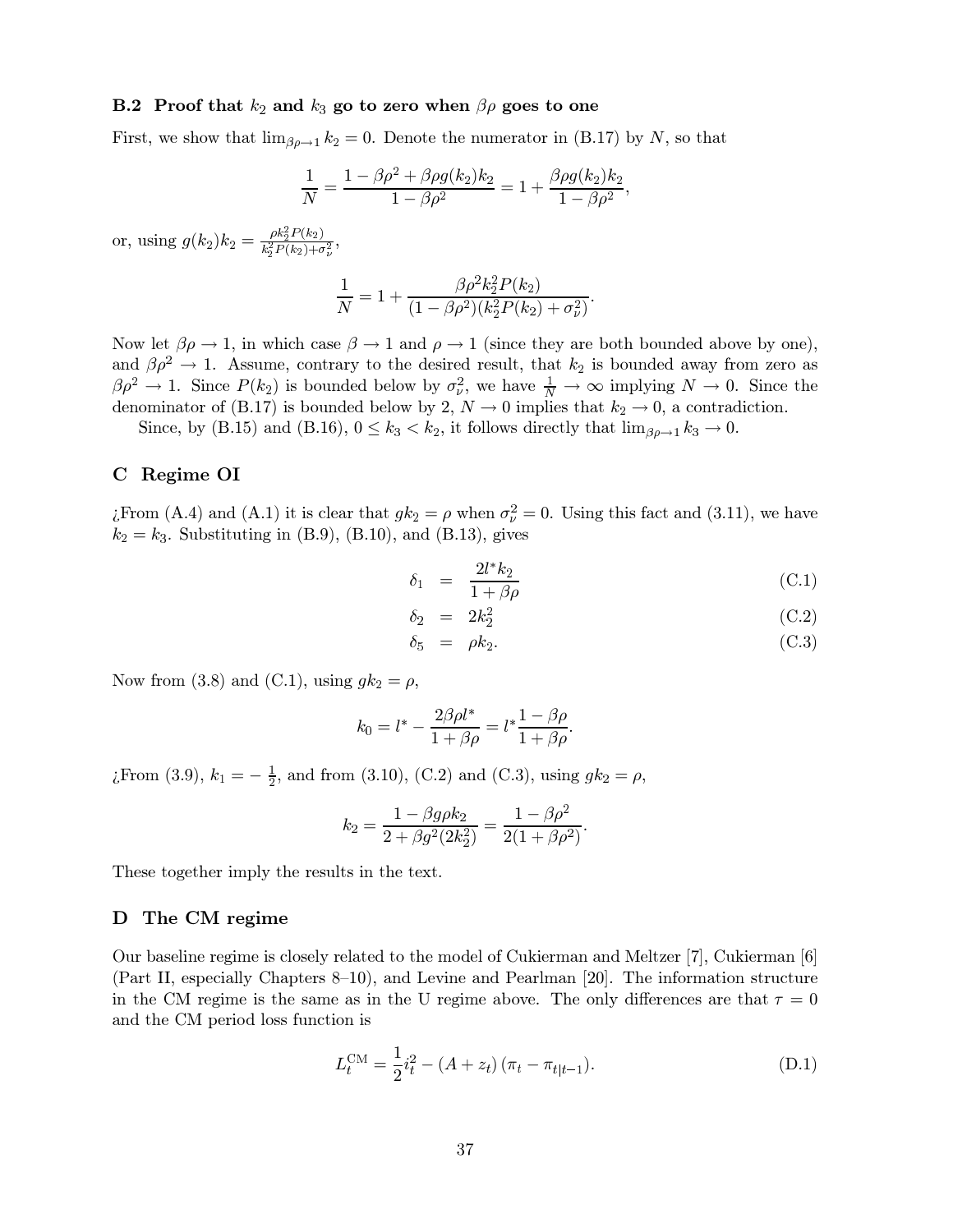With  $\tau$  and  $\sigma_{\eta}^2$  fixed, this loss function will give rise to the same first-order condition (after taking expectations  $E_{t-}$ ) as

$$
L_t^{\text{CM}'} = \frac{1}{2}(i_t + \eta_t)^2 - (A + z_t) \left(\pi_t - \pi_{t|t-1} + \varepsilon_t\right)
$$
  
= 
$$
\frac{1}{2}\pi_t^2 - (A + z_t) l_t.
$$
 (D.2)

Thus, since the CM loss function is linear in unanticipated inflation, it is implicitly linear in employment: there is no objective to *stabilize* employment.

When  $L_t$  is given by (D.2), the first-order condition for (3.6) is

$$
i_t - A - z_t + \beta E_{t-} \left[ (\delta_1 + \delta_2 z_{t+1|t} + \delta_5 z_t) \frac{\partial z_{t+1|t}}{\partial i_t} \right] = 0, \tag{D.3}
$$

where the  $\delta s$  are the coefficients in the quadratic value function of the form (3.5). From (D.3),  $(B.3)$  and  $(B.4)$  we get

$$
i_t = A - \beta g \delta_1 + \left[1 - \beta g \left(\delta_2 g k_2 + \delta_5\right)\right] z_t - \beta g \left(\rho - g k_2\right) \delta_2 z_{t|t-1}.
$$

This is a policy rule on the form  $(2.12)$ , if the coefficients fulfill

$$
k_0 = A - \beta g \delta_1 \tag{D.4}
$$

$$
k_1 = 0 \tag{D.5}
$$

$$
k_2 = \frac{1 - \beta g \delta_5}{1 + \beta g^2 \delta_2} \tag{D.6}
$$

$$
k_3 = -\beta g \left(\rho - g k_2\right) \delta_2. \tag{D.7}
$$

Substitution of  $(2.12)$  and  $(D.4)$ – $(D.7)$  into  $(3.4)$  gives, with the same method as in appendix **B**,

$$
\delta_2 = k_3 = 0 \tag{D.8}
$$

$$
\delta_1 = \frac{Ak_2}{1 - \beta(\rho - gk_2)}\tag{D.9}
$$

$$
\delta_5 = \frac{\rho k_2}{1 - \beta \rho \left(\rho - g k_2\right)}.\tag{D.10}
$$

Thus,

$$
k_0 = \frac{1 - \beta \rho}{1 - \beta (\rho - g k_2)} A
$$
 (D.11)

$$
k_1 = k_3 = 0 \tag{D.12}
$$

$$
k_2 = \frac{1 - \beta \rho}{1 - \beta (\rho - g k_2)}.
$$
 (D.13)

The most important difference from regime U is that in CM,  $k_1 = k_3 = 0$ . Obviously,  $k_1 = 0$ because the central bank does not care about the effect of the supply shock on employment. Essentially the same reason accounts for the central bank disregarding its reputation  $(k_3 = 0)$  in forming policy: Consider regime U in a situation when  $l^* = 0$ ,  $z_t = 0$ , and suppose that  $k_3 = 0$ and  $\varepsilon_t = 0$ . The period loss function with  $z_t = l^* = l^* = 0$  is

$$
\frac{1}{2}(\pi_t^2 + l_t^2).
$$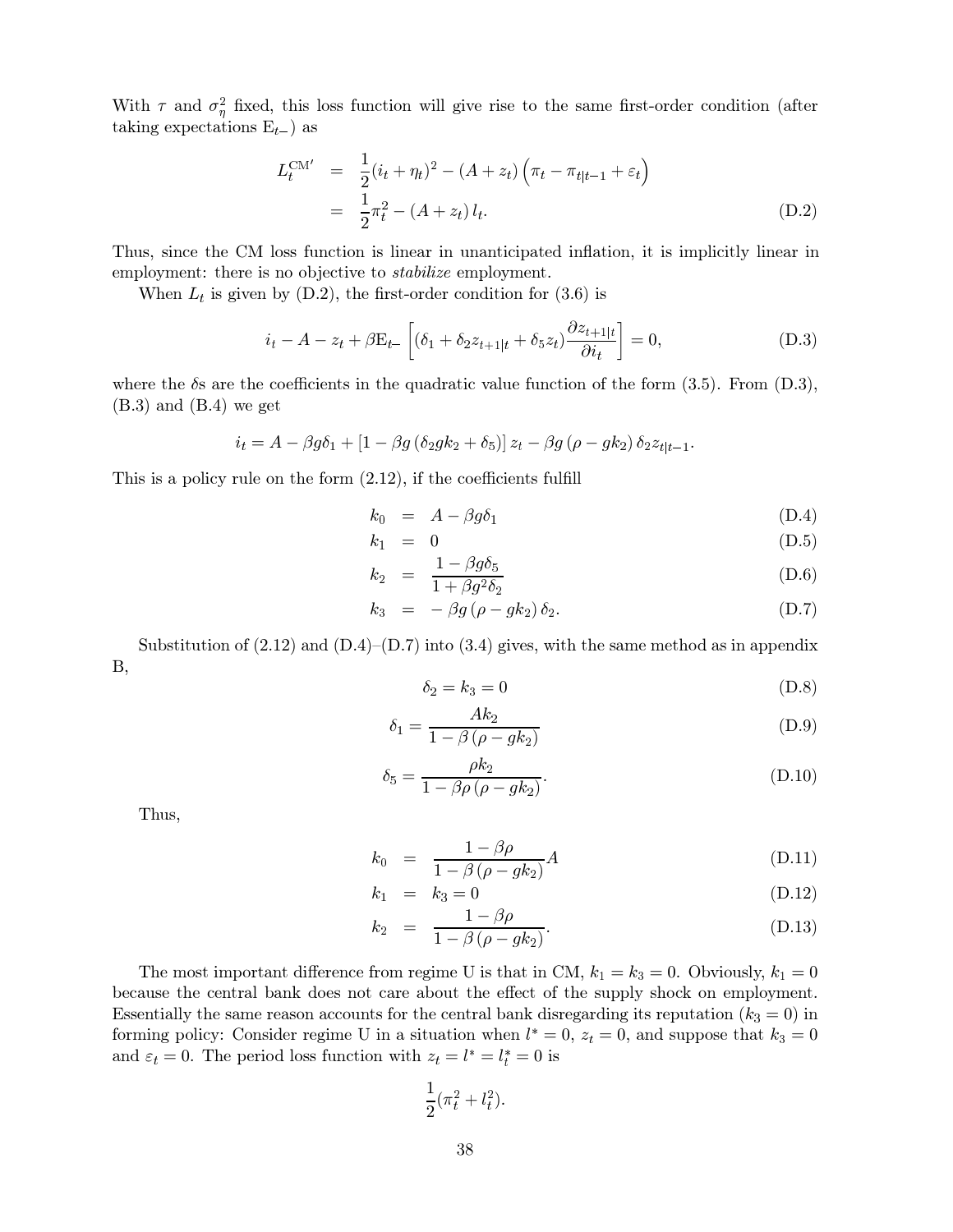Under these assumptions,  $i_t = 0$ , and  $E\pi_t^2$  is at its minimum of  $\sigma_n^2$ . The central bank could lower the period loss by a one-period deviation moving  $i_t$  in the same direction as the sign of  $z_{t|t-1}$ . Take  $i_t = k_3 z_{t|t-1}$  for some small positive  $k_3$ . Lowering  $i_t$  from zero raises  $E \pi_t^2$  but lowers  $E l_t^2$ by more. By deviating from the supposed rule and moving  $i_t$  in the direction of what the public expects, the gain from smoothing employment outweighs the rise in squared inflation. This oneperiod deviation will have a small cost in terms of slowing public learning  $(E_t - \partial z_{t+1|t}/\partial i_t > 0)$ , but this term is outweighed. In the CM case, with  $A = z_t = 0$ , the period loss function is simply  $\frac{1}{2}\pi_i^2$ . No employment-stabilizing benefit comes from moving  $i_t$  in the direction the public expects, and the bank has no incentive to use any  $k_3$  other than  $k_3 = 0$ .

## E The numerical work

For a given value of the parameters  $(\beta, \rho, \tau, \sigma_{\eta}^2, \sigma_{\theta}^2, l^*)$ , we solve regime U by searching over  $k_2 \in$  $[0, \frac{1}{2}]$  for a  $k_2$  satisfying  $k_2 = f(k_2)$ . Regimes OI and OG can be solved by direct computation. After solving the models, any aspect of the models for which we have formulae can be computed directly. This includes all the results about the values of the ks, the loss functions, g, and P. In particular, the derivatives are all evaluated with analytic formulae.

Three items for which we state numerical results cannot be computed directly: (1) Uniqueness of the solution to  $k_2 = f(k_2)$ , and (2) The incentive to deviate from the possible equilibrium with the negative  $k_3$  root, 3) Verifying what  $\tau$  is optimal for any value for the other parameters.

Numerical uniqueness is checked by computing  $f(k_2)$  for 100 evenly spaced points in the interval  $[0.0001, 0.5]$  and checking whether f is monotonically declining over the range for those points.

To test the incentive to deviate under the negative  $k_3$  root, we first solve the model for the ks,  $\delta$ s, and g taking the negative root for  $k_3$ . We then repeat the following steps for a wide range of the state variables  $z_t$  and  $z_{t|t-1}$  (these are the state variables as of time  $t-$ , which is relevant in what follows): (i) Evaluate the central bank loss under the implied policy rule seen from time  $t-$ , after  $\theta$  and  $\varepsilon = 0$  are drawn at t, but before  $\eta$  is drawn. (ii) Evaluate the central bank loss seen from time  $t-$  (with  $\varepsilon = 0$ ) from setting  $i_t$  equal to various arbitrarily chosen values, but returning to the policy rule from  $t+1$  onward. If for any  $(z_t, z_{t|t-1})$  pair, there is an  $i_t$  that dominates the policy rule, we have proved that the negative  $k_3$  root is not an equilibrium for this parameter value. In  $100,000$  draws, about 3 percent of draws would not solve at all with the negative  $k_3$  root; for all the remaining draws, the negative root did not constitute an equilibrium.

For the optimal  $\tau$ , we draw a value for the other parameters and check the value of the two loss functions at 100 evenly spaced points between zero and one. The smallest loss is taken as the optimum.

Four separate numerical experiments were performed: There was one run for the full parameter space and one for the small parameter space in which all aspects except the optimal  $\tau$  and the validity of the negative  $k_3$  root were checked. There was one run checking the optimal  $\tau$  for the full parameter space (since the derivatives of loss with respect to  $\tau$  for the small parameter space were of one sign, the optimal  $\tau$  results follow without further computation). Finally, there was one run checking the validity of the negative  $k_3$  root. In each case, for a small number of draws, numerical instability for certain extreme parameter values kept us from solving the model at all. For the four experiments, this problem arose for  $63, 66, 152,$  and  $3,319$  draws out of  $100,000$ , respectively.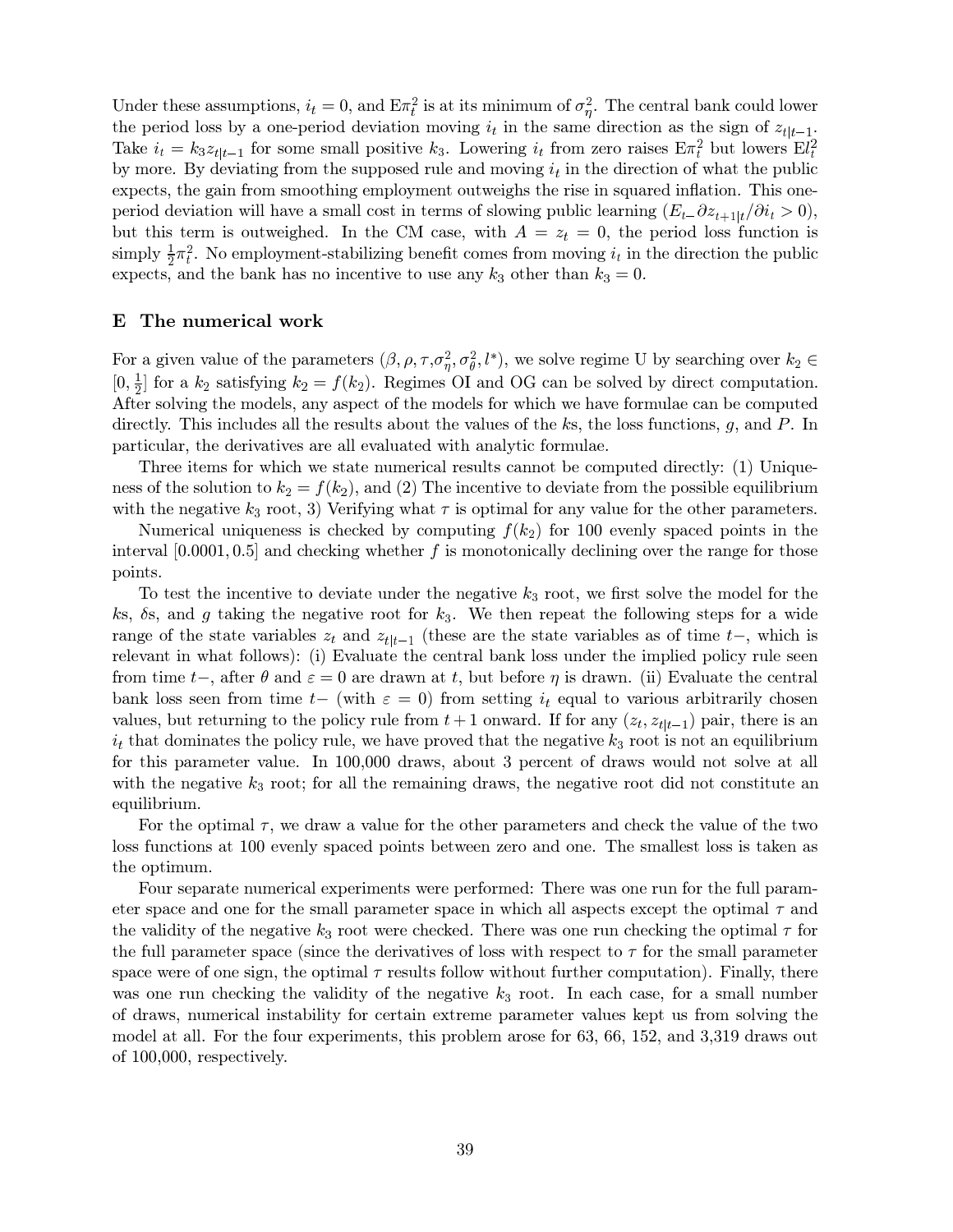## References

- [1] Backus, David, and John Driffill (1985), "Inflation and Reputation," American Economic Review 75, 530-538.
- [2] Ball, Laurence (1994), "What determines the sacrifice ratio," in N. Gregory Mankiw, ed., Monetary Policy, 155-194.
- [3] Barro, Robert, and David Gordon (1983), "A Positive Theory of Monetary Policy in a Natural Rate Model," Journal of Political Economy 91, 589-610.
- [4] Bernanke, Ben, and Frederic Mishkin (1992), "Central Bank Behavior and the Strategy of Monetary Policy: Observations from Six Industrialized Countries," NBER Macroeconomics Annual 7, 183-228.
- [5] Canzoneri, Matthew B. (1985), "Monetary Policy Games and the Role of Private Information," American Economic Review 75, 1056-1070.
- [6] Cukierman, Alex (1992), *Central Bank Strategy, Credibility, and Independence*, MIT Press.
- [7] Cukierman, Alex, and Allan H. Meltzer (1986), "A Theory of Ambiguity, Credibility, and Inflation under Discretion and Asymmetric Information," Econometrica 54, 1099-1128.
- [8] Faust, Jon (1996), "Whom Can We Trust to Run the Fed? Theoretical Support for the Founders' Views," Journal of Monetary Economics 37, 267-283.
- [9] Faust, Jon, and Lars E.O. Svensson (1998), "Optimal Transparency in Monetary Policy," in preparation.
- [10] Federal Reserve Bank of Kansas City (1996), Achieving Price Stability, Federal Reserve Bank of Kansas City Symposium Series.
- [11] Federal Reserve Board (1989), Transcripts of Federal Open Market Committee.
- [12] Fischer, Stanley (1990), "Rules Versus Discretion in Monetary Policy," in Benjamin M. Friedman and Frank H. Hahn, eds., Handbook of Monetary Economics, vol II, North Holland, Amsterdam and New York, 1155-1184.
- [13] Fuhrer, Jeffrey (1994), "Optimal monetary policy and the sacrifice ratio," in Goals, guidelines, and constraints facing monetary policymakers, Jeffrey Fuhrer, ed., Federal Reserve Bank of Boston, 43–69.
- [14] Goodfriend, Marvin (1986), "Monetary Mystique: Secrecy and Central Banking," Journal of Monetary Economics 17, 63-92
- [15] Haldane, Andrew, ed. (1995), *Targeting Inflation*, Bank of England, London.
- [16] Harvey, Andrew C. (1989), Forecasting, Structural Time Series Models and the Kalman Filter, Cambridge University Press, Cambridge.
- [17] King, Mervyn (1997), "Changes in UK Monetary Policy: Rules and Discretion in Practice," Journal of Monetary Economics 39, 81–98.
- [18] Kydland, Finn, and Edward Prescott (1977), "Rules rather than Discretion: the Inconsistency of Optimal Plans," Journal of Political Economy 85, 473-91.